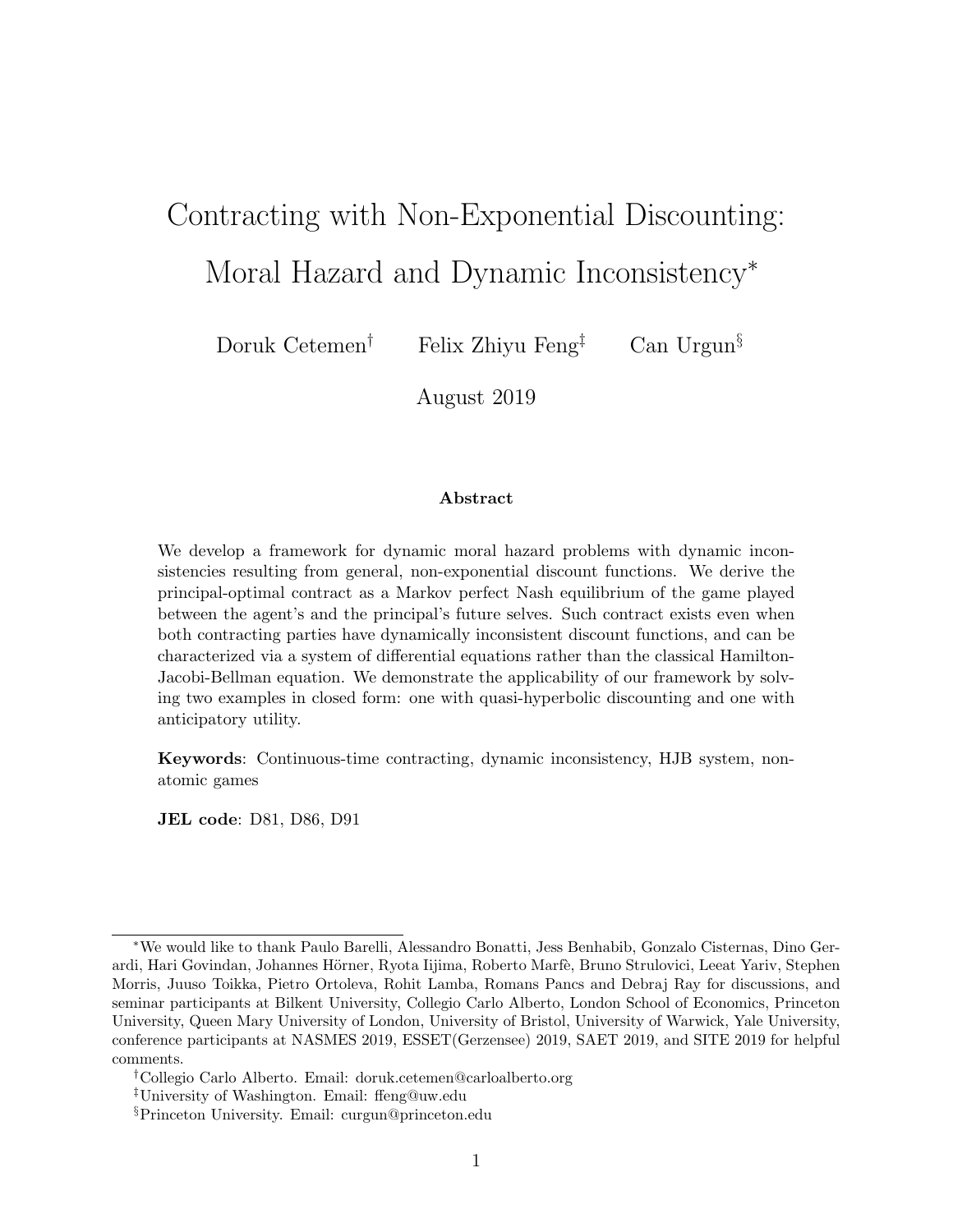# 1 Introduction

In a dynamic principal-agent contracting relationship, how each party discounts his or her future returns to their actions critically shapes the outcome of the contract.<sup>[1](#page-1-0)</sup> Most existing dynamic contracting models assume that contracting parties have exponential discounting. This is analytically convenient but potentially restrictive, because exponential discounting implies that the discount rate between two adjacent periods is constant regardless of how distant into the future those periods are, and calendar dates are mostly irrelevant.

We relax the exponential discounting assumption and develop a framework for dynamic moral hazard problems under general discounting. We model discounting between two points in time through a bi-function that takes two dates as inputs and yields the relative ratio of one util as the output. This generalization captures many cases that are widely applicable in economic research and in practice, such as present bias (e.g. [Ainslie](#page-49-0) [\(1975\)](#page-49-0), [Thaler](#page-53-0) [\(1981\)](#page-53-0) [Jackson and Yariv](#page-52-0) [\(2015\)](#page-52-0)) or anticipatory utility (e.g. [Loewenstein](#page-52-1) [\(1987\)](#page-52-1), [Caplin and Leahy](#page-50-0)  $(2001)$ , [Brunnermeier et al.](#page-49-1)  $(2016)$ , as well as inherent value attachment to specific dates (such as birthdays, anniversaries, etc).

Despite the extensive evidence – anecdotal and empirical – that "time preferences can be non-exponential" [\(Laibson](#page-52-2) [\(1997\)](#page-52-2)), the formal analysis of problems with non-exponential discounting is known to be generally difficult because of the resulting *dynamic inconsis*tencies. Under dynamic inconsistency, future plans that look "optimal" at present may ultimately be suboptimal. In particular, if decision makers are given a chance to re-evaluate their plan, they might do so continuously instead of following the original plan made before. In this paper we assume that parties are sophisticated about both their own and their counterparties' dynamic inconsistencies and only make plans that will be followed by their future "selves". This approach to resolve dynamic inconsistency is akin to the seminal works of [Strotz](#page-53-1) [\(1955\)](#page-53-1) and [Pollak](#page-53-2) [\(1968\)](#page-53-2) and has been widely adopted since (e.g. [Ekeland and Pirvu](#page-50-1)  $(2008)$ , [Ekeland and Lazrak](#page-50-2)  $(2010)$ , Björk et al.  $(2017)$ ). We follow a similar approach and our framework characterizes a principal optimal equilibrium contract as the Markov perfect

<span id="page-1-0"></span><sup>&</sup>lt;sup>1</sup>In [DeMarzo and Sannikov](#page-50-3) [\(2006\)](#page-50-3), for example, the difference in discount rates between the principal and the agent determines when payments to the agent are actually made. [Lehrer and Pauzner](#page-52-3) [\(1999\)](#page-52-3), [Ray](#page-53-3) [\(2002\)](#page-53-3), and [Opp and Zhu](#page-53-4) [\(2015\)](#page-53-4) demonstrate various effects of differential discount factors in dynamic games.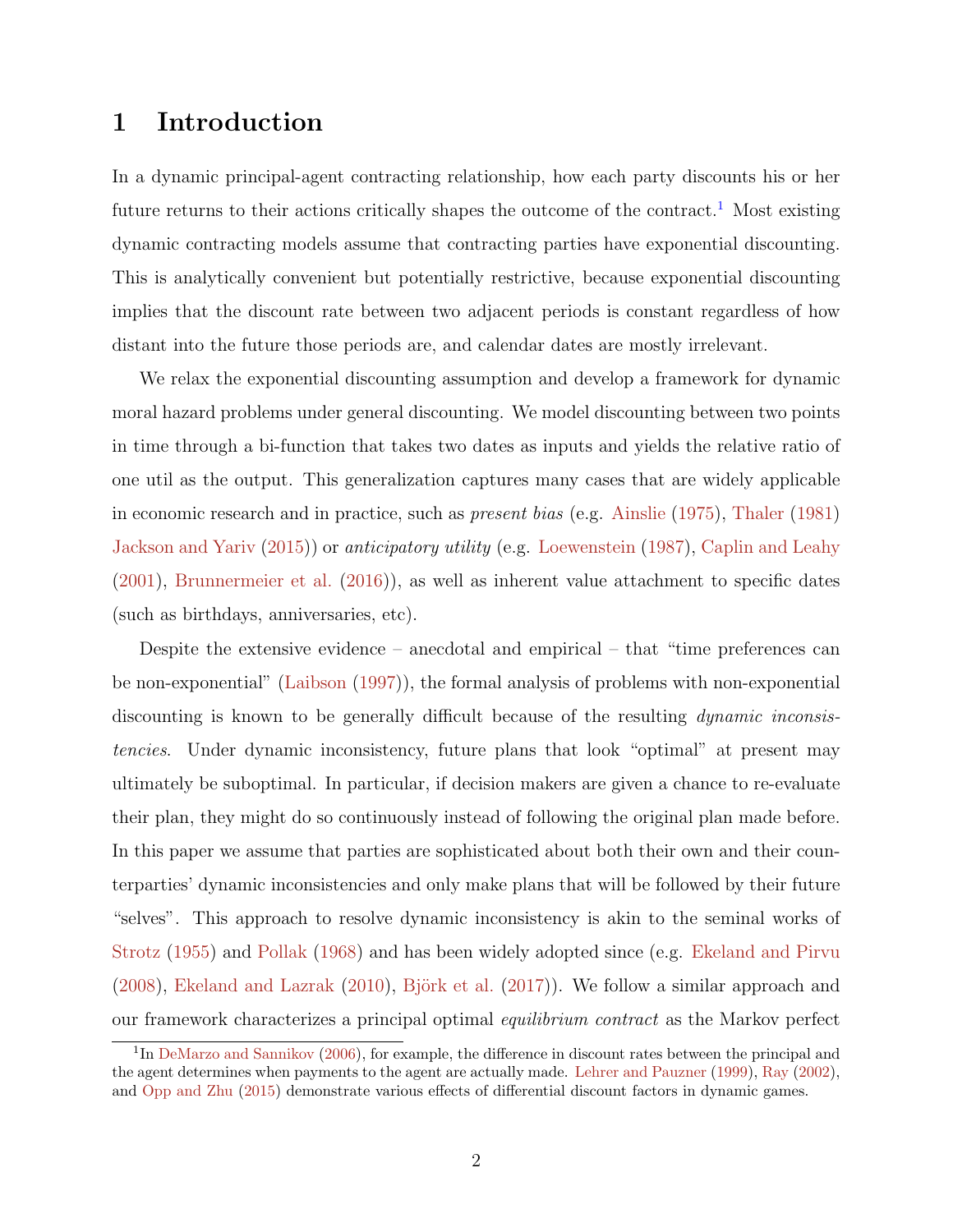Nash equilibrium of the game played between the agent, the principal, and their future selves. We follow a similar approach and characterize a principal optimal *equilibrium contract* as the Markov perfect Nash equilibrium of the game played between the agent, the principal, and their future selves.

The contribution of this paper is three-fold: first, we establish the existence of the principal optimal contract and provide a characterization of such contract. The characterization reveals a somewhat surprising result: compared to the case in which discounting is exponential, the incentive compatibility condition for the agent does not change qualitatively, whether one or both contracting parties have general non-exponential discounting and dynamically inconsistent preferences. In particular the principal provides the incentives via a local pay-performance-sensitivity to each self instead of relying on equilibrium dynamics between different selves. Of course, how each party and their different selves value a given set of incentives still varies according to their respective discounting functions, resulting in different optimal contracts. In other words, the impact of non-exponential discounting is consequential for the principal's problem but inconsequential for the agent's problem. Second, using our characterization, we explicitly solve the optimal contract under two special discount functions that have been widely studied in economic research: quasi-hyperbolic preferences (as in [Harris and Laibson](#page-51-0) [\(2012\)](#page-51-0)), and anticipatory preferences (as in [Loewen](#page-52-1)[stein](#page-52-1) [\(1987\)](#page-52-1)). The closed form of the contracts enable us to provide some comparative statics and highlight the specific effects of the form of discounting on contract outcomes. Third, we make a methodological contribution by providing a novel approach for tackling the existence of the dynamically inconsistent equilibrium contract. We believe our approach can shed light on the existence of equilibrium strategy for other dynamically inconsistent stochastic control problems beyond contracting.

To balance the richness of economic insights with analytical tractability, we cast our model in continuous time. Although the argument for contract existence would be simpler under discrete time due to backward induction, the contract characterization quickly becomes complicated and even intractable for problems that involve multiple periods.<sup>[2](#page-2-0)</sup> In particular,

<span id="page-2-0"></span><sup>&</sup>lt;sup>2</sup>As noted in [Cao and Werning](#page-50-4) [\(2016\)](#page-50-4) even simple dynamic savings games in discrete time may be quite ill-behaved. Hence, "these models are relatively intractable and make it difficult to characterize equilibria". See [Peleg and Yaari](#page-53-5) [\(1973\)](#page-53-5) for examples of non-existence of Markov perfect equilibrium and [Bernheim and](#page-49-3)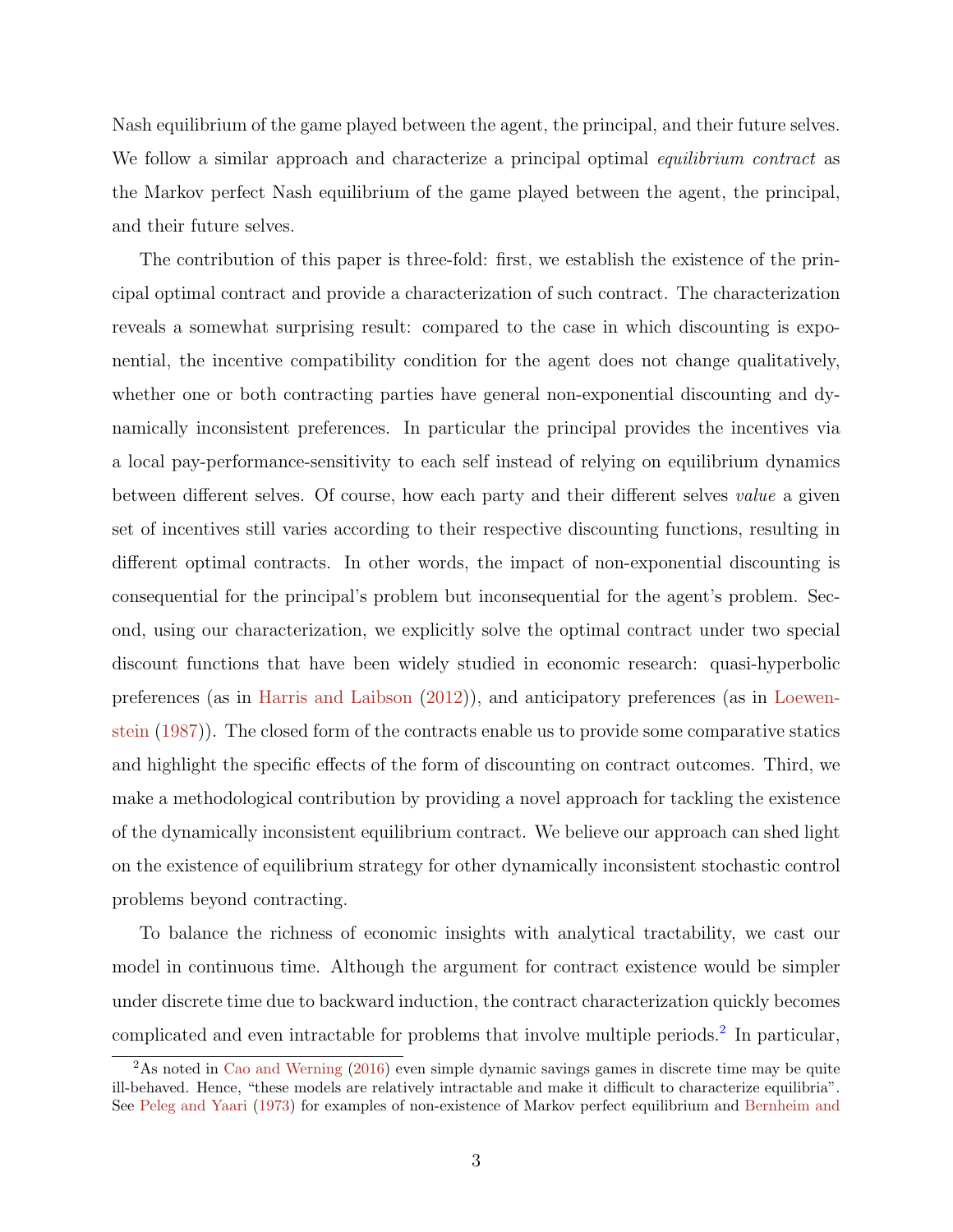[our explicitly solved examples reinforce the importance of the contracting horizon in dynamic](#page-49-3) [inconsistent problem \(as previously highlighted in](#page-49-3) [Gottlieb](#page-51-1) [\(2008\)](#page-51-1) and [Gottlieb and Zhang](#page-51-2) [\(2018\)\). Thus, the continuous-time framework, which allows for an arbitrary length of the](#page-49-3) [contracting horizon, enables us to demonstrate several economic insights that are difficult to](#page-49-3) [obtain from discrete-time models.](#page-49-3)

[We also relax the assumption of full commitment power adopted in most existing con](#page-49-3)[tracting models. In the case of full commitment, dynamic inconsistency of the principal has](#page-49-3) [little impact on the structure of the contract as only the time 0 "self" is relevant. In practice](#page-49-3) [though, contracts that are supposed to involve long-term commitments are usually embed](#page-49-3)[ded with clauses that permit certain degree of alterations, such as the commonly observed](#page-49-3) refinancing [of loans. During refinancing, the total amount of the loan often remains the same](#page-49-3) [but the lender and the borrower agree to a different schedule of repayments.](#page-49-3)<sup>[3](#page-3-0)</sup> In light of these [observations, we make a minimal departure from full commitment by allowing the principal](#page-49-3) [to offer an alternative contract at any point in time, subject to the agent having the same](#page-49-3) [continuation value from the newly proposed contract. We call such an offer a](#page-49-3) restructuring [as it does not change the continuation payoff of the agent, only how that continuation payoff](#page-49-3) [is delivered. In other words, restructuring implies commitment to continuation payoff but](#page-49-3) flexibility in delivery.<sup>[4](#page-3-1)</sup> [Such an extension enables us to explore the intrapersonal conflict of](#page-49-3) [the principal and how it impacts the structure of the contract while simultaneously staying](#page-49-3) [close to the canonical long-term commitment setup. Indeed, if both parties are dynamically](#page-49-3) [consistent, restructuring will never be utilized and the optimal equilibrium contract becomes](#page-49-3) [identical to the one under full commitment.](#page-49-3)

[The equilibrium optimal contract is characterized by a system of non-linear partial differ](#page-49-3)[ential equations, instead of the classical Hamilton-Jacobi-Bellman \(HJB\) equation. This is](#page-49-3)

[Ray](#page-49-3) [\(1986\)](#page-49-3) for the existence of Markov Perfect equilibrium in discrete time consumption models.

<span id="page-3-0"></span><sup>3</sup>A typical example is mortgage refinancing, which usually involves changes in the length and/or the interest rate but not the total amount due. See [Mian and Santos](#page-52-4) [\(2018\)](#page-52-4), [Xu](#page-54-0) [\(2018\)](#page-54-0)) for empirical evidence on the prevalence of refinancing.

<span id="page-3-1"></span><sup>&</sup>lt;sup>4</sup>Restructuring is a limit form of renegotiation because the principal can *commit* to the value of her promises. Full renegotiation allows for contracting parties to change the promised continuation utility as well as its delivery, which removes commitment completely and is beyond the scope of this paper. Our notion is closer to [Miller et al.](#page-53-6) [\(2018\)](#page-53-6) in the sense of having a disagreement point as the previous contract in the contractual equilbrium explored in their paper.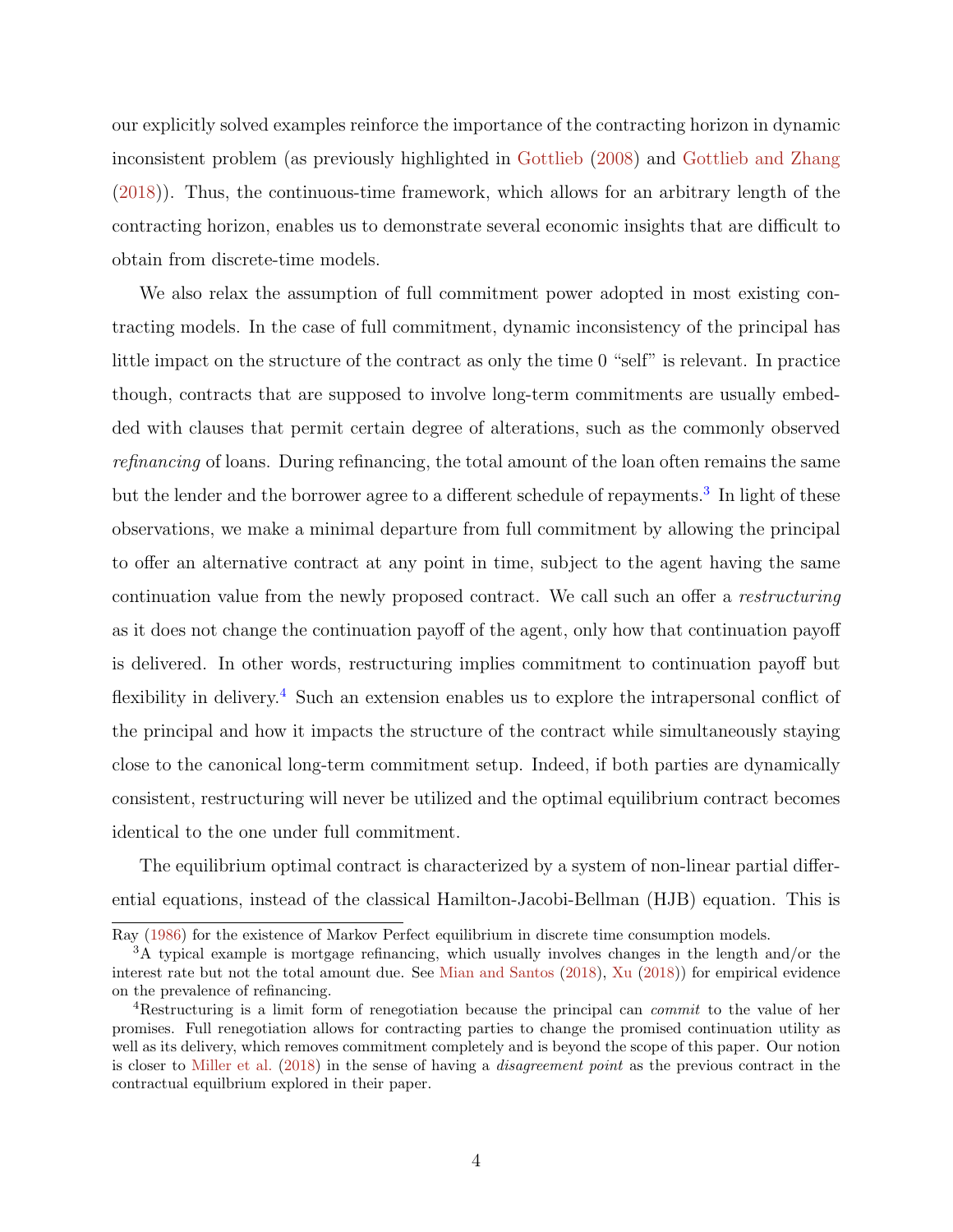because the Bellman optimality principle applicable in dynamically consistent benchmarks (e.g. [Sannikov](#page-53-7) [\(2008\)](#page-53-7)) is no longer valid. In particular, an individual's self tomorrow does not solve the continuation problem of the self today. Thus, a system of equations that captures both the different selves' valuations and the equilibrium of the game between them is necessary. Such a system is called an extended HJB system, which consists of a forward part and a backward part. The forward part is akin to the HJB equation representing the current self solving an otherwise standard maximization problem but with additional terms – particularly, terms that capture the "equilibrium value" of the game between the selves and the effect the current self on different selves. The backward part captures the best responses of all the different selves in a "Stackelberg" fashion and feed into the forward part through those additional terms. On the agent side, the game between the selves hinges critically on the incentive-compatibility conditions. However, due to the lack of bargaining power and the impermanence of actions, the contract only need to provide incentive to each self via a local pay-performance-sensitivity similar to that in [Sannikov](#page-53-7) [\(2008\)](#page-53-7). Surprisingly, the evolution pattern of each selves' continuation utility turns out to be similar to the dynamically consistent benchmark as well, albeit the "equilibrium value" of the continuation utility must be different, because both the self and the time are changing simultaneously. Importantly, we show that the equilibrium value is also a process and can be utilized as a relevant state variable for the design of the principal-optimal equilibrium contract.

The basic idea behind how the extended HJB system captures the solution to dynamic inconsistent problems is economically intuitive and has been recently studied in more gen-eral stochastic control settings such as [Yong](#page-54-1)  $(2012)$ , [Wang and Wu](#page-54-2)  $(2015)$ , Lindensjö  $(2016)$ , Björk et al.  $(2017)$ , [Wei et al.](#page-54-3)  $(2017)$ , etc. However, "[t]he task of proving existence and/or uniqueness of solutions to the extended HJB system seems (...) to be technically extremely difficult" (Björk et al.  $(2017)$ ). Indeed, absent from specially designed utility/cost functions or other very restrictive assumptions, the existence of solutions to extended HJB systems is an open question. We introduce a novel methodology that proves the existence of the solution to a broad class of problems with dynamic inconsistencies arising from non-exponential discounting. Instead of trying to establish the well-posedness and compatibility of the components of the extended HJB system, we translate the system into an appropriate static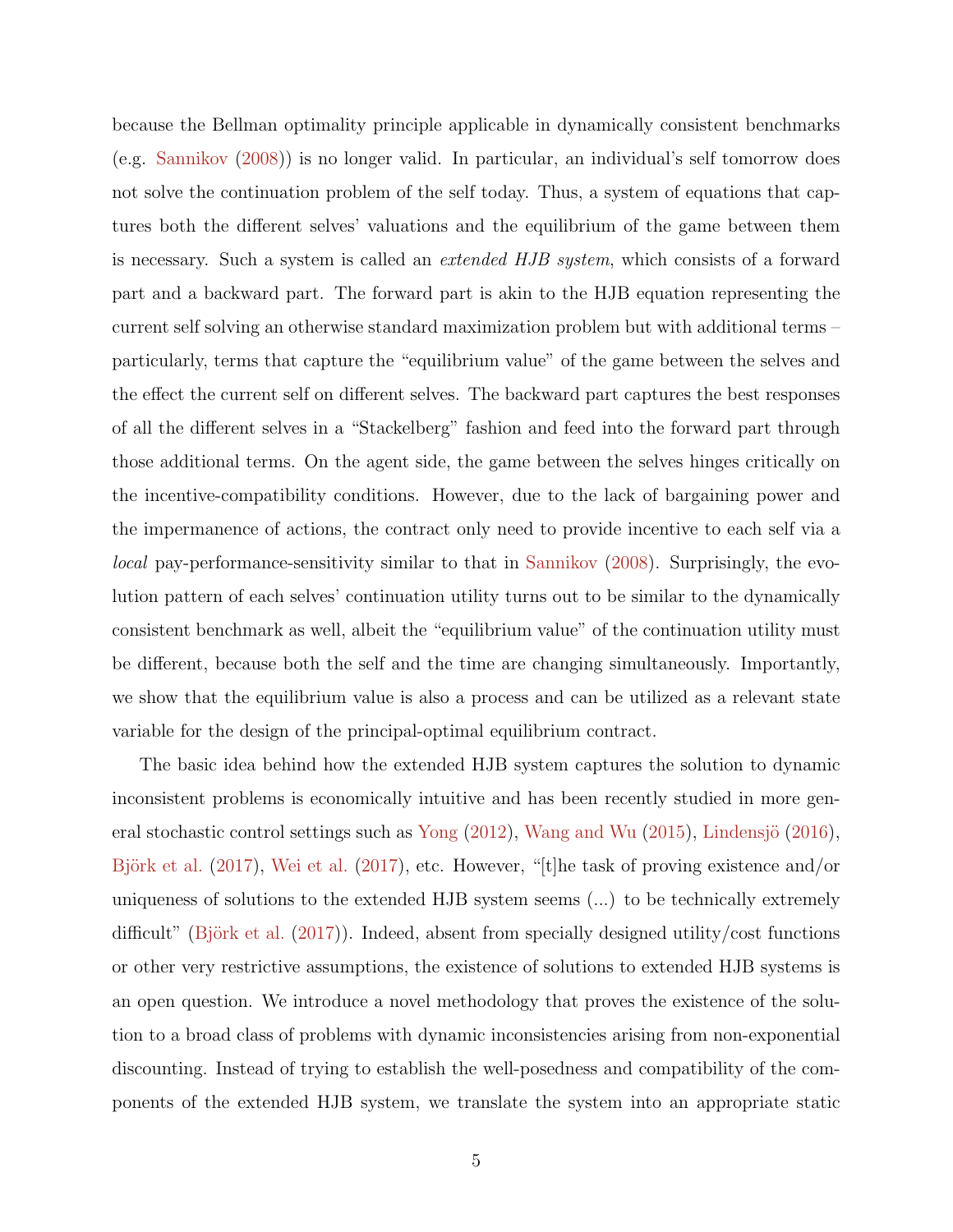game of incomplete information between non-atomic players (à la [Schmeidler](#page-53-8) [\(1973\)](#page-53-8), [Mas-](#page-52-6)[Colell](#page-52-6) [\(1984\)](#page-52-6), [Balder](#page-49-4) [\(1991\)](#page-49-4)), and prove the existence of the equilibrium of this non-atomic game to establish the existence of a solution to the extended HJB system.

Following the characterization and the existence of the optimal contract, we demonstrate the applicability of our framework by explicitly solving the optimal contract for two cases formulated under well-established economic theories. In the first case, the principal has quasi-hyperbolic discounting. We adopt the quasi-hyperbolic discount function of [Harris](#page-51-0) [and Laibson](#page-51-0) [\(2012\)](#page-51-0) with the same interpretation that the "hyperbolic shock" (β in  $\beta$ -δ preferences of discrete time) to the principals' discounting arrives at an exponential rate (as opposed to arriving in the next period in the traditional  $β$ -δ case). In such a setting using our methodology we solve the optimal contract in closed form which enables us to explore the implications of the quasi-hyperbolic discounting function on dynamic moral hazard.

We find that under quasi-hyperbolic discounting the optimal effort path is not necessarily monotonic, in contrast to the standard case. The contract takes shape according to two factors; how likely the principal perceives the shock to her discounting and, how large the drop after the shock. We demonstrate that there is a "deadline effect" whereby the likelihood of shock happening before the end of the contracting horizon (the deadline) plays a critical role in shaping the optimal contract.

Our second example explores the case in which the principal has *anticipatory utility*. We adopt the model from [Loewenstein](#page-52-1) [\(1987\)](#page-52-1) and assume that at each date the principal receives utility from the anticipation of future utility in addition to her immediate consumption. Such utility function implies a "double counting" of future returns and yields a compounded discount factor. Again, using our methodology we solve the contract in closed form which enables us to explore the implications of anticipatory utility on dynamic moral hazard.

We find that under anticipatory utility the optimal effort path is again potentially nonmonotonic. However, unlike quasi-hyperbolic discounting, the driving force behind the nonmonotonicity under anticipatory utility is the contracting horizon: if the horizon is too short there is not much to anticipate, but once the contracting horizon becomes long enough, anticipatory feelings can overwhelm immediate profits, causing an incentive to back load effort.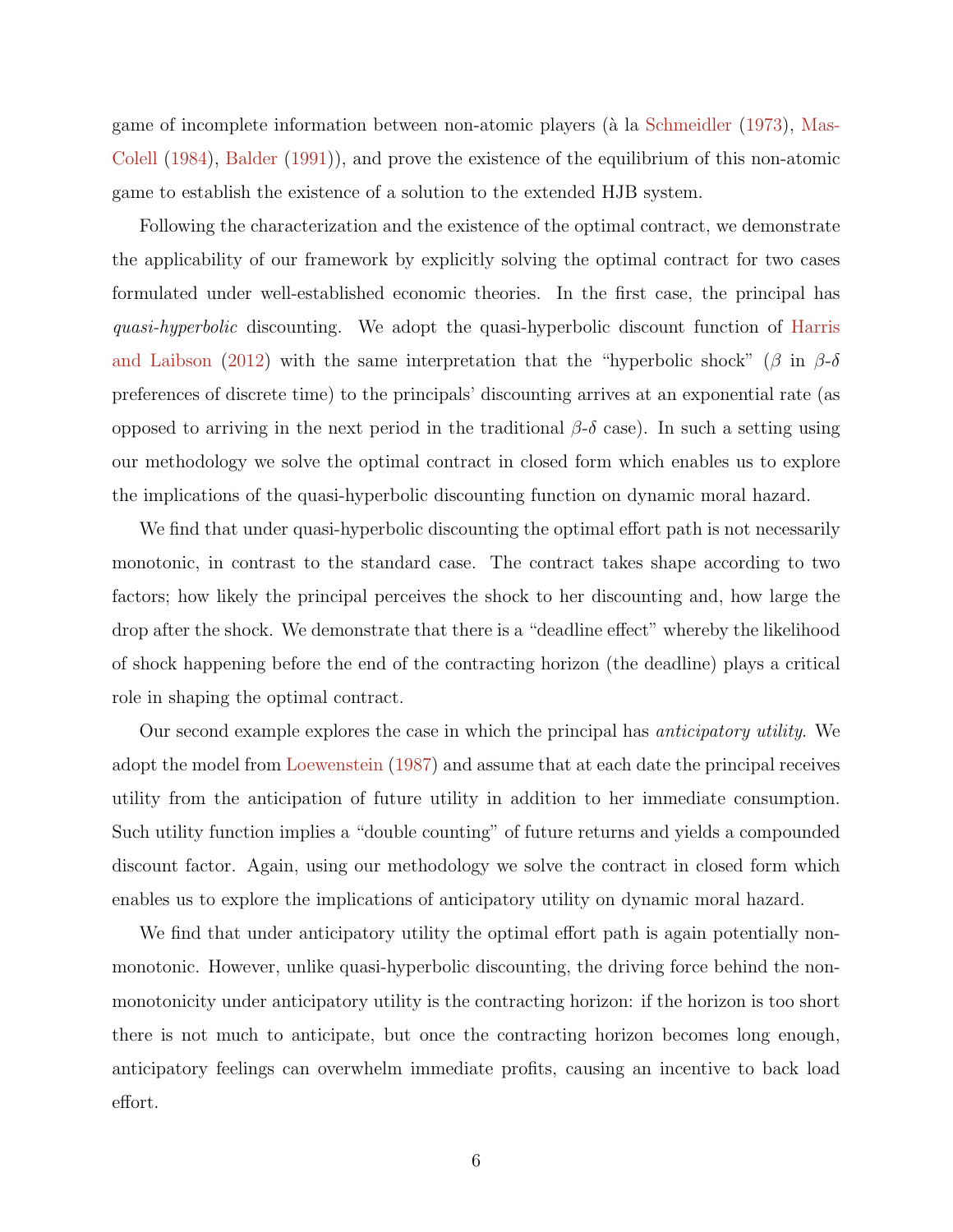The remainder of the paper is structured as follows: after a brief literature review, we establish the general framework in Section [2.](#page-8-0) Section [3](#page-12-0) first characterizes the agent's problem and the relevant game between the agent's selves, then proceeds to characterize the game between the principal's selves and finally delivers the optimal contract. We then solve the two explicit examples (quasi-hyperbolic and anticipatory utility) in Section [4.](#page-20-0) Section [5](#page-29-0) concludes the paper. All proofs are relegated to the appendix.

## 1.1 Literature Review

The idea that preferences may be dynamically inconsistent as the result of non-exponential discounting stems from the seminal works of [Strotz](#page-53-1) [\(1955\)](#page-53-1) and [Pollak](#page-53-2) [\(1968\)](#page-53-2). Since then, many studies have explored dynamically inconsistent preferences in various settings: for example, consumption-saving problems [\(Laibson](#page-52-2) [\(1997\)](#page-52-2), [Krusell and Smith](#page-52-7) [\(2003\)](#page-52-7), [Amador](#page-49-5) [et al.](#page-49-5) [\(2006\)](#page-49-5), [Bond and Sigurdsson](#page-49-6) [\(2017\)](#page-49-6), [Cao and Werning](#page-50-5) [\(2018\)](#page-50-5)); investment and asset allocation ( [Caplin and Leahy](#page-50-0) [\(2001\)](#page-50-0), [Grenadier and Wang](#page-51-3) [\(2007\)](#page-51-3), [Basak and Chabakauri](#page-49-7) [\(2010\)](#page-49-7), [Bernheim et al.](#page-49-8) [\(2015\)](#page-49-8), [Brunnermeier et al.](#page-49-1) [\(2016\)](#page-49-1)); monetary policy [\(Kydland and](#page-52-8) [Prescott](#page-52-8) [\(1977\)](#page-52-8)); fiscal policy [\(Halac and Yared](#page-51-4) [\(2014\)](#page-51-4)); capital taxation [\(Fischer](#page-50-6) [\(1980\)](#page-50-6)); criminology [\(Freeman](#page-51-5) [\(1999\)](#page-51-5)); procrastination [\(O'Donoghue and Rabin](#page-53-9) [\(1999\)](#page-53-9)), public finance [\(Bisin et al.](#page-49-9) [\(2015\)](#page-49-9), [Harstad](#page-51-6) [\(2016\)](#page-51-6)), etc. These studies are typically conducted in discrete time, and are limited to a single party being dynamically inconsistent regardless of the size of the economy.

In this paper, we analyze a continuous-time contracting problem in which both parties can be dynamically inconsistent. Our work relates to studies on contracting and mechanism design with limited rationality: for example [Gottlieb](#page-51-1) [\(2008\)](#page-51-1), which studies the optimal design of non-exclusive contracts and identifies different implications of immediate-costs goods and immediate-rewards goods for dynamically inconsistent consumers; and [Gottlieb and Zhang](#page-51-2) [\(2018\)](#page-51-2), which studies repeated contracting between a risk neutral firm and dynamically inconsistent consumers, and finds that allowing consumers to terminate agreements at will may improve welfare if agents are sufficiently dynamically inconsistent. These studies focus on adverse selection problems (reporting) while we focus on moral hazard (hidden effort). Moreover, [DellaVigna and Malmendier](#page-50-7) [\(2004\)](#page-50-7) analyze the optimal two-part tariff of a firm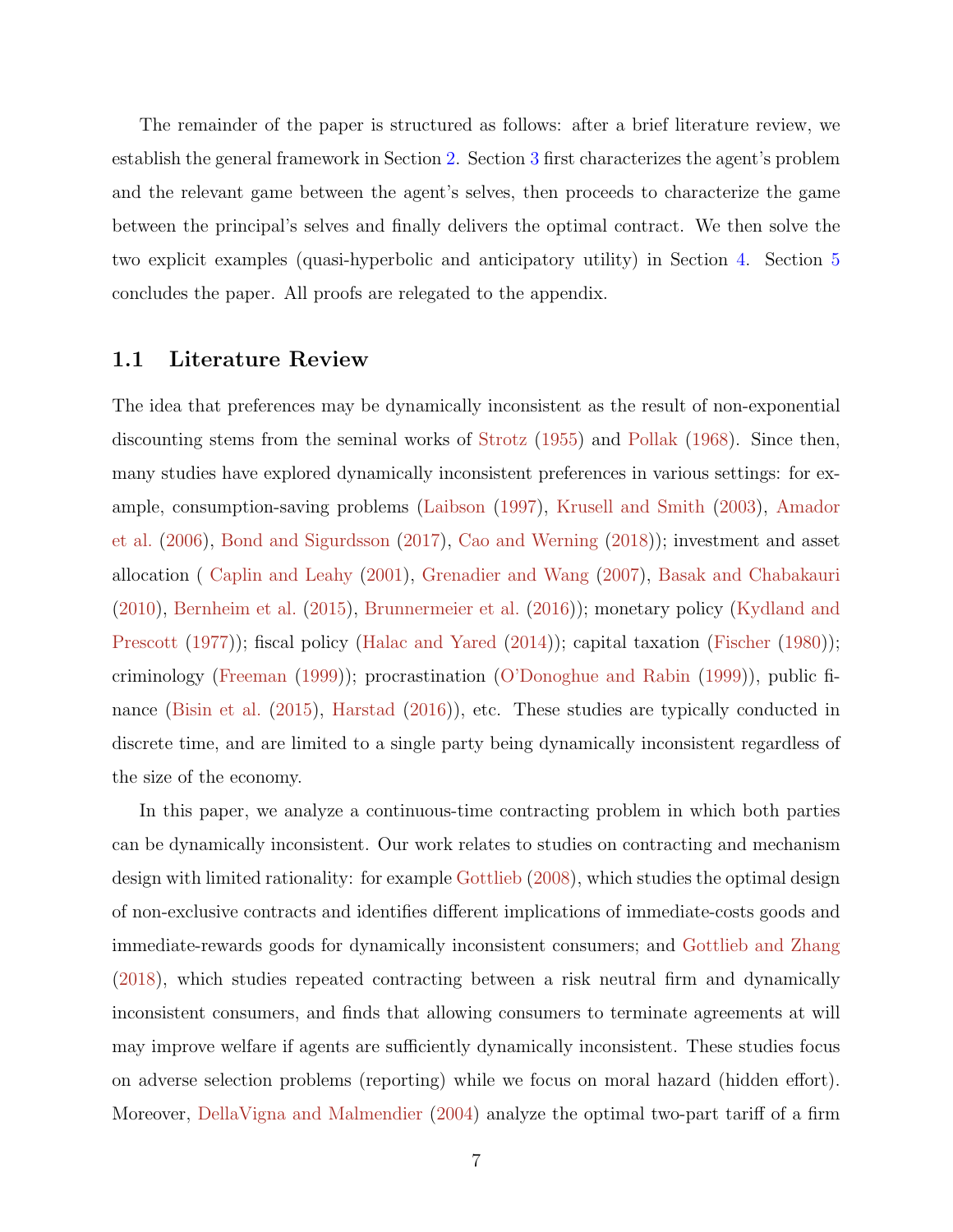facing a consumer with known present-biased preferences who makes decisions such as saving or exercising. [Heidhues and K˝oszegi](#page-51-7) [\(2010\)](#page-51-7) and [Galperti](#page-51-8) [\(2015\)](#page-51-8) explore similar settings; the former show that simple restrictions on the contract form can drastically increase welfare while the latter focuses on the optimal provision of commitment devices. [Eliaz and Spiegler](#page-50-8) [\(2006\)](#page-50-8) study a setting in which agents differ only in their degree of "sophistication" (their ability to forecast the change in their future tastes.) and characterize the menu of contracts which the principal offers in order to screen the agent's sophistication. See K $\delta$ szegi [\(2014\)](#page-52-9) and [Grubb](#page-51-9) [\(2015\)](#page-51-9) for a survey of contract theory with behavioral preferences.

Our study differs in several critical dimensions: instead of exploring the implications of time-inconsistency for a certain type of contract or mechanism, we cast our model in an optimal contracting framework, following the now celebrated literature of continuous-time dynamic principal-agent models with transitory private effort.<sup>[5](#page-7-0)</sup> Furthermore, most of the aforementioned studies focus on normative analyses: they either search for ways to implement the first-best result or compare the welfare gains and losses of different mechanisms. In contrast, we provide a positive analysis by demonstrating the effect of non-exponential discounting and different contracting horizons on contract outcomes, and linking them to various observed patterns of contracts in practice.

Our paper also advances the methodology for tackling time-inconsistency problem. [Strotz](#page-53-1) [\(1955\)](#page-53-1) and [Pollak](#page-53-2) [\(1968\)](#page-53-2) first suggest the game-theoretic approach that can be applied to solving the optimal dynamic planning problem under time-inconsistency. [Kocherlakota](#page-52-10) [\(1996\)](#page-52-10) provides a refinement of sub-game perfect equilibrium with dynamically inconsistent preferences. [Chade et al.](#page-50-9) [\(2008\)](#page-50-9) adopt a [Abreu et al.](#page-49-10) [\(1990\)](#page-49-10) type recursive characterization of the equilibrium but allow quasi-hyperbolic discounting only. [Obara and Park](#page-53-10) [\(2017\)](#page-53-10) define the notion of strongly symmetric sub-game perfect equilibrium for individuals with general discounting in repeated games. They explore games with perfect monitoring and their general form of discounting, includes future bias, present bias, and quasi-hyperbolic discounting. Alternatively, [Caplin and Leahy](#page-50-10) [\(2006\)](#page-50-10), develop a non-strategic, recursive method. The approach is limited to single agent, repeated actions with a specific type of

<span id="page-7-0"></span><sup>5</sup>Such as [DeMarzo and Sannikov](#page-50-3) [\(2006\)](#page-50-3), [Biais et al.](#page-49-11) [\(2007\)](#page-49-11), [Sannikov](#page-53-7) [\(2008\)](#page-53-7), [He](#page-51-10) [\(2011\)](#page-51-10), etc. These, of course, are all models with exponential discounting and infinite contracting horizon.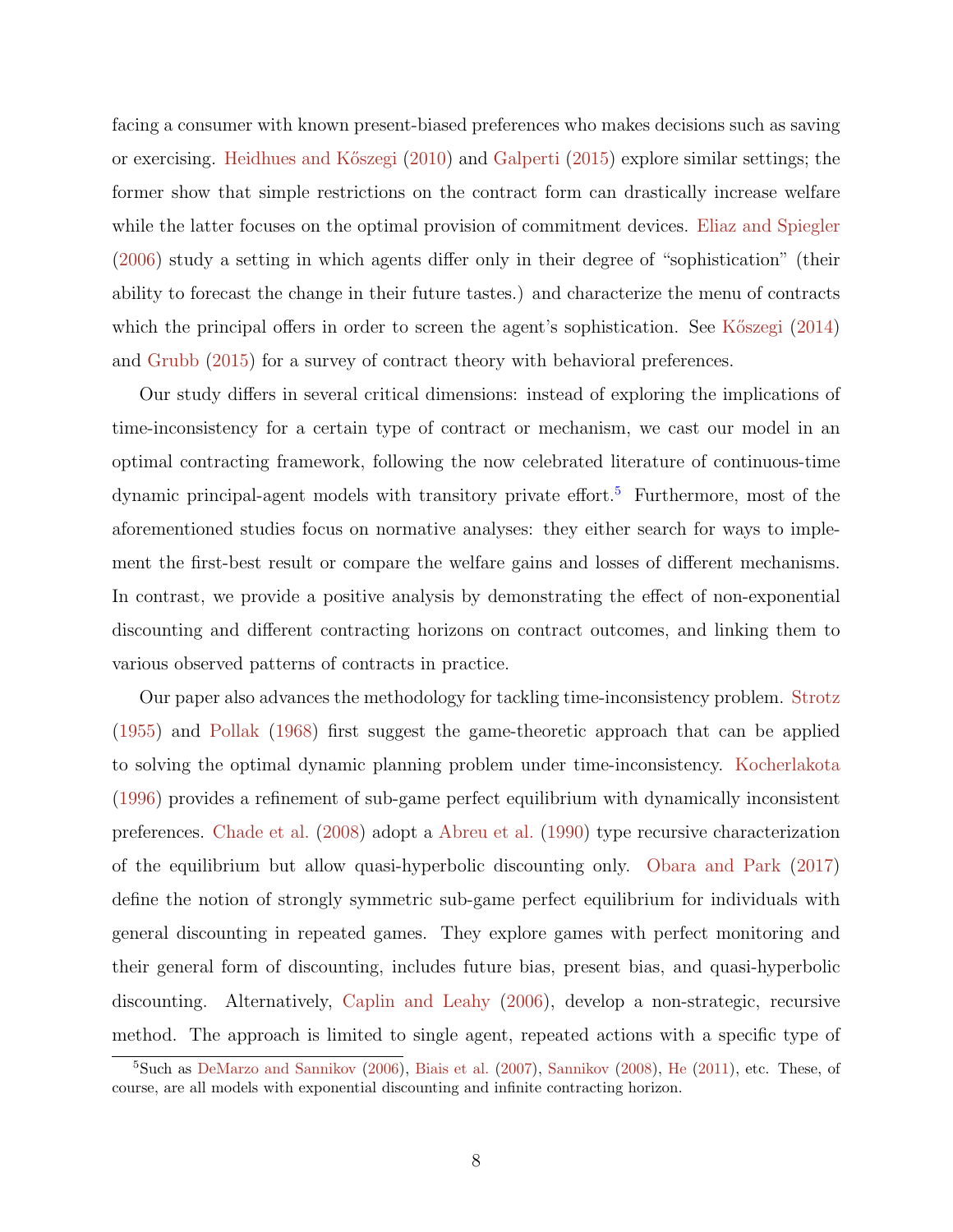objective functions.[6](#page-8-1)

Recently, there has been an emergence of mostly mathematical literature of dynamically inconsistent stochastic control, such as [Yong](#page-54-1)  $(2012)$ , [Wang and Wu](#page-54-2)  $(2015)$ , Lindensjö  $(2016)$ , Björk et al.  $(2017)$ , and [Wei et al.](#page-54-3)  $(2017)$ , which establish the extended HJB system analogues to us. However, a major caveat of this strand of literature is the lack of the existence to the solution of the extended HJB system, which is a non-trivial problem (See, e.g. [Peleg and](#page-53-5) [Yaari](#page-53-5) [\(1973\)](#page-53-5) or [Bernheim and Ray](#page-49-3) [\(1986\)](#page-49-3) for examples in which a solution may not exist.). While each study conjectures various solutions for specific, simplified problems, the existence of solution for the general case remains an elusive, open question.[7](#page-8-2) Our novel approach to the existence problem comes from bridging the dynamically inconsistent control problems to studies of non-atomic games such as [Schmeidler](#page-53-8) [\(1973\)](#page-53-8), [Mas-Colell](#page-52-6) [\(1984\)](#page-52-6), [Balder](#page-49-4) [\(1991\)](#page-49-4), [Balder](#page-49-12) [\(2002\)](#page-49-12), and [Khan and Sun](#page-52-11) [\(2002\)](#page-52-11). We provide a general theorem describing the scope to which the extended HJB system can be readily applied, thus paving the way for potential future research. Admittedly our model is set in a more restrictive environment compared to the aforementioned mathematical studies, but the restrictions are minimal and are mostly innocuous in economics settings.

# <span id="page-8-0"></span>2 General Framework

In this section we present the general framework introducing generic, non-exponential discounting functions into an otherwise standard dynamic principal-agent model. We lay out the necessary foundations and describe the dynamic inconsistency problem before providing characterizing the optimal contract in the section.

<span id="page-8-1"></span><sup>6</sup> Instead of maximizing the expected present value of period payoff, they assume entire distribution of future states and choices affect the agent's payoffs

<span id="page-8-2"></span> $7$ [Wei et al.](#page-54-3) [\(2017\)](#page-49-2) provides a well-posedness result for uncontrolled diffusion processes. Björk et al. (2017) offers a verification of the extended HJB system, while Lindensjö  $(2016)$  proves some regularity properties of the system in Björk et al.  $(2017)$ , but does not address the existence question either. In particular, the extended HJB system is a characterization of the optimal contract as a system of non-local PDEs and our results prove the existence of a solution to the system of PDEs. Analytical exercises on computations still retains the same challenges as any non local PDE.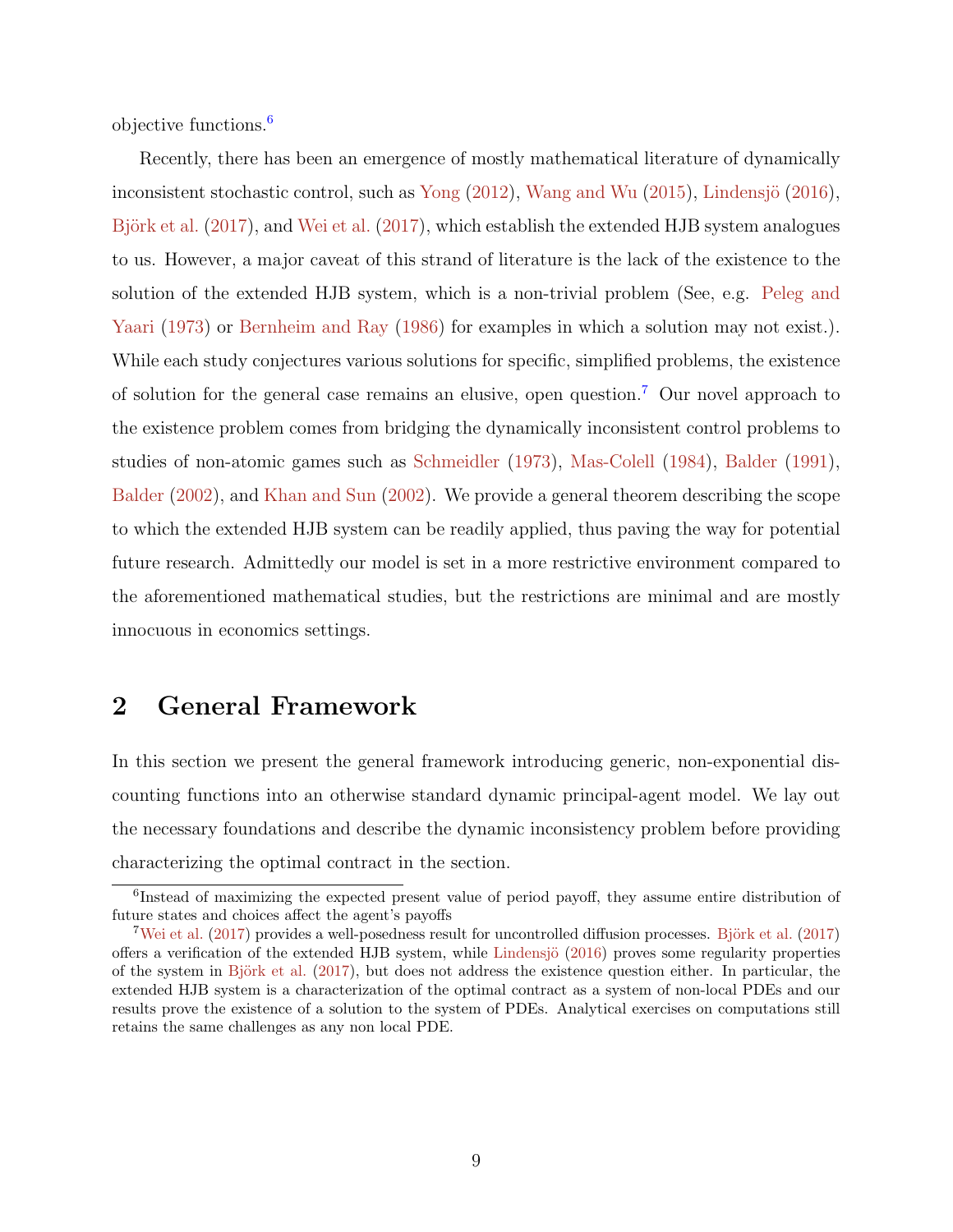### 2.1 Basic Environment

Time is continuous. A principal (she) contracts with an agent (he) over a fixed-time horizon  $T < \infty$ . The principal is risk-neutral, with unlimited liability, and has an outside option  $\underline{V} \ge 0$ . The agent is (weakly) risk-averse and has an outside option  $\underline{u}$ . The monetary cash flow is given by

$$
dM_t = \hat{a}_t dt + \sigma dZ_t,\tag{1}
$$

where  $\hat{a}_t$  is the agent's private action (effort), and  $Z_t$  is a standard Brownian motion.

Between time t and t' the principal's discount rate is given by a bi-function  $R(t, t')$ . Such specification allows for discounting to vary with both the current date  $t$  and an arbitrary future date  $t'$ , not just the time difference. In particular, at time  $t$ , the principal uses the mapping defined by  $R^t : [0, T] \to [0, 1]$  as her discount function, where  $R^t(s) \doteq R(t, s)$  for all s. One can interpret  $R<sup>t</sup>(s)$  as that there are infinitely many discounting functions, one corresponding to each point t in time denoted by  $R^t(\cdot)$ . We impose the following assumptions on  $R^t(\cdot)$ :

<span id="page-9-0"></span>Assumption 1 For all  $\forall t \geq 0$ , the principal's discount function  $R^t(\cdot)$  satisfies:

- 1.  $R^t(s) = 1$  for all  $s \leq t$  and  $\lim_{s \to \infty} R^t(s) = 0$ .
- 2.  $R^t(s) > 0$  for s.
- 3.  $\int_t^{\infty} R^t(s)ds < +\infty$  a.s.
- 4.  $R^t(\cdot)$  is uniformly Lipschitz continuous.

The first part of the assumption states that starting from any period any payoff in the current period is not discounted, while any payoff in the infinitely far future has a present value of 0. The second part of the assumption states that any return in a finite future has some positive value, albeit potentially very small. The third part ensures that the discounted value of a bounded stream of consumption along any path remains finite. The final part is a standard technical assumption.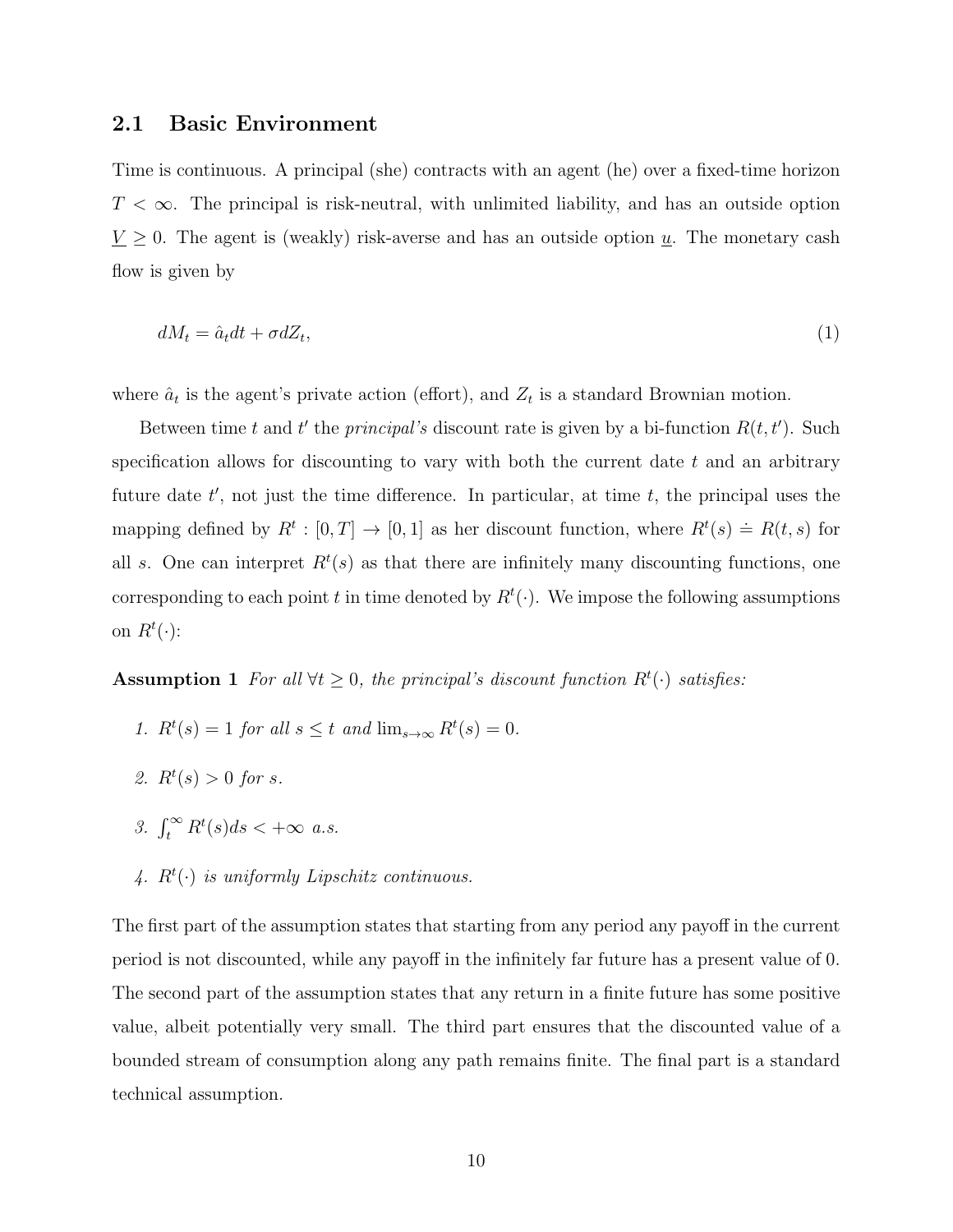Similarly, between time t and t' the agent's discount rate is given by a bi-function  $r(t, t')$ . In particular, at time t, the agent uses the mapping defined by  $r^t : [0, T] \rightarrow [0, 1]$  where  $r^{t}(s) \doteq r(t, s)$  for all s. We require the following assumptions on  $r^{t}(\cdot)$ :

Assumption 2 For all  $\forall t \geq 0$ , the agent's discount function  $r^t(\cdot)$  satisfies:

- <span id="page-10-0"></span>1.  $r^t(s) = 1$  for all  $s \leq t$  and  $\lim_{s \to \infty} r^t(s) = 0$ .
- 2.  $r^t(s) > 0$  for s.
- 3.  $\int_t^{\infty} r^t(s)ds < +\infty$  a.s.
- 4.  $r^t(\cdot)$  is uniformly Lipschitz continuous.
- 5.  $rac{R^t(s)}{r^t(s)}$  $\frac{R^c(s)}{r^t(s)}$  is increasing in s.

Agent's discounting is analogous to the principal's discounting introduced in assumption [1](#page-9-0) with one addition: the principal is weakly more patient then the agent. The comparison of patience in the case of discounting bi-functions was first introduced in [Quah and Strulovici](#page-53-11) [\(2013\)](#page-53-11) from which we borrow directly. This is a fairly standard assumption that prevents the principal from increasing promises until infinity.

**Remark 1** It is important to underline the difference between the bi-function approach we adopt here and a discounting function that relies only on "time difference". Exponential discounting is a particular time difference discount function. In particular, the familiar form  $e^{-\gamma(s-t)}$  for some  $\gamma > 0$  does not depend on s or t but only on s – t. The bi-functions we explore here can readily capture discount functions that only depend on time difference by the simple transformations  $r^t(s) = r(s-t)$  and  $R^t(s) = R(s-t)$ . In such a case we will use the term discount function instead of discount bi-function.

<span id="page-10-1"></span>We assume the following forms of utility functions and risk preferences:

Assumption 3 The agent has a weakly risk averse utility function that is continuous in both arguments and twice differentiable for evaluating instantaneous consumption and action denoted by  $u(c_t, a_t)$ , we assume that u is convex and decreasing in a, concave and increasing in c.  $u(\cdot, \underline{a})$  is invertible with a continuous inverse function.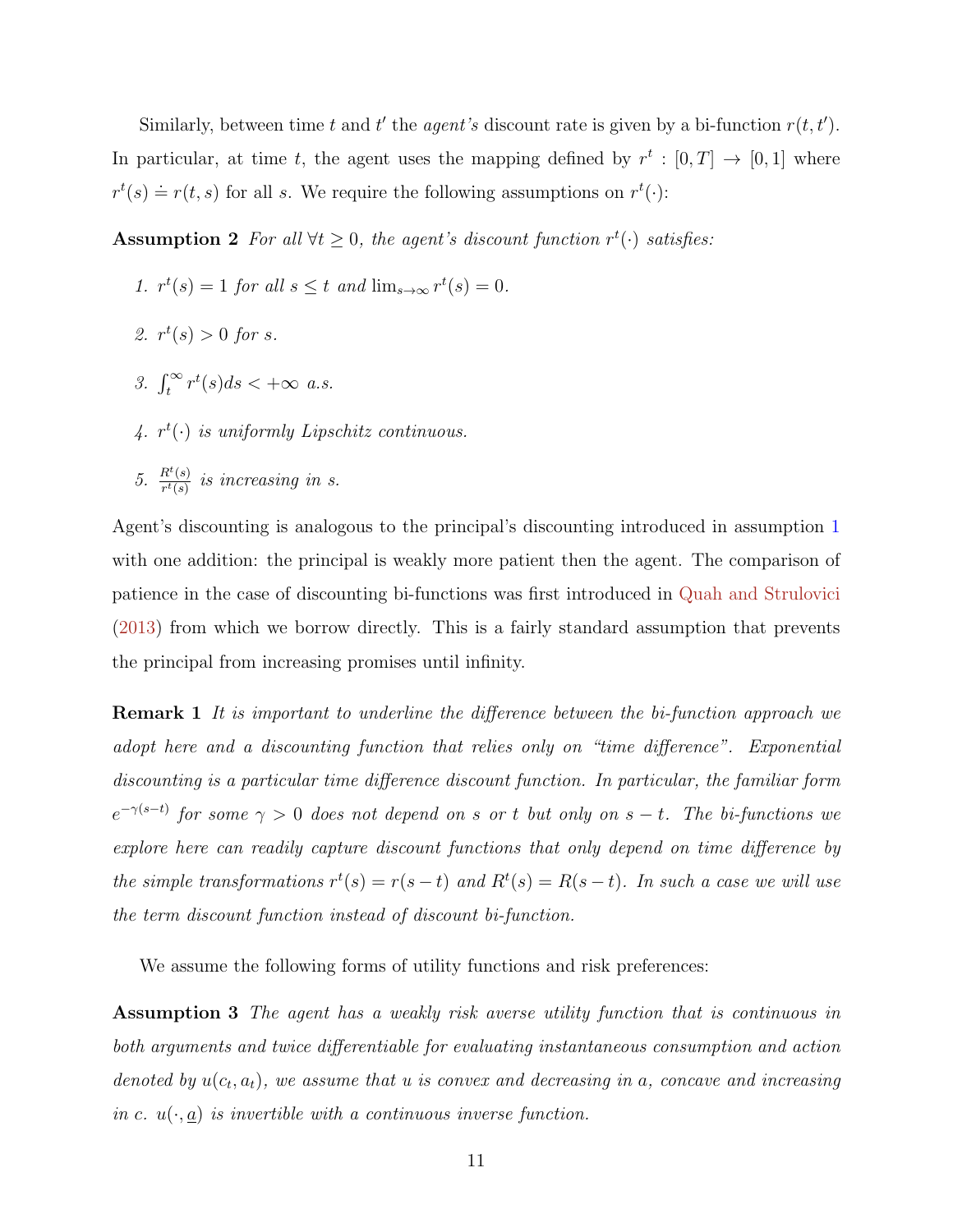The first requirement on the utility function is fairly standard: effort  $\alpha$  is costly with increasing marginal cost and consumption is valuable. The rest of the requirements are largely technical to facilitate the proof of the general existence theorem (Theorem [1\)](#page-17-0), and are sufficient but certainly not necessary conditions. In more specific cases the utility function of the agent can be generalized further. For the principal side, we assume she is risk neutral and maximizes the discounted streams of profits which in this setting equivalent to cash flows net of the consumption process offered to the agent.

Denote the probability space as  $(\Omega, \mathcal{F}, \mathcal{P})$  and the associated filtration as  $\{\mathcal{F}_t\}_{t\geq 0}$ . Contingent on the filtration, a contract specifies a consumption process  ${c_t}_{t\geq0}$  with final payment denoted  $c_T$  to the agent and a sequence of recommended actions  $\{a_t\}_{t\geq 0}$ . The set of feasible effort levels comes from a compact set  $\mathbb{A} := [\underline{a}, \overline{a}]$ . All quantities are assumed to be integrable and progressively measurable under the usual conditions.

Next we define the principal's and the agent's time 0 payoff:

**Definition 1** Principal's time 0 payoff under the contract  $\{c_t, a_t\}_{t\geq0}$ ,

$$
E\left[\int_0^T R(0,s) (dM_s - c_s ds) - R(0,T)c_T\right] = E\left[\int_0^T R(0,s) (a_s - c_s) ds - R(0,T)c_T\right].
$$

Agent's time 0 payoff under the contract  $\{c_t, a_t\}_{t\geq0}$ ,

$$
\mathbf{E}\left[\int_0^T r(0,s)u(a_s,c_s)ds + r(0,T)u(c_T,\underline{a})\right].
$$

Without exponential discounting, the valuation of future streams of actions and consumption might vary over time. As a result, it is plausible that there are additional gains to be realized by altering the terms (the consumption process and recommended actions) of an existing contract. We call such an alteration a restructuring of the contract. Clearly an agent will not be willing to take any restructuring of the contract that delivers lower expected continuation utilities. Therefore, we formally define a feasible restructuring as follows:

**Definition 2** A contract  $\{c'_t, a'_t\}_{t\geq 0}$  is a restructuring of the contract  $\{c_t, a_t\}_{t\geq 0}$  if

$$
E_t\left[\int_t^T r^t(s)u(c_s,a_s)ds + r^t(T)u(c_T,a)\middle|\mathcal{F}_t\right] = E_t\left[\int_t^T r^t(s)u(c'_s,a'_s)ds + r^t(T)u(c'_T,a)\middle|\mathcal{F}_t\right].
$$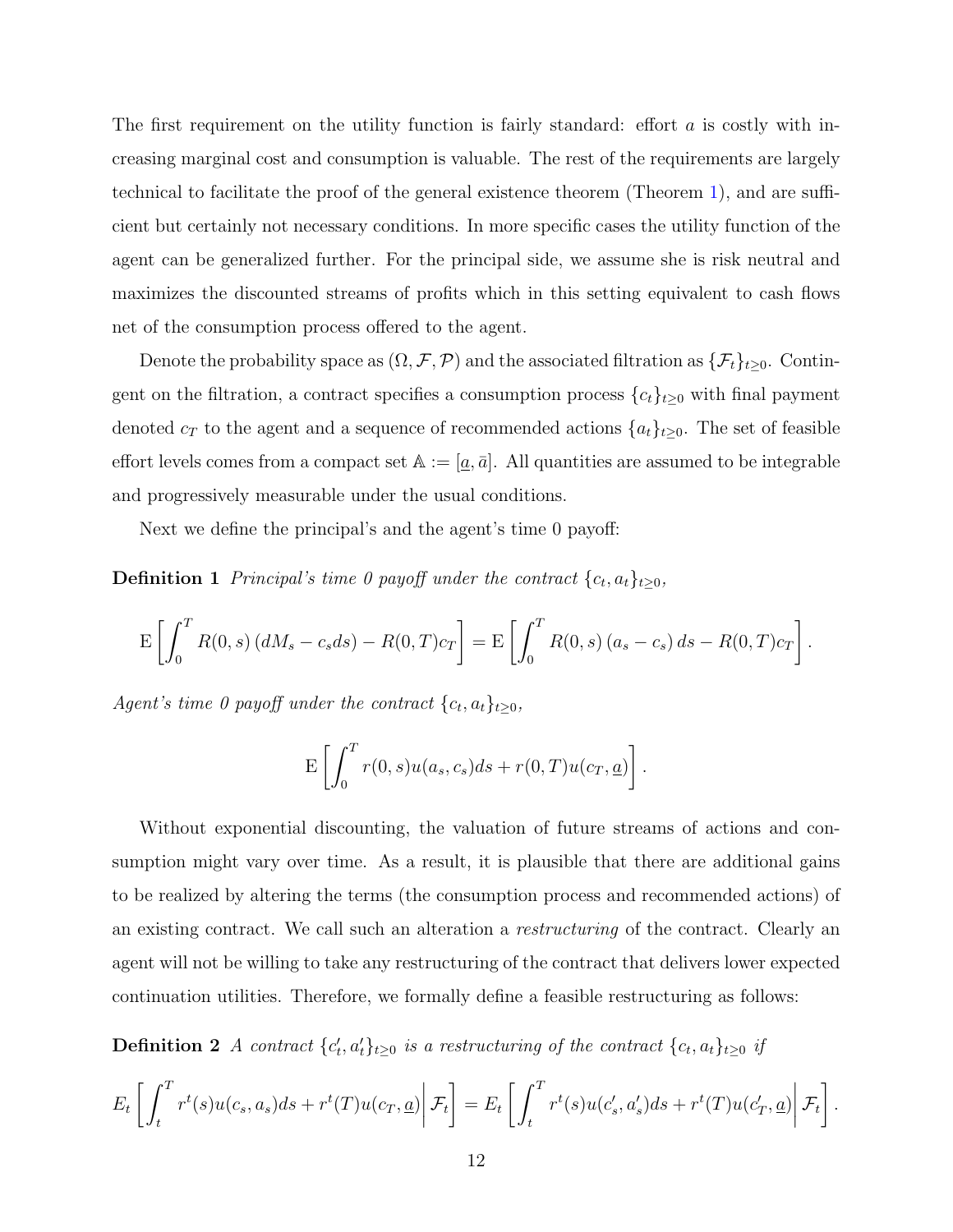Contract restructuring is a critical pre-requisite for capturing the principal's dynamic inconsistency in this paper. It translates to partial commitment on the principal's side, as opposed to the standard full commitment assumption which trivializes the search for optimal contracts between sophisticated, dynamically inconsistent parties. There is broad evidence of contract restructuring in practice, where the principal remains committed to the promised continuation value.<sup>[8](#page-12-1)</sup> Note that restructuring is different from contract renegotiation. Renegotiation is a more general concept, as it allows the parties to revise past promises as well. In particular, most of the literature on contract renegotiation (with [Dewatripont](#page-50-11) [\(1988\)](#page-50-11), [Aghion et al.](#page-49-13) [\(1994\)](#page-49-13) as canonical references) explores cases in which the contract yields suboptimal payoffs to both the agent and principal, and they can renegotiate to re-establish efficiency. Suboptimal payoffs can happen due to reasons such as inefficient punishment for agent's deviations or lack of information. Restructuring, however, is a particular form of renegotiation: it holds the agent's continuation utility constant, but changes how the continuation utility is delivered. In the absence of time-inconsistency, restructuring never happens under a principal-optimal contract.

Remark 2 Restructuring would be equivalent to renegotiation proofness with full bargaining power on the principal side if the utility frontier is decreasing. See [Fudenberg et al.](#page-51-11) [\(1990\)](#page-51-11) for details.

# <span id="page-12-0"></span>3 Equilibrium Contract and Intrapersonal Games

We now proceed to solve the optimal contract. We adopt a game-theoretic approach fol-lowing Björk et al. [\(2017\)](#page-49-2) by constructing a dynamic game between the principal's and the agent's future selves, and look for Markov perfect equilibria. This approach is used in other dynamically inconsistent problems, notably [Strotz](#page-53-1) [\(1955\)](#page-53-1), [Ekeland and Pirvu](#page-50-1) [\(2008\)](#page-50-1), [Eke](#page-50-2)[land and Lazrak](#page-50-2)  $(2010)$ , [Yong](#page-54-1)  $(2012)$ , Lindensjö  $(2016)$ , [Wei et al.](#page-54-3)  $(2017)$ . Importantly, given the agent and the principal are sophisticated, any choice the principal or the agent makes has to also factor in what the parties might do in the future under different preferences.

<span id="page-12-1"></span><sup>8</sup>See, for example, [Mian and Santos](#page-52-4) [\(2018\)](#page-52-4) for stylized, empirical observations on the restructuring of bank loans, and [Xu](#page-54-0) [\(2018\)](#page-54-0) for similar observations on corporate bonds.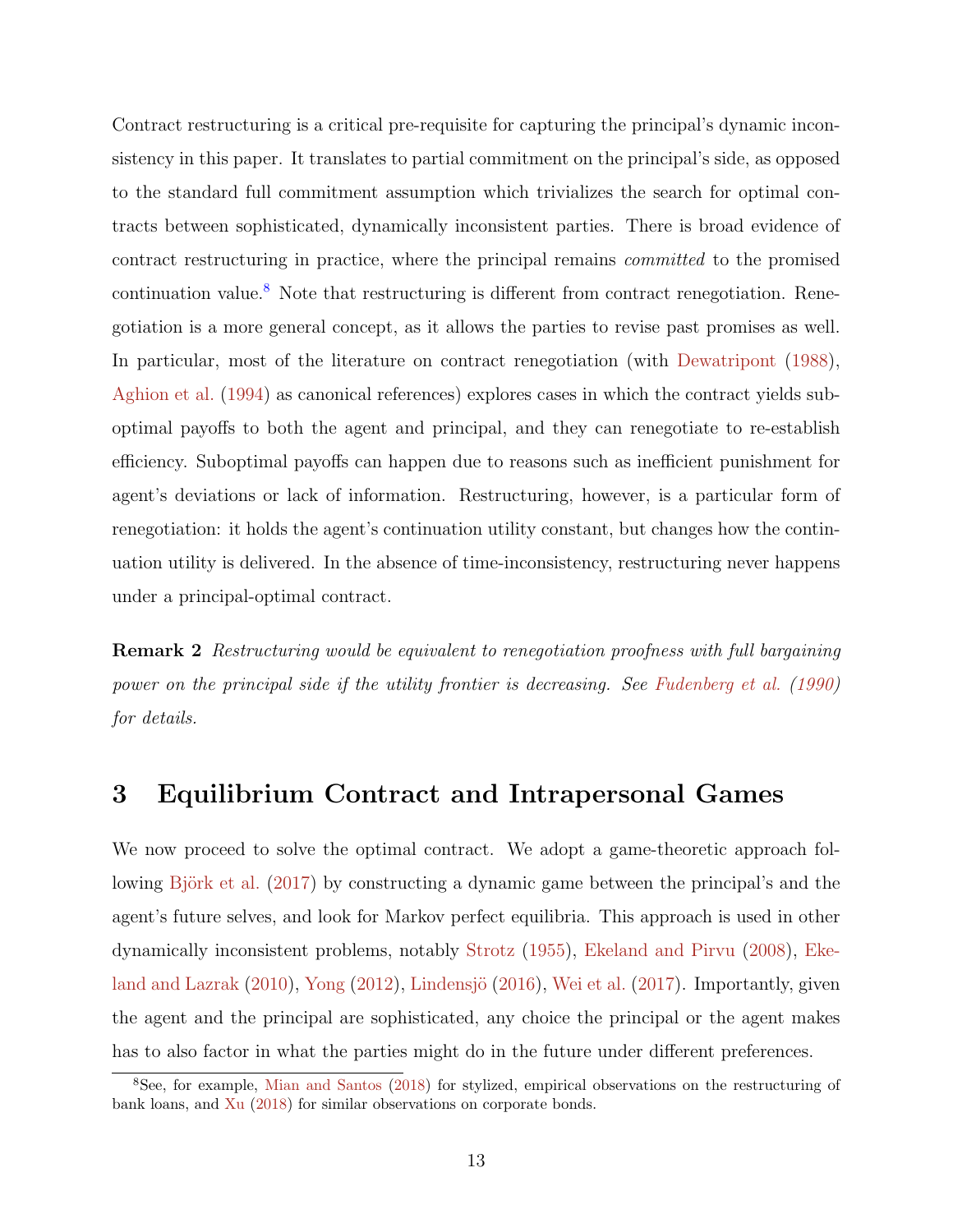As a first step we define the agent's t self continuation utility, which is the present value of his future utility under incentive compatibility.

Definition 3 The agent's t self continuation utility at time t under an incentive compatible contract is:

$$
\tilde{W}(t,t) = \mathbf{E}_t \left[ \int_t^T r^t(s) u(c_s, a_s) ds + r^t(T) u(c_T, \underline{a}) \middle| \mathcal{F}_t \right],
$$

where  $\mathcal{F}_t$  is the natural filtration generated by  $Z_t$ . A contract is incentive compatible if at every instant t agent's effort choice maximizes  $W(t, t)$  by choosing  $\{\hat{a}_t\}_{t>0} = \{a_t\}_{t>0}$ .

Similarly we define the principal's  $t$  self *continuation utility*, which is the present value of her future utility.

Definition 4 The principal's t self continuation utility at time t under an incentive compatible contract is:

$$
f(t,t) = \mathbf{E}_t \left[ \int_t^T R^t(s) (a_s - c_s) ds - R^t(T) c_T \middle| \mathcal{F}_t \right],
$$

where  $\mathcal{F}_t$  is the natural filtration generated by  $Z_t$ .

We can now construct the intra-personal dynamic game and its equilibrium, the basic idea of which can be summarized as follows.<sup>[9](#page-13-0)</sup>

- The principal and the agent are playing a non-cooperative game with their future selves. For each point in time  $t$ , treat the principal and the agent as different players, whom we refer to as "Agent  $t$ " and "Principal  $t$ ".
- For each fixed t, Agent t and Principal t can only influence the process  $M_t$  exactly at time t. Principal t chooses suggested action  $\hat{a}_t$  and the compensation  $c_t$  and agent t chooses the action  $a_t$ .

<span id="page-13-0"></span><sup>9</sup>Full details of the game and the equilibrium strategies are mathematically intricate and therefore left in the Appendix.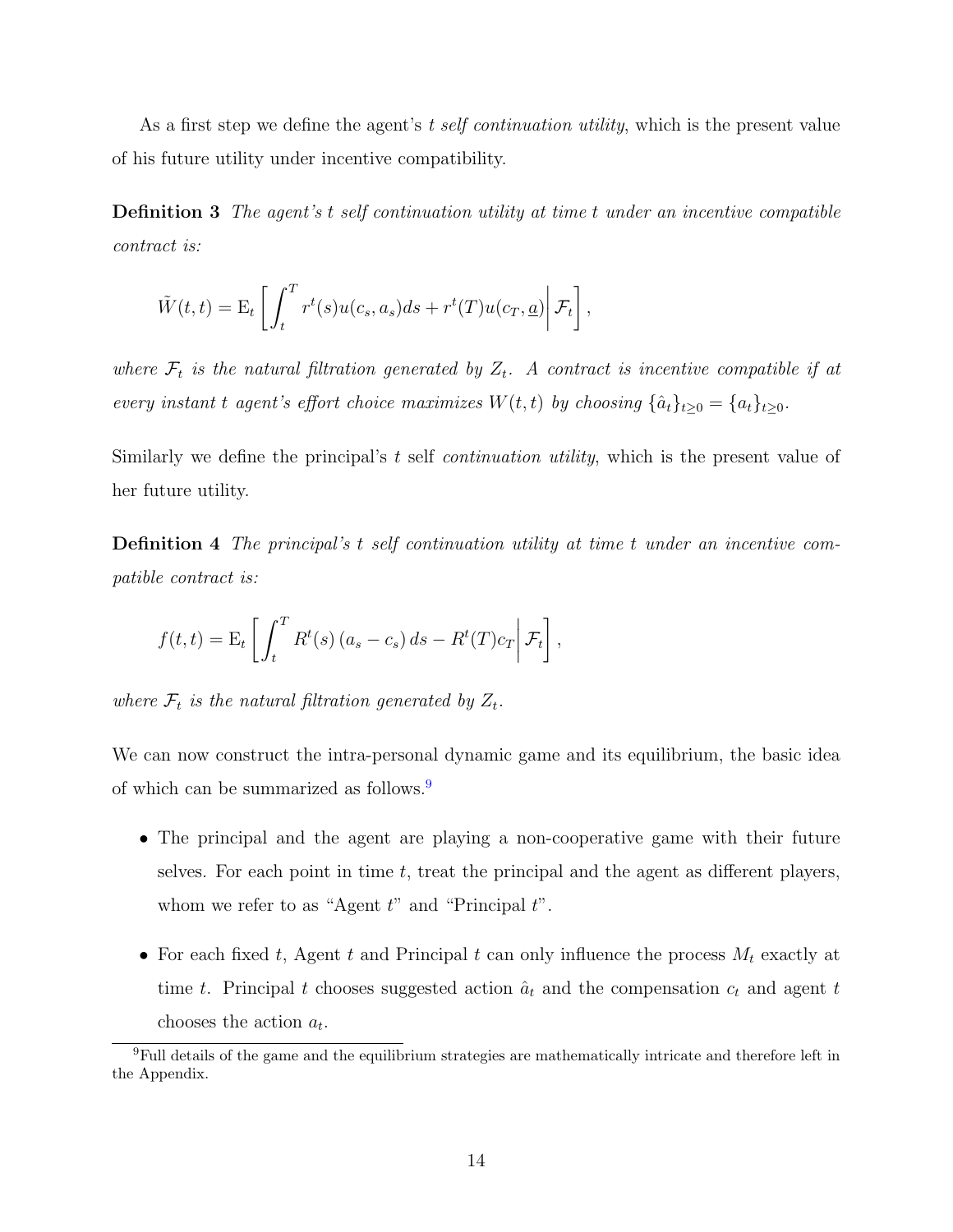• At each point in time, each player t's best response (in a Markov Perfect Equilibrium sense) to his/her different selves forms an intra-personal equilibrium, taking the other parties' intra-personal equilibrium as given. We call each intra-personal equilibrium as an equilibrium control for the agent/principal respectively.<sup>[10](#page-14-0)</sup>

## 3.1 The Agent's Problem

We now solve the agent's problem. In general, the agent's consumption at any instance could depend on the entire path of outputs. We follow [Williams](#page-54-4) [\(2015\)](#page-54-4) and introduce a change of measure to resolve the issue of history dependence. We first fix an equilibrium contract process for the principal and denote it by  $\hat{c}_t$ . For any  $\hat{a} \in [\underline{a}, \overline{a}]$ , define the family of  $\mathcal{F}_t$ predictable processes:

$$
\Gamma_t(\hat{a}) := \exp\left(\int_0^t \frac{a_s}{\sigma} dZ_s^0 - \frac{1}{2} \int_0^t \left|\frac{a_s}{\sigma}\right|^2 ds\right),\,
$$

with  $\Gamma_0(\hat{a}) = 1$ . Suppressing  $\hat{a}$ , we introduce the following change of measure:

$$
\mathbf{E}^{\mathbb{P}^{\hat{a}}}\left[\int_{t}^{T} r(t,s)u(a_s,\hat{c}_s)ds + R(t,T)u(\underline{a},\hat{c}_T,\cdot)\right] = \mathbf{E}^{\mathbb{P}^0}\left[\int_{t}^{T} \Gamma_s r(t,T)u(a_s,\hat{c}_s)ds + \Gamma_T R(t,T)u(\underline{a},\hat{c}_T)\right]
$$

.

The optimal control problem of the dynamically inconsistent agent under the measure  $\mathbb{P}^0$  is given by:

$$
J^{A}(t,\Gamma) = \sup_{a_{s}, s \in [t,T]} \mathcal{E}^{\mathbb{P}^{0}} \left[ \int_{t}^{T} \Gamma_{s} r(t,s) u(a_{s}, \hat{c}_{s}) ds + \Gamma_{T} r(t,T) u(\underline{a}, \hat{c}_{T}) \right], \tag{2}
$$

$$
d\Gamma_s = \Gamma_s \left(\frac{a_s}{\sigma}\right) dZ_s^0. \tag{3}
$$

The solution to this agent's problem resembles a textbook Pontryagin approach (as in [Wang](#page-54-5) [and Yong](#page-54-5) [\(2019\)](#page-54-5) and [Hamaguchi](#page-51-12) [\(2019\)](#page-51-12)). The notable difference compared to the classical problem is that our problem implies a flow of adjoint processes, which determines the

<span id="page-14-0"></span> $10$ In discrete time, it is possible to show that every subgame perfect Nash equilibrium must be Markovian. In continuous time though, this definition is not sufficient, given Player  $t$  can only choose the exactly at time t, which only influences the control on a time set of Lebesgue measure zero. Put differently, the control chosen by an individual player will have no effect on the dynamics of the process. We therefore adopt a modified definition of the equilibrium concept following Björk et al. [\(2017\)](#page-49-2). See the Appendix for details.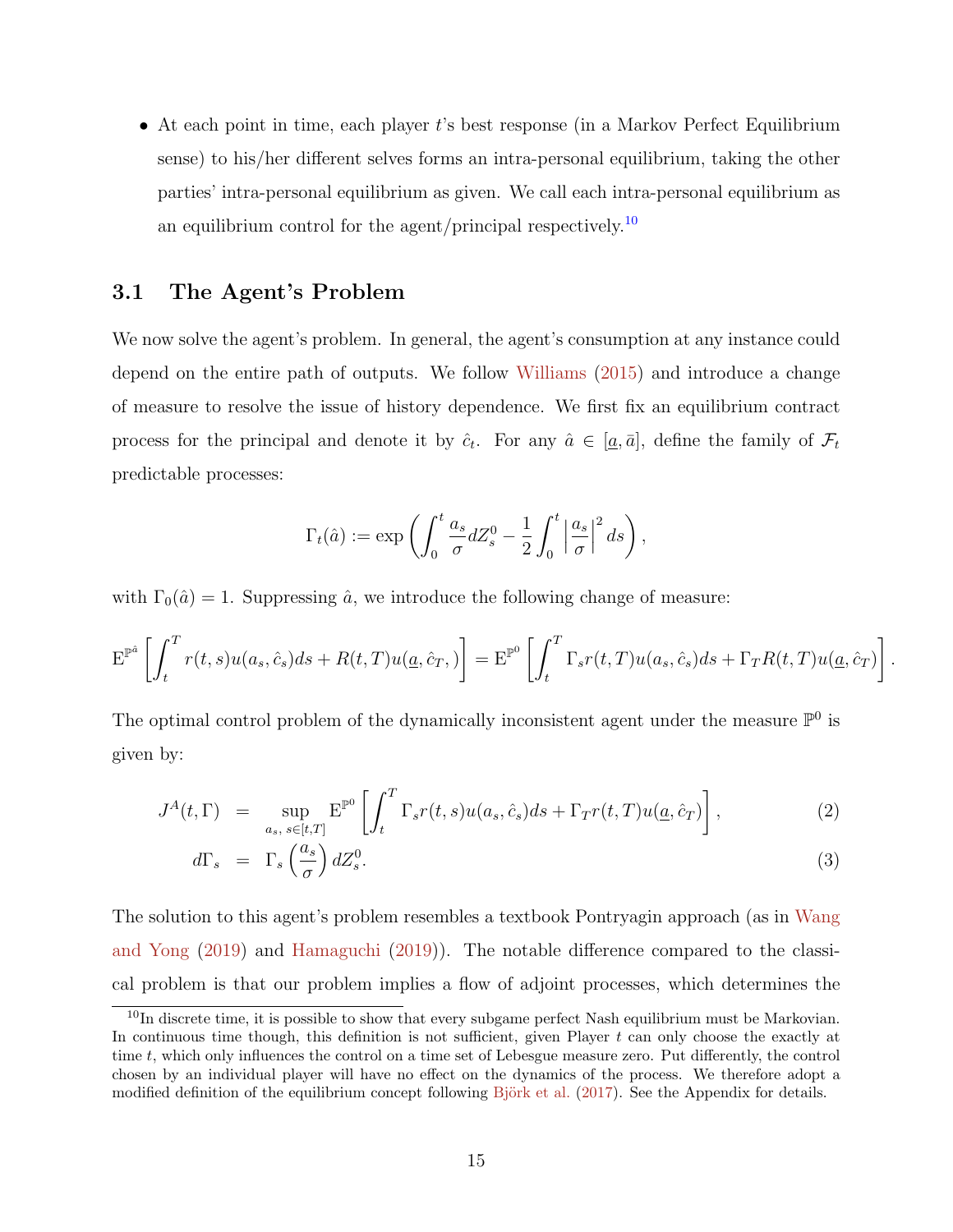evolution of the continuation utility of each agent  $t \in [0, T]$ .

<span id="page-15-3"></span>The next lemma characterizes the continuation utilities and the incentive compatibility condition:

**Lemma 1** Under assumptions [1,](#page-9-0) [2,](#page-10-0) [3,](#page-10-1) given any contract  $\hat{a}$ ,  $\hat{c}$  and any sequence of the agents choices, there exists a flow of processes  $\tilde{\psi}(t,s)$  and an equilibrium value process W such that for each self of the agent we have:

<span id="page-15-0"></span>
$$
\tilde{W}(t,k) = r(t,T)u(0,c_T) - \int_k^T r(t,s)u(a_s,\hat{c}_s)ds + \int_k^T \tilde{\psi}(t,s)dZ_s^{\hat{a}}
$$
\n(4)

The equilibrium value process satisfies:

<span id="page-15-2"></span>
$$
W(t) = r(t, T)u(0, c_T) - \int_t^T r(t, s)u(a_s, \hat{c}_s)ds + \int_t^T \tilde{\psi}(t, s)dZ_s^{\hat{a}}
$$
(5)

The contract is incentive compatible if and only if

<span id="page-15-1"></span>
$$
\psi_t = \tilde{\psi}(t, t) = u_a(c_t, a_t). \tag{IC}
$$

Under an incentive compatible contract, the agent's effort choice becomes a Markov Perfect equilibrium in which the strategies are Markovian with respect to  $\Gamma$  and t. In contrast to [Sannikov](#page-53-7) [\(2008\)](#page-53-7), we have a flow of continuation utilities, one for each self of the agent. The process  $W(t, k)$  pins down self ts continuation from period k onwards, whereas the process  $W(t)$  pin downs the equilibrium value.

For each self t,  $W(t, k)$  is a process. However, as the selves evolves over time,  $W(t, k)$ becomes a flow of processes. Consequently, instead of a backward stochastic differential equation that would arise in a dynamically consistent environment (as in [Cvitanic and Zhang](#page-50-12)  $(2012)$ , the representation in equation [4](#page-15-0) is a backward stochastic Volterra integral equation. At each time of decision making, the t self is the relevant self and the process  $W(t, t)$ is the relevant continuation utility.  $W(t, t)$  takes the self t as a parameter and is a backward stochastic differential equation much like the dynamically consistent case (e.g [Sannikov](#page-53-7) [\(2008\)](#page-53-7)). This leads to an identical incentive constraint as in [Sannikov](#page-53-7) [\(2008\)](#page-53-7), which provide the agent with local incentives via  $\psi_t = \tilde{\psi}(t, t)$ . Nevertheless, the derivation of such close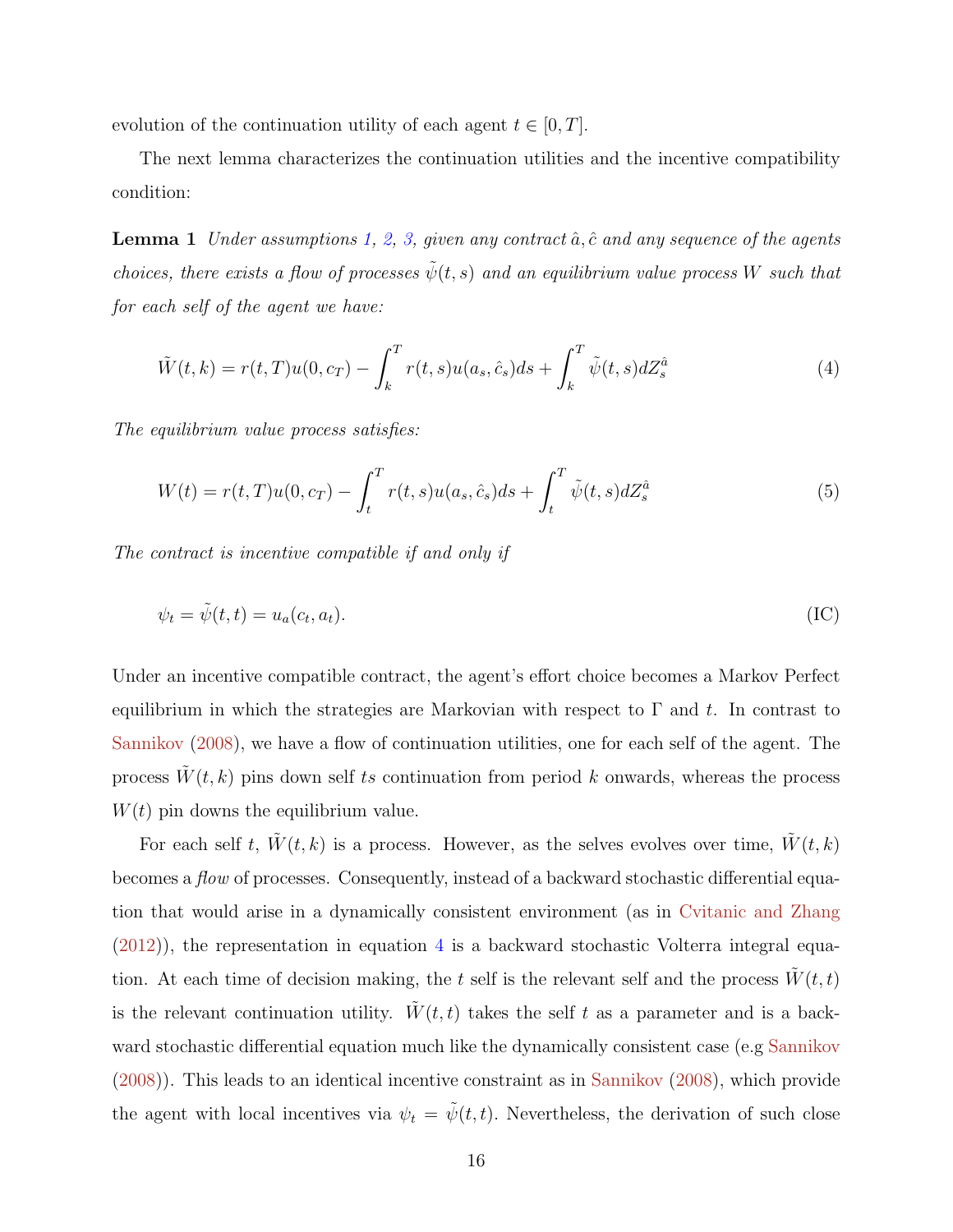resemblance is a non-trivial task, which we lay out in detail in the Appendix.

Setting the agent's self and time the same (i.e.  $k = t$ ), as shown in [Yan and Yong](#page-54-6) [\(2019\)](#page-54-6), leads to the integral valued process  $W(t)$ . The equality of these two processes were first shown in [Yong](#page-54-7) [\(2008\)](#page-54-7). Notice that unlike the t self valuation,  $W(t)$  captures not only the time change but also the change in the agent's preferences. Therefore,  $W(t)$  is the relevant variable for the principal when designing the optimal contract. In the appendix we show that the integral valued process  $W(t)$  also has a forward representation.

## 3.2 The Principal's Problem and the Optimal Contract

The principal's problem is significantly more involved. Before we delve into the full characterization let us make some observations about this problem.

First, at the end of the contract the principal can always retire the agent with a lump sum payment to deliver a promise  $W_T$ . Since the principal's valuation of payments vary over time we denote the principal's *retirement benefit*  $B(t, W_T)$  evaluated at time t, as

$$
B(t, W_T) = -R^t(T)c_T \tag{6}
$$

where  $c_T$  is chosen such that  $u^{-1}(c_T, \underline{a}) = W_T$ .

Next, observe that the (dynamically inconsistent) principal's optimal control problem is:

$$
J^{P}(t, W) = \sup_{(a_s, c_s, \psi_s)} \mathbb{E}_{t, W} \left[ \int_t^T R^t(s) (a_s - c_s) ds + B(t, W_T) \right].
$$
 (7)

Thus we define the optimal contract as:

**Definition 5** A contract is optimal if it maximizes  $J^P(t, W)$  for all t, W over the set of contracts that are incentive compatible.

Finally, we introduce the following notation of a controlled infinitesimal generator: $^{11}$  $^{11}$  $^{11}$ 

<span id="page-16-0"></span><sup>&</sup>lt;sup>11</sup>This notation comes from Björk et al.  $(2017)$ . The only difference compared to the standard notation in stochastic calculus is that it acts on the time variable as well as on the space variable. (i.e. it includes the term  $\partial/\partial t$ )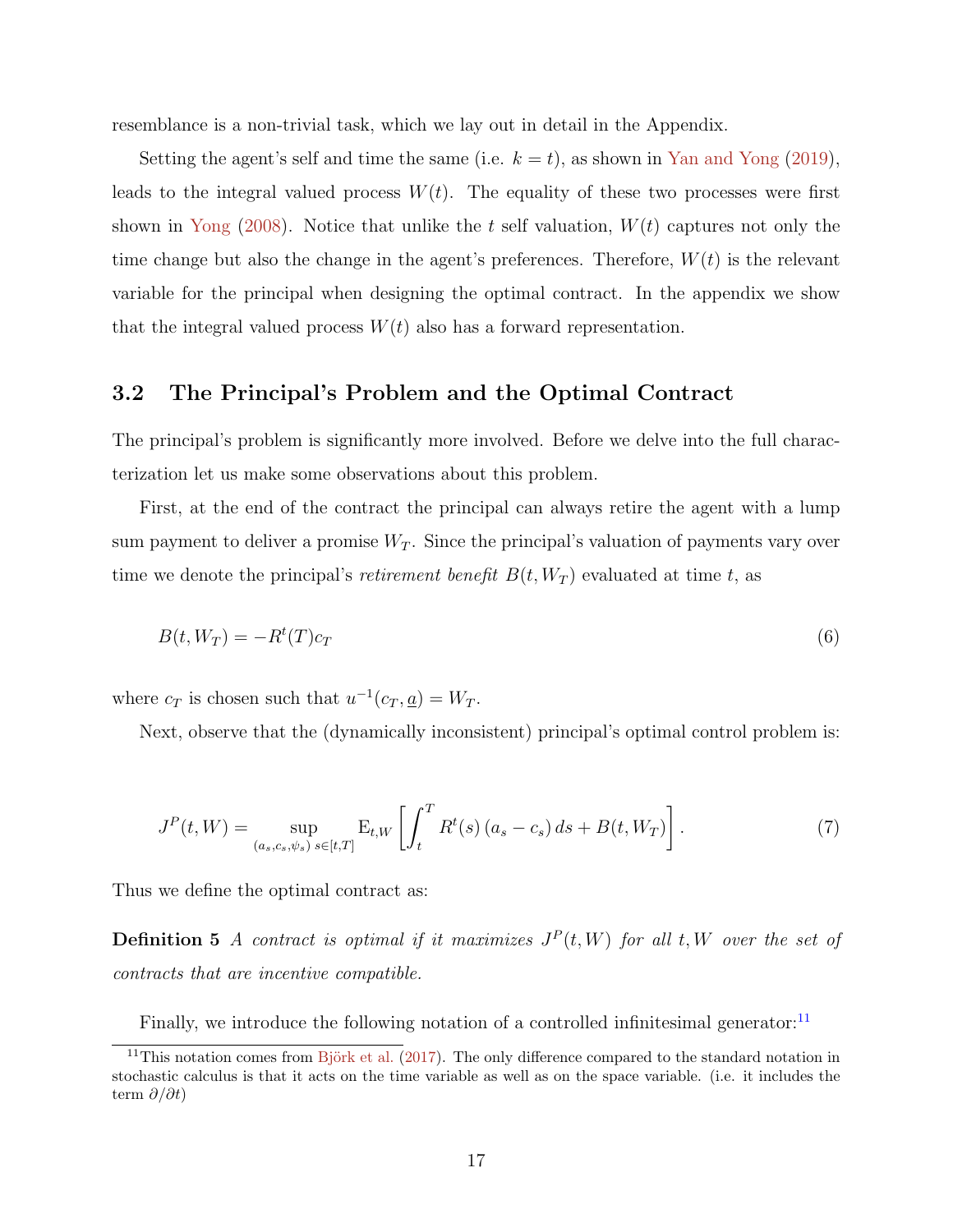**Definition 6** Suppose  $x = [x_1 \ x_2 \ ... \ x_n]$  is a n-dimensional vector of state variables and  $Z_t^j$  $t_i^j, j = 1, 2, ..., n$  are independent Brownian motions such that

$$
dx_j = \mu_j(t, x)dt + \sigma_j(t, x)dZ_t^j.
$$
\n(8)

For any process  $G(t, x)$  and control h the operator  $\mathcal{A}^h$  is defined by

<span id="page-17-0"></span>
$$
\mathcal{A}^h G = \frac{\partial G}{\partial t} + \sum_{j=1}^n \mu_j^h(t, x) \frac{\partial G}{\partial x_j} + \frac{1}{2} \sum_{i,j}^n \sigma_j^h(t, x) \sigma_i^h(t, x) \frac{\partial^2 G}{\partial x_j x_i}.
$$
\n(9)

We are now ready to present the main result of this paper:

Theorem 1 Under assumptions [1,](#page-9-0) [2,](#page-10-0) and [3,](#page-10-1) there exists an optimal contract. The principal's equilibrium value function under this contract  $V(t, W)$  with optimal controls  $h_t =$  $(a^*, c^*, \psi)$ , is given by: <sup>[12](#page-17-1)</sup>

$$
V(t, W) = \mathcal{E}_{t, W}^{h} \left[ \int_{t}^{T} R^{t}(k) \left( a_{k}^{*} - c_{k}^{*} \right) dk + B(t, W_{T}) \right]. \tag{10}
$$

The equilibrium value function satisfies the following extended HJB system:

<span id="page-17-3"></span>
$$
\sup_{h} \{ \mathcal{A}^{h} V(t, W) + (a_{t} - c_{t}) - \mathcal{A}^{h} f(t, W, t) + \mathcal{A}^{h} f^{t}(t, W) \} = 0.
$$
\n(11)

 $f^s(t, W)$  is defined as the solution of the following equation:

<span id="page-17-2"></span>
$$
\mathcal{A}^{h^*} f^s(t, W) + R^s(t) \left( a_t^* - c_t^* \right) = 0,\tag{12}
$$

where for each fixed s the function  $f^{s}(t, W) = f(t, W, s)$  equation [\(12\)](#page-17-2) is a Kolmogorov backward equation with the probabilistic interpretation:

$$
f^{s}(t, W) = \mathcal{E}_{t, W}^{h^{*}} \left[ \int_{t}^{T} R^{s}(k) \left( a_{k}^{*} - c_{k}^{*} \right) dk + B(t, W_{T}) \right]
$$
\n(13)

<span id="page-17-1"></span><sup>&</sup>lt;sup>12</sup>From here on we will suppress the h in V whenever it is clear.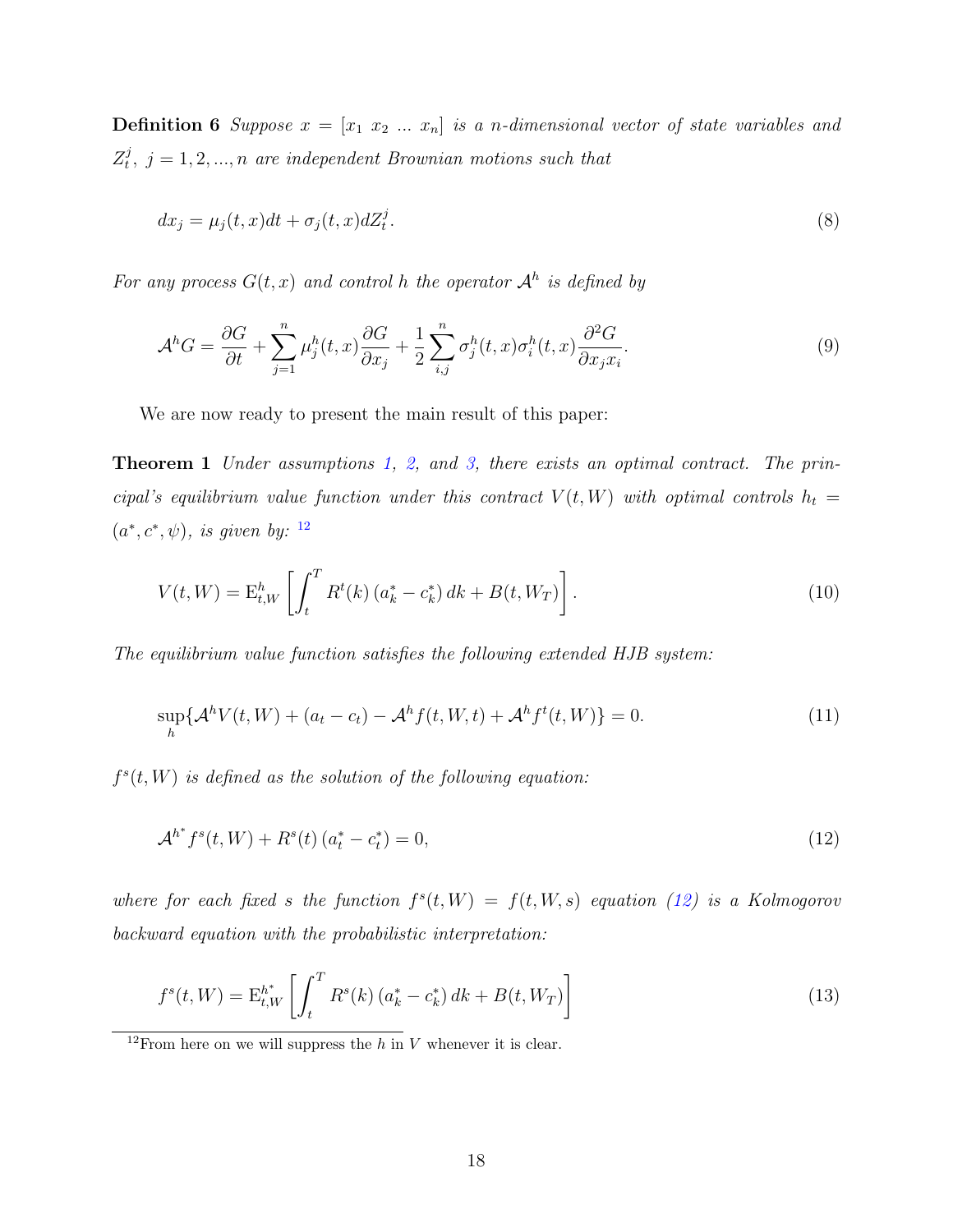subject to  $(4)$ , the IC condition [\(IC\)](#page-15-1) and boundary conditions:

$$
V(T, W) = B(T, W_T) \text{ for all } W
$$
\n<sup>(14)</sup>

where  $B(t, W)$  is defined by  $(6).^{13}$  $(6).^{13}$  $(6).^{13}$  $(6).^{13}$ 

Theorem [1](#page-17-0) highlights two important differences compared to the standard optimal contract under exponential discounting which, under our notation, would be captured by a single Hamilton-Jacobi-Bellman (HJB) equation involving just  $\mathcal{A}^hV$  and  $(a_t - c_t)$ .<sup>[14](#page-18-1)</sup>. The first difference is that there is now a system of equations, instead of one single HJB equation. The additional equation [\(12\)](#page-17-2) is a Kolmogorov Backward equation defined using the infinitesimal generator, and captures the "backward induction" intuition that the principal must follow when playing a game against her future selves.<sup>[15](#page-18-2)</sup>

Second,  $f(t, W, t)$  and  $f^{t}(t, W)$  are the "extra" terms in the HJB equation.<sup>[16](#page-18-3)</sup> In exponential discounting benchmark models, the principal's immediate utility  $((a_t - c_t))$  and her value function  $(V(t, W))$  are sufficient to capture the immediate and future incentives for any action of the agent, and the suprema determines the optimal actions. However, in our model due to dynamic inconsistency we not only need additional terms  $(f(t, W, t)$  and  $f^t(t, W)$  but also need to identify these terms through another equation [\(12\)](#page-17-2). Under dynamic consistency,  $\mathcal{A}^h f(t, W, t)$  and  $\mathcal{A}^h f^t(t, W)$  always cancel out exactly, leaving only the first two terms in [\(11\)](#page-17-3) in the standard HJB equation.

To understand those extra terms and how they are determined, first observe that the equilibrium value function  $V(t, W)$  yields the value of each time t self for each potential state W and relies on what each self will do at all  $t' > t$ . This dependence on "far" terms introduces a non-local PDE since different selves discount future differently, instead of the usual local PDE from an HJB equation. To pin down this PDE, another non-local function which considers the valuations of different selves is necessary. The term  $f(t, W, s)$  is indeed

<span id="page-18-0"></span><sup>&</sup>lt;sup>13</sup>Note that operator  $\mathcal A$  only acts on the objects inside the parenthesis. Moreover, on the equilibrium by construction we have  $V(t, W) = f(t, W, t)$ .

<span id="page-18-1"></span><sup>&</sup>lt;sup>14</sup>The HJB equation is commonly written as (suppressing the notation)  $rV = \sup\{a_t - c_t + \mu_W V_W +$  $\frac{1}{2}\sigma_W^2V_{WW}$ . Under our definition of the infinitesimal generator A, it simply equals sup  $\mathcal{A}^hV - (a_t - c_t) = 0$ .  $^{15}$ [Iijima and Kasahara](#page-51-13) [\(2016\)](#page-51-13) shows another application of backward stochastic differential equations in

<span id="page-18-3"></span><span id="page-18-2"></span>dynamic games. <sup>16</sup>Note that  $f(t, W, t)$  is  $f(t, W, s)$  and  $f^t(t, W)$  is  $f^s(t, W)$  both evaluated at  $s = t$ .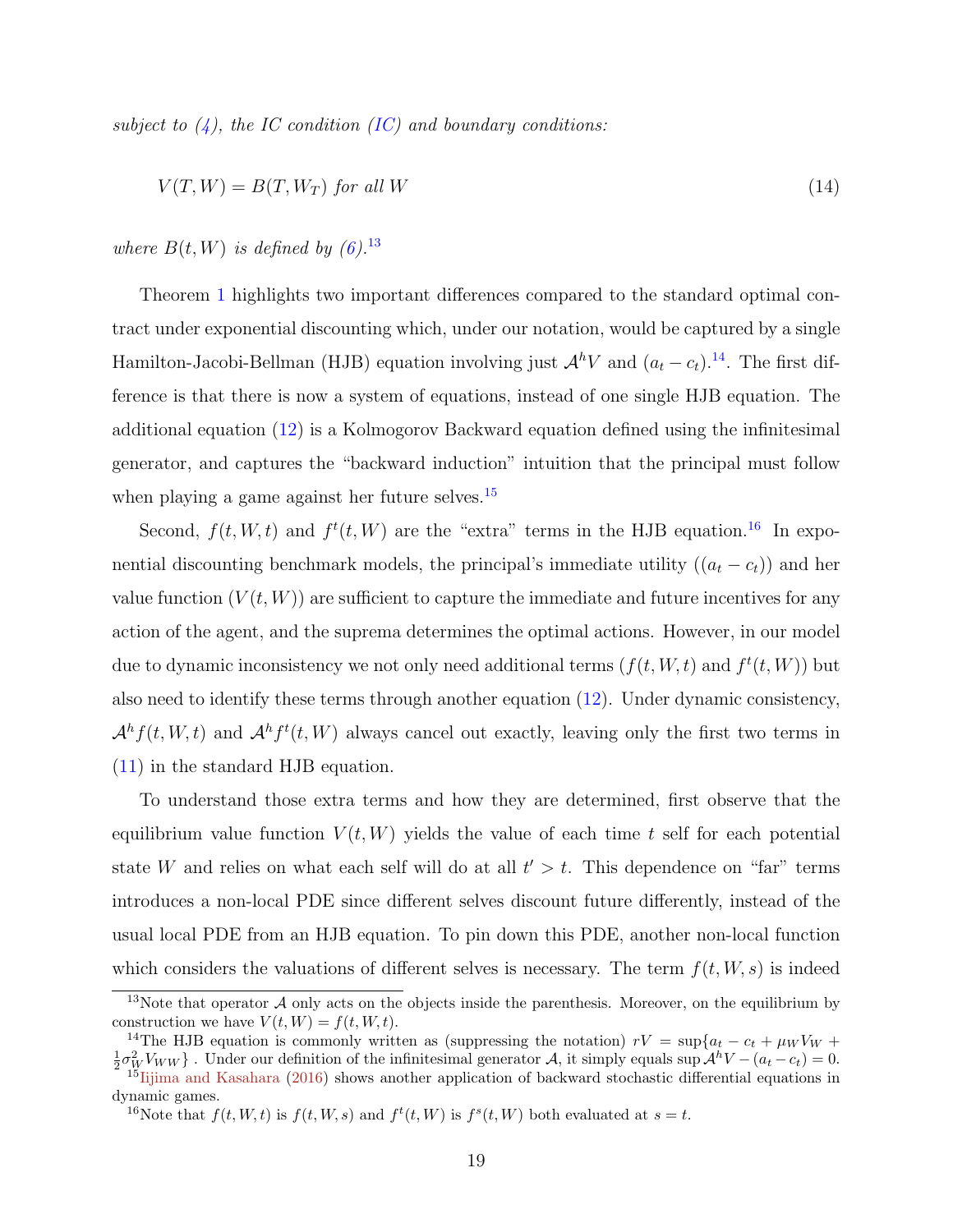exactly what regards time s-selves as a variable in addition to the usual current time t and state W because intuitively, a change in period  $t$  action has an equilibrium effect on all selves s. Notice that variations in s also leads to variations in the discount functions as  $R(s, \cdot)$  varies in s.  $f(t, W, t)$  represents the valuation of the principal where t is the current time and t represents a time-t self but a change in t changes the self as well. However, at any particular time s, instead of the equilibrium value a fixed s-self makes a decision with the goal to maximize her own self's payoff, taking herself as given, not a variable. The term  $f<sup>s</sup>(t, W)$  therefore captures the principal's valuation of future equilibrium actions by her time-s self in state W at time t.  $f^t(t, W)$  is the self that is actually doing the maximization and shows up next to  $f(t, W, t)$  and  $V(t, W)$ . It is another non-local PDE but relies only on a single discount function  $R^t(\cdot)$ . In equilibrium between the different selves a change in action at time t and state  $W$  should be perfectly foreseen by the previous time s selves, leading to the backward part (equation [12\)](#page-17-2) behaving like a martingale and hence being equal to 0.

In general, the system in Theorem [1](#page-17-0) is very difficult to analyze due to the interaction of non-local PDEs. Indeed, [Wei et al.](#page-54-3) [\(2017\)](#page-54-3) note the appearance of the backward term poses an essential difficulty. They remark that "at the moment we are not able to overcome the difficulty" and pose it as an open problem. Similarly Björk et al.  $(2017)$ , whose HJB system is very similar to ours, note that "the task of proving existence and/or uniqueness of solutions to the extended HJB systems seems (at least to us) to be technically extremely difficult". The challenges mainly come in two ways: first, the backward system is actually accompanied by a forward system arising from the state variables, turning it into a forward-backward stochastic differential equation which is known to be very difficult to tackle [\(Cvitanic and](#page-50-12) [Zhang](#page-50-12) [\(2012\)](#page-50-12)). Second, without the solution to the backward system, the value function, which comes from its own non-local PDE, cannot be solved.

We manage to establish the existence of a solution to the backward system in Theorem [1](#page-17-0) by taking a unique approach: first, we only establish the well-posedness of the backward system under our smoothness assumptions. Then we turn to the value equation, where the solution from the backward system comes in implicitly. We define the game between the different selves as a game of incomplete information between non-atomic players where the utility function of each of these players incorporates these solutions from each of the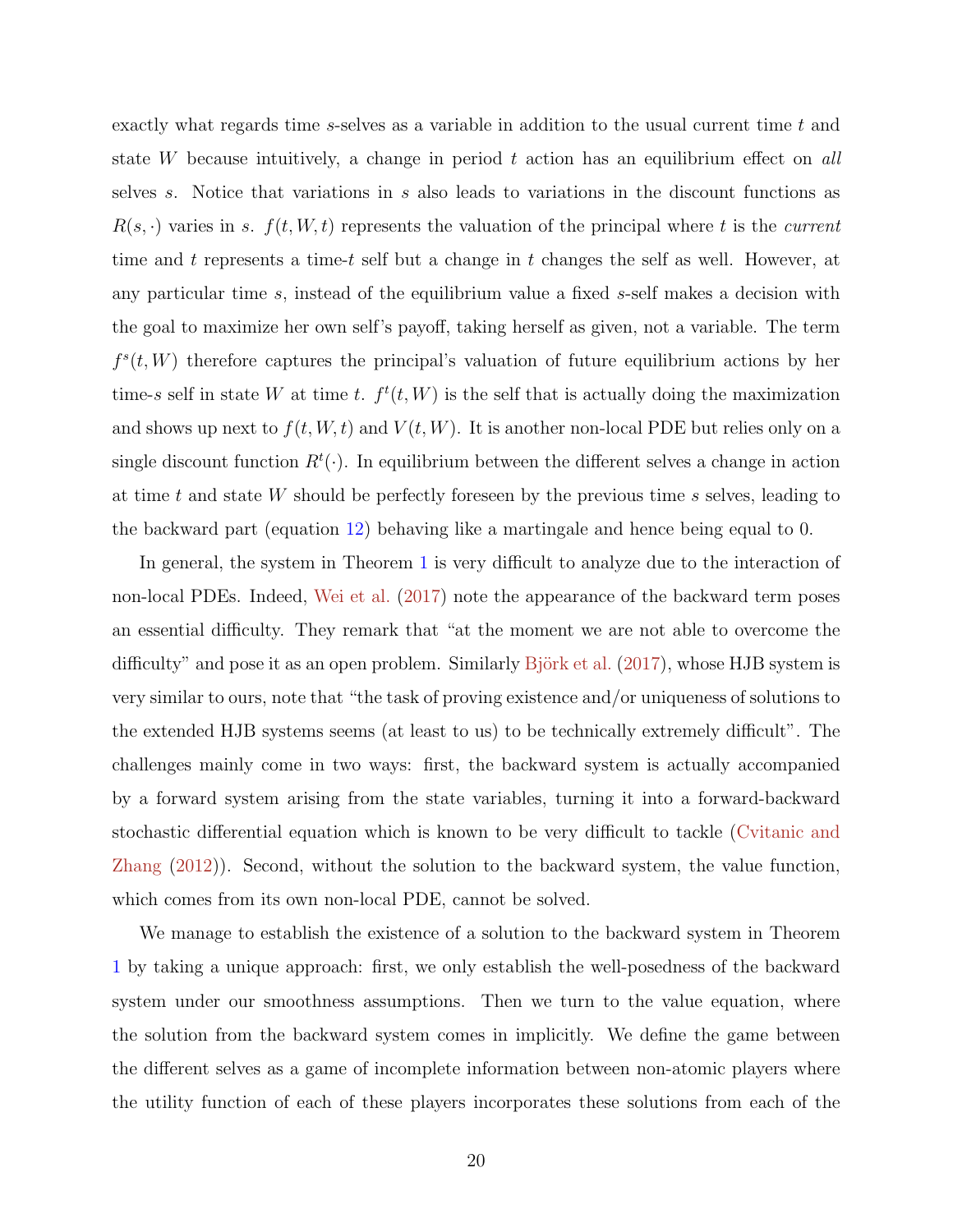backward systems. Of course the backward system without an explicit solution only gives a PDE characterization of the utilities of these players. However, using that PDE analogous to the approach used by [Mas-Colell](#page-52-6) [\(1984\)](#page-52-6) we look for a distribution over utility functions, strategies and information as an equilibria. Once the contracting problem is translated into this non-atomic game of incomplete information, using existing results from game theory (in particular [Balder](#page-49-4) [\(1991\)](#page-49-4)), we show that an equilibrium exists, which implies there exists a solution to extended HJB system.

Due to the level of technicality involved, we present the detailed, step-by-step proof of Theorem [1](#page-17-0) including the novel existence argument in the Appendix. Readers who are only interested in applying our framework to solve problems with dynamically inconsistent decision makers can adopt the results in Theorem [1](#page-17-0) knowing that a solution exists. In Section [4](#page-20-0) we demonstrate two special cases in which Theorem [1](#page-17-0) admits closed-form solutions and simple comparative statics.

**Remark 3** It is known (Björk et al. [\(2017\)](#page-49-2)) that if a dynamically-inconsistent optimal control problem has an equilibrium solution, there is a dynamically consistent problem that leads to the same optimal control but with a different instantaneous utility function. Indeed, this would correspond to the case in which one defines a sophisticated decision maker's immediate utility function that directly incorporates the actions of the other selves (as opposed to just  $a_t - c_t$  or  $u(a_t, c_t)$ ). Such an approach is useful for an axiomatic characterization but not very applicable for solving the optimal contracting problem. We explore the connection between this and our approaches in the online appendix.

# <span id="page-20-0"></span>4 Applications

In this section we provide two explicitly solved examples of the optimal contract under simplified conditions. Given that the main innovations from introducing dynamic inconsistency come from the principal's problem, we simplify the agent's problem assuming he has CARA utility with time-consistent exponential discounting. We then analyze two kinds of behaviors that lead to non-exponential discounting for the principal: quasi-hyperbolic discounting, following [Harris and Laibson](#page-51-0) [\(2012\)](#page-51-0); and anticipatory utility following [Loewenstein](#page-52-1) [\(1987\)](#page-52-1).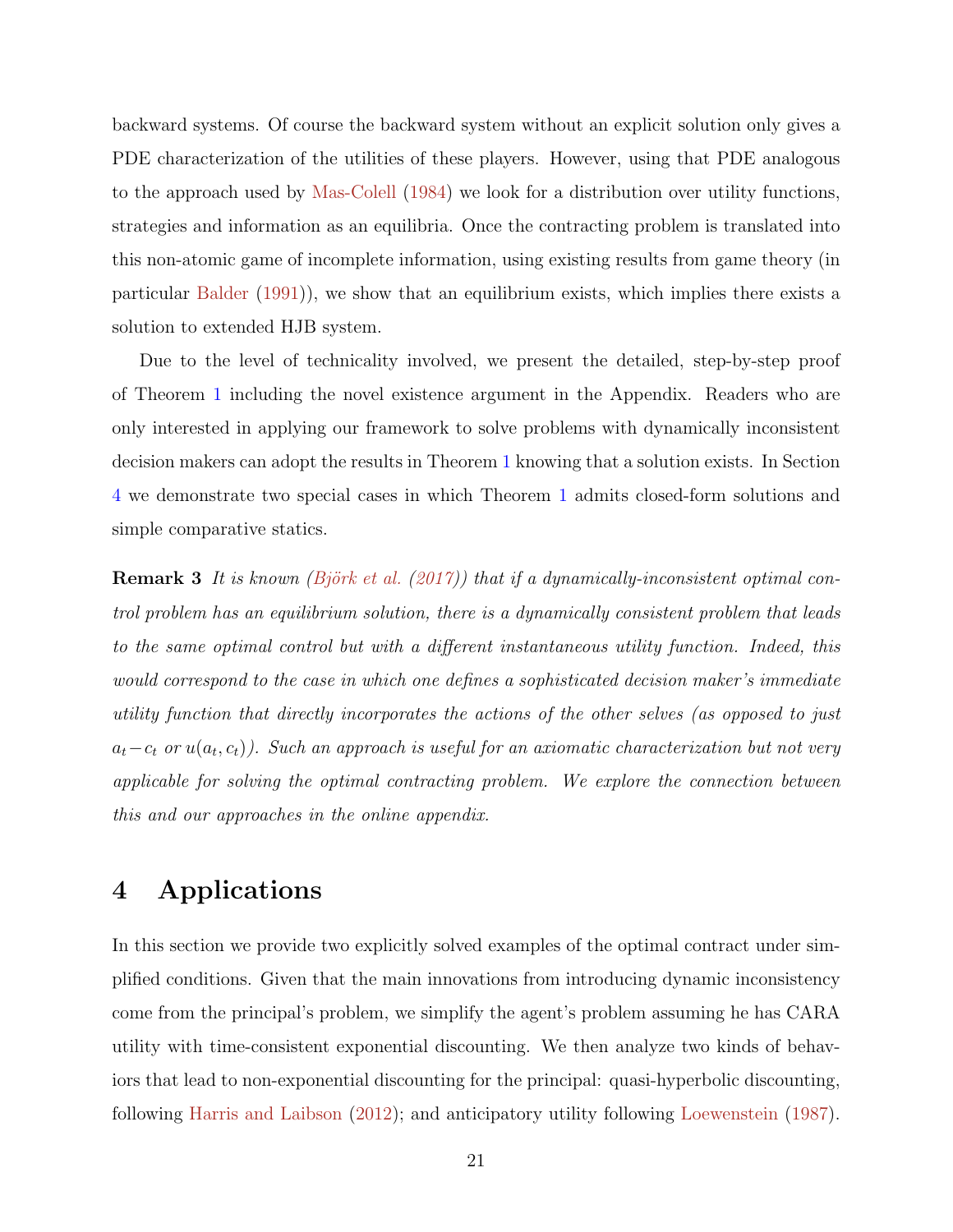In both cases we obtain closed-form solutions of the optimal contracts and offer comparative statics that shed light on the unique implications of dynamically-inconsistent preferences.

Specially, we maintain throughout this section the following assumption that strengthens and replaces assumptions [2](#page-10-0) and [3:](#page-10-1)

Assumption 4 The agent has the following discount function and CARA utility.

<span id="page-21-3"></span><span id="page-21-2"></span><span id="page-21-1"></span>
$$
r^{t}(s) = e^{-\gamma(s-t)} \text{ for all } t
$$

$$
u(c,a) = -\frac{1}{\eta}e^{-\eta(c-\frac{1}{2}a^{2})}.
$$

He also has access to a private savings account, the balance of which grows at rate  $\gamma$ .

CARA utility plus private saving is a commonly used technique in the contracting literature to simplify the agent's problem.<sup>[17](#page-21-0)</sup> In our model, they lead to the following results:

**Lemma 2** Under assumption  $\frac{1}{4}$  $\frac{1}{4}$  $\frac{1}{4}$  the agent's continuation utility satisfies

<span id="page-21-4"></span>
$$
dW_t = \gamma (W_t - u(c_t, a_t))dt + \psi_t (dM_t - a_t dt), \qquad (15)
$$

$$
u(c_t, a_t) = \gamma W_t \tag{16}
$$

The agent's incentive compatibility condition becomes

$$
\psi_t = a_t. \tag{17}
$$

The evolution of  $ln(W)$  is given by

$$
\mathbb{E}\left[\ln(-W_t)\right] = \ln(-W_0) + \frac{1}{2} \int_0^t \eta^2 \gamma^2 \sigma^2 \psi_s^2 ds. \tag{18}
$$

Finally, there is no private savings on the equilibrium path.

The proof of lemma [2](#page-21-2) is analogous to the proof of [He](#page-51-10) [\(2011\)](#page-51-10) and hence omitted.

<span id="page-21-0"></span><sup>&</sup>lt;sup>17</sup>See, e.g. [He](#page-51-10) [\(2011\)](#page-51-10), [Williams](#page-54-4) [\(2015\)](#page-54-4), [Marinovic and Varas](#page-52-12) [\(2018\)](#page-52-12), [Gryglewicz and Hartman-Glaser](#page-51-14) [\(2019\)](#page-51-14), etc.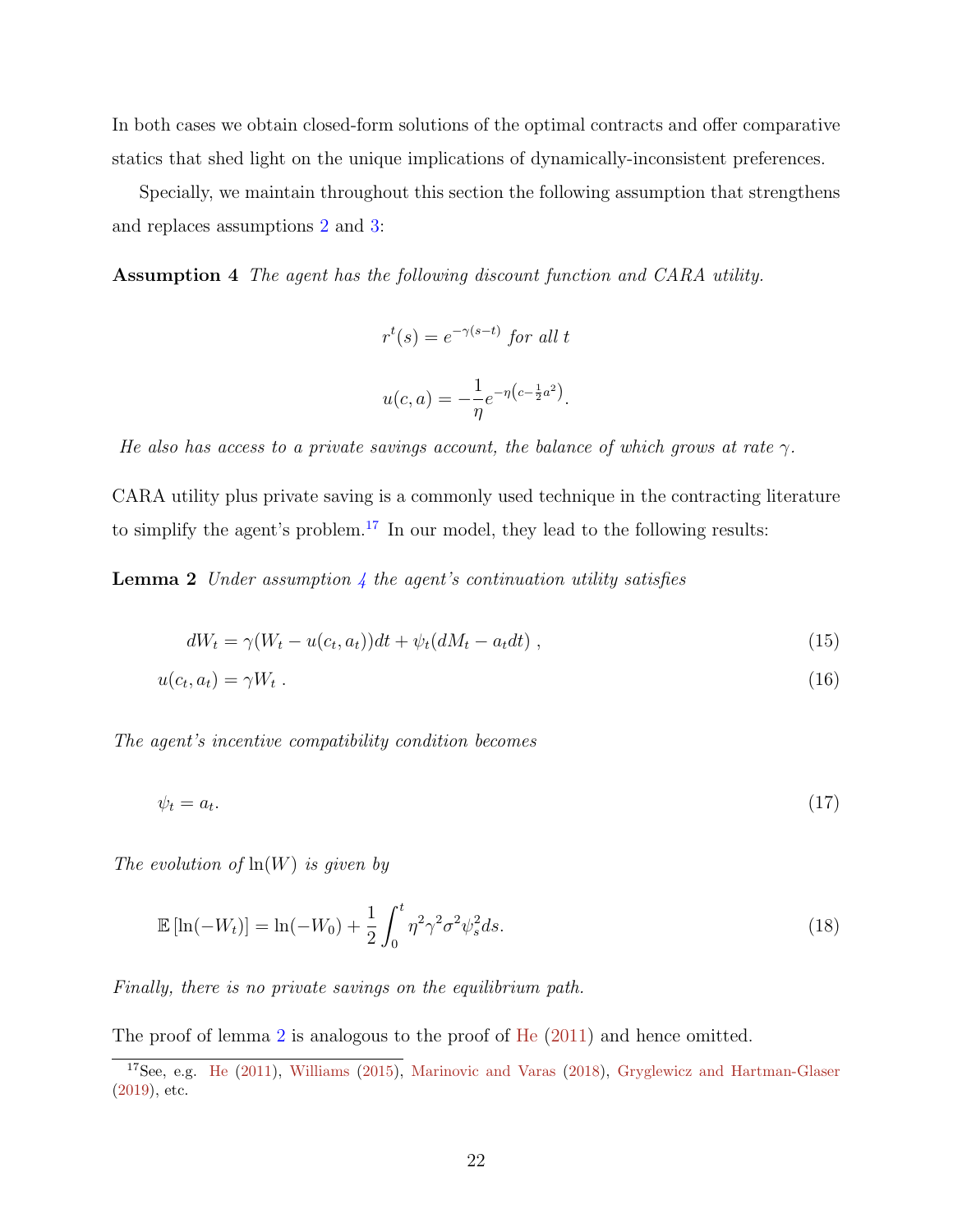# 4.1 Quasi-Hyperbolic Discounting

Our first example explores a case in which the principal has quasi-hyperbolic discounting. Such discounting has been explored in many examples including but not limited to [O'Donoghue and Rabin](#page-53-9) [\(1999\)](#page-53-9), [Thaler and Benartzi](#page-54-8) [\(2004\)](#page-54-8), [Harris and Laibson](#page-51-0) [\(2012\)](#page-51-0), [Jackson and Yariv](#page-52-13) [\(2014\)](#page-52-13), [Jackson and Yariv](#page-52-0) [\(2015\)](#page-52-0), [Bisin et al.](#page-49-9) [\(2015\)](#page-49-9), etc. Here we follow the form of quasi-hyperbolic discounting introduced in [Harris and Laibson](#page-51-0) [\(2012\)](#page-51-0) where the quasi-hyperbolic discount function is a convex combination of a short-term discount-function and a long-term discount factor.<sup>[18](#page-22-0)</sup>

<span id="page-22-2"></span>Formally, we assume the following:

Assumption 5 The principal has the following discount function:

<span id="page-22-1"></span>
$$
R^{t}(s) = (1 - \beta)e^{-(\rho + \lambda)(s - t)} + \beta e^{-\rho(s - t)}
$$
\n(19)

with  $\beta \in (0,1)$  and  $\gamma > \rho + \lambda$ .

The representation above is the deterministic characterization of a principal who values "near present" returns with a higher discount factor (discounted by  $e^{-\rho(s-t)}$ ), and "far future" returns with a lower factor (discounted by  $\beta e^{-\rho(s-t)}$ ). That is, the principal becomes less patient over time.  $\beta$  < 1 captures the size of the drop in discount factor in the far future. The switch between the "near present" and the "far future" happens stochastically with arrival intensity  $\lambda$ , and the overall discount function  $R<sup>t</sup>(s)$  incorporates this expected drop. Notice that for the principal the discounting between period t and  $s > t$  only relies on  $s - t$ but not t or s individually. Thus with a slight abuse of notation, we will denote  $R<sup>t</sup>(s)$  from equation [\(19\)](#page-22-1) as  $R(s-t)$ .

With the simplified agent's continuation utility (from Lemma [2\)](#page-21-2) and the specific discount function for the principal, we now apply Theorem [1](#page-17-0) to calculate the optimal contract. The solution turns out to take a closed-form:

**Proposition 1** Under assumptions [4,](#page-21-1) [5](#page-22-2) in the optimal contract  $a_t$  and  $c_t$  satisfy the follow-

<span id="page-22-3"></span><span id="page-22-0"></span><sup>18</sup> [Pan et al.](#page-53-12) [\(2015\)](#page-53-12) also offers a continuous time version of quasi-hyperbolic discounting.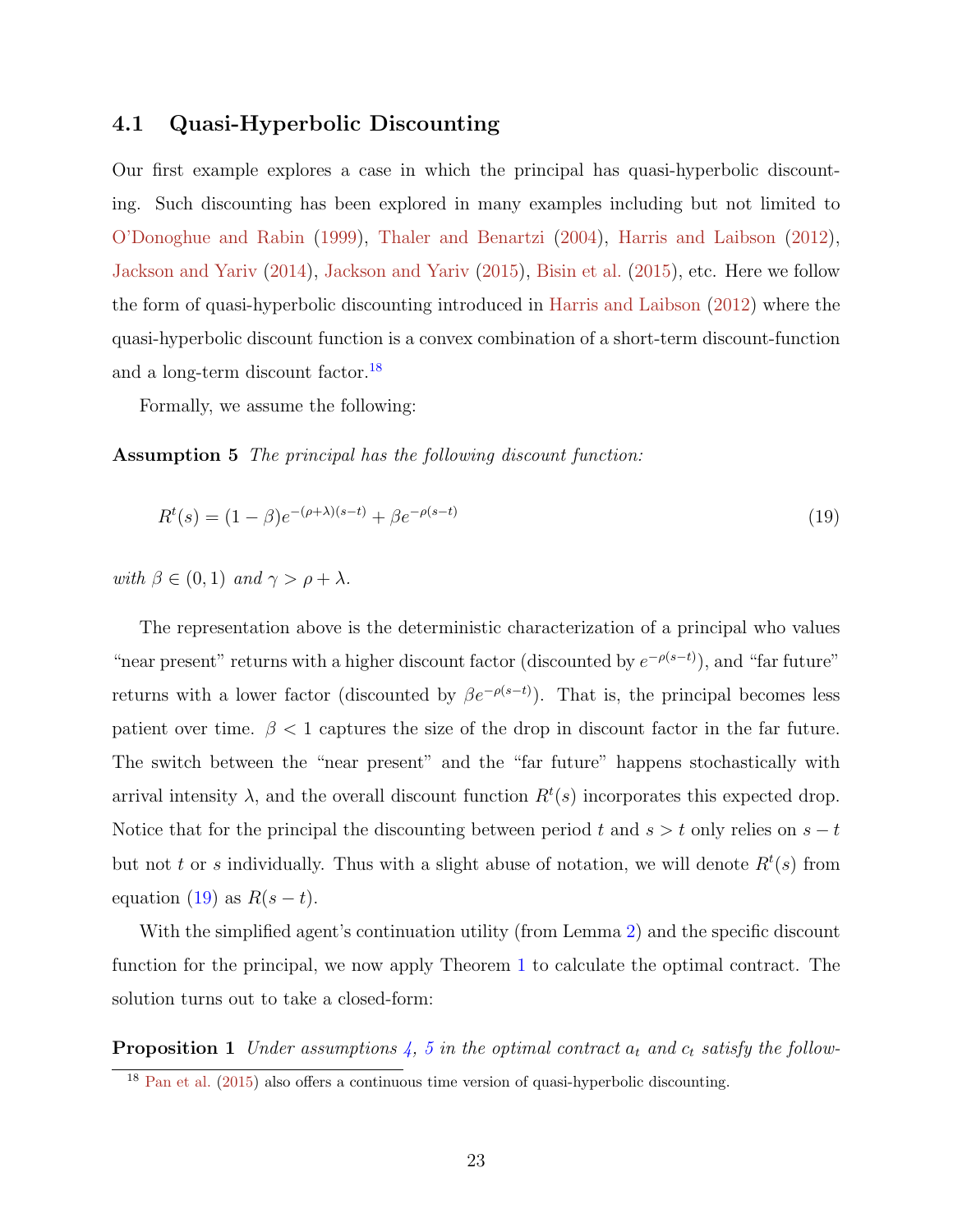ing:

$$
a_t = \left[1 + \frac{\eta \gamma^2 \sigma^2}{\rho(\lambda + \rho)} \left(-\beta \lambda (1 - \beta) \left(e^{-(\lambda + \rho)(T - t)} - e^{-\rho(T - t)}\right) + (1 - \eta + \rho \eta + \lambda \eta)\rho + (1 - \eta)\beta \lambda\right)\right]^{-1}
$$
  

$$
c_t = \frac{\frac{1}{2}a_t^2 - \frac{\ln(\gamma \eta)}{\eta} - \frac{1}{\eta}\ln(-W_t)}{2}
$$

We are now able to analytically explore the implications of quasi-hyperbolic discounting on the optimal contract in detail. We summarize our key findings as follows:

Proposition 2 The optimal contract derived in Proposition [1](#page-22-3) has the following properties:

- <span id="page-23-1"></span>1. If  $\beta = 1$  ( $\beta = 0$ ) optimal contract converges to dynamically-consistent principal with discount rate  $\rho$   $(\rho + \lambda)$  and optimal effort  $a_t$  is (weakly) monotonic in time t.
- 2. As  $T \rightarrow \infty$  optimal contract converges to an optimal contract with time consistentprincipal with discount rate  $\frac{\rho(\lambda+\rho)}{\rho+\beta\lambda}$ .
- 3. For every  $\rho \in (0,1)$ , if  $\lambda$  is high enough  $a_t$  becomes non-monotone function over time.

The first property is straightforward: if  $\beta = 1$  ( $\beta = 0$ ) the principal has the same discount rate for "near present" returns and for "far future" returns, which is equivalent to having exponential discounting. Unsurprisingly, the optimal solution is analogous to the celebrated solution of [Holmstrom and Milgrom](#page-51-15) [\(1987\)](#page-51-15) in which the path of the optimal effort is monotonic, regardless of the time horizon.[19](#page-23-0)

The second property demonstrates that the effect of quasi-hyperbolic exponential discounting becomes indistinguishable if the time horizon becomes arbitrarily large. Björk [et al.](#page-49-2) [\(2017\)](#page-49-2) shows that for any dynamically inconsistent optimal control problem that has a solution, there is a time-consistent problem that has the same solution with a different instantaneous utility function. In comparison, we show that if the contracting horizon is infinitely long, the solution to the dynamically inconsistent problem agrees with that of a time-consistent problem with exactly the same instantaneous utility function but a different exponential discount factor, which we pin down explicitly. Intuitively, because the principal is sophisticated, as the horizon increases the problems that each of her future selves

<span id="page-23-0"></span><sup>19</sup>Whether effort is monotonically increasing, decreasing, or constant over time is the result of model-specific boundary conditions. See [He](#page-51-10) [\(2011\)](#page-51-10), [Marinovic and Varas](#page-52-12) [\(2018\)](#page-52-12), [He et al.](#page-51-16) [\(2017\)](#page-51-16) for some recent examples.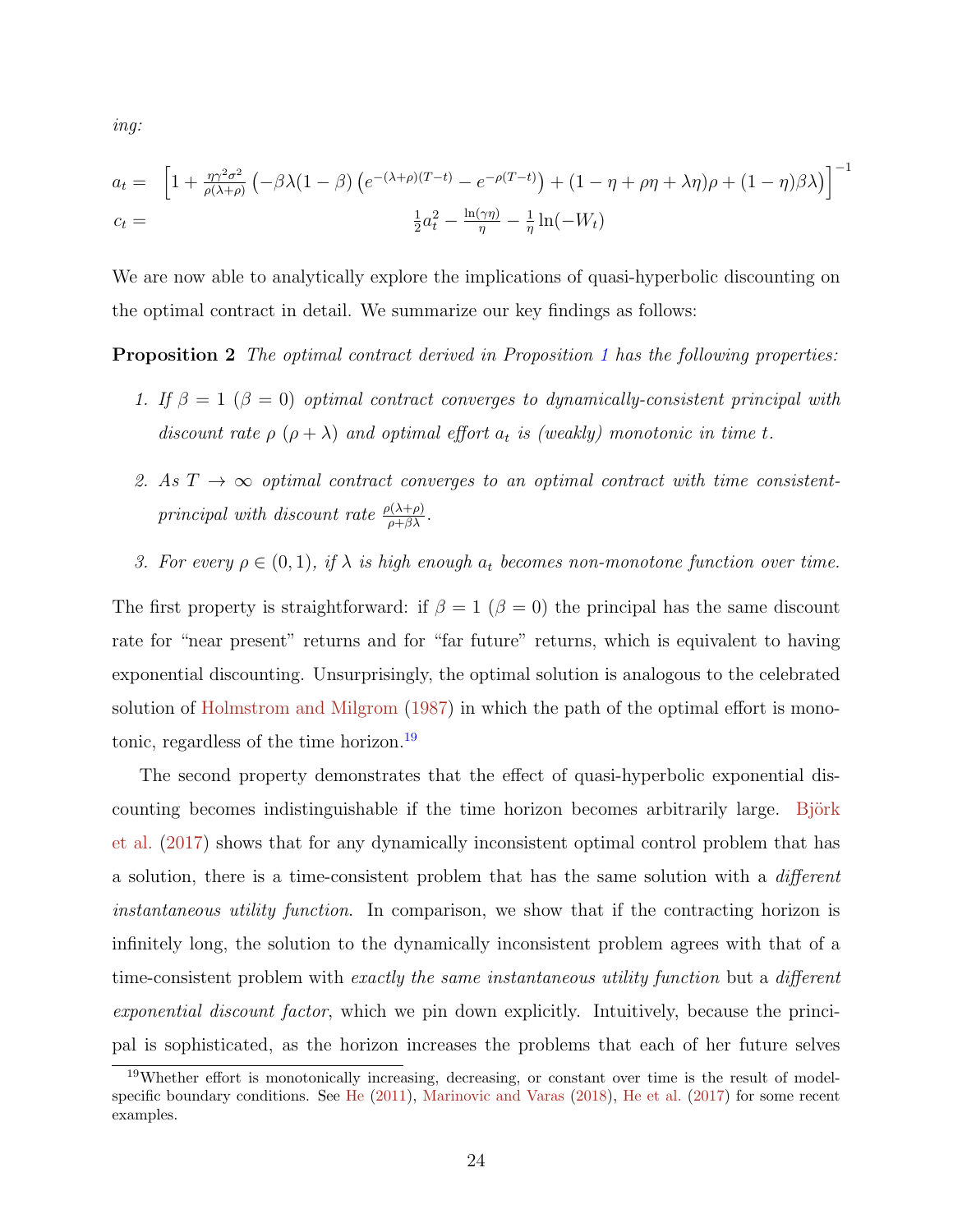face become similar. When the horizon is infinite, the principal's problem becomes stationary. Under quasi-hyperbolic discounting, stationarity is sufficient to ensure that the solution agrees with that of a principal with the exactly the same instantaneous utility function.

The third property highlights the possibility of non-monotonic actions under finite horizon. From the previous two properties we know that effort is (weakly) monotonic in time without quasi-hyperbolic discounting or without finite horizon. Under quasi-hyperbolic discounting and finite horizon, however, a "near-future" principal with the short-term discount factor and a "far-future" principal with the long-term discount factor may prefer different levels of actions. Suppose that the former prefers high effort and the later prefers low effort. Because the switch between the two types of principals happens stochastically, the sophisticated "near-future" principal anticipates that her less patient "far-future" self will arrive at some point. Thus she designs a path of effort that gradually decreases towards the level preferred by her "near-future" self. However, at some point as she approaches the end of the contracting horizon (the deadline), the probability of the switch happening before the deadline becomes smaller over time, as the contract is "running out of time." Consequently, the principal acts more likely her "near future" patient self and reverts the recommended effort until it converges to the time-consistent benchmark level at the deadline, causing a U-shaped path. Similarly effort could first increase then decrease towards the end, causing a hump-shaped path. We refer to this reverting of actions towards the end of the contracting horizon as the "deadline effect". The turning point is determined by  $\lambda$ , the arrival intensity of the drop in discount. The higher the  $\lambda$ , the sooner the action path changes course. If  $\lambda$ is sufficiently low, the drop in discount is so remote that the "deadline effect" does not kick in and the path of optimal actions converges to the (weakly) monotonic case.

We illustrate the properties above and the comparison between quasi-hyperbolic discounting and the time-consistent benchmark in Figure [1.](#page-25-0)

# 4.2 Anticipatory Utility

Our second example explores the case in which the principal has an anticipatory utility function. That is, the principal's utility depends on her expectations of the future in addition to immediate utility. Positive utility from future consumption may cause "savoring" or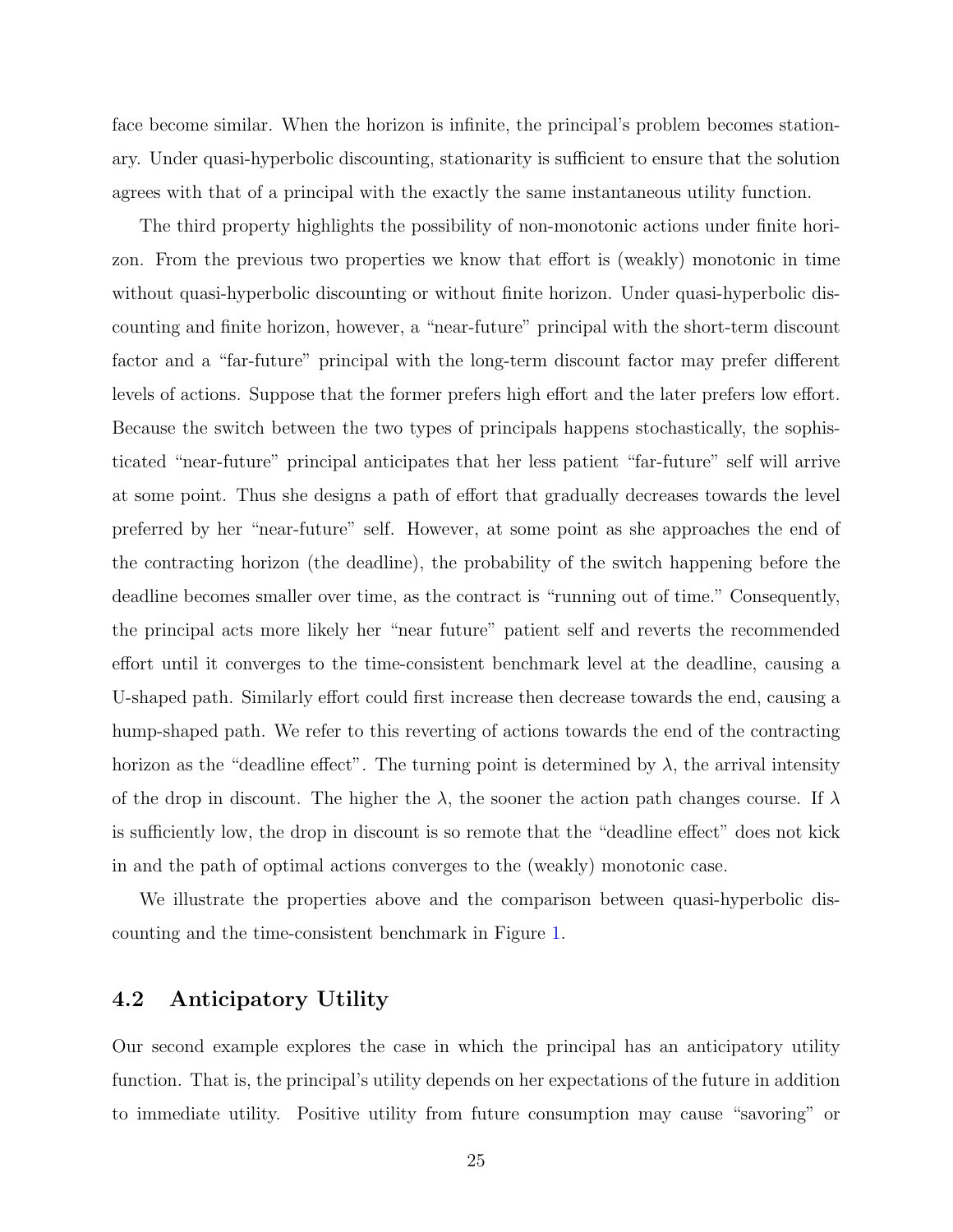<span id="page-25-0"></span>

Figure 1: These plots illustrate the action paths over time recommended by the optimal contract. The blue line indicates the action path under quasi-hyperbolic discounting with parameter values  $\eta = 2, \sigma = 1, \beta =$  $0.5, \lambda = 5, \rho = 0.5, \gamma = 1.5$ . The red line indicates the action path under exponential discounting with  $\rho = 1$ and the rest of the parameters the same. Each plot corresponds to a different time horizon (different T).

"dread" as introduced by [Loewenstein](#page-52-1) [\(1987\)](#page-52-1) which effects the intertemporal decisions. As noted in [Brunnermeier et al.](#page-49-1) [\(2016\)](#page-49-1), such anticipatory emotions are also tied to optimism of the principal. Other related studies of anticipatory utility include but are not limited to [Loewenstein](#page-52-1) [\(1987\)](#page-52-1), [Caplin and Leahy](#page-50-0) [\(2001\)](#page-50-0), [Loewenstein et al.](#page-52-14) [\(2003\)](#page-52-14), [Caplin and Leahy](#page-50-13) [\(2004\)](#page-50-13), [Takeuchi](#page-53-13) [\(2011\)](#page-53-13), etc.

<span id="page-25-1"></span>We model anticipatory utility following [Loewenstein](#page-52-1) [\(1987\)](#page-52-1). In addition to utility from profits today, the principal derives  $e^{-\zeta t}$  units of utility today from anticipated profits that she expects to receive in future time  $t$ . Meanwhile, she discounts utility in the future (whether actual profits or from anticipation of future profits) with a discount rate  $\rho$ . Together, they imply the following: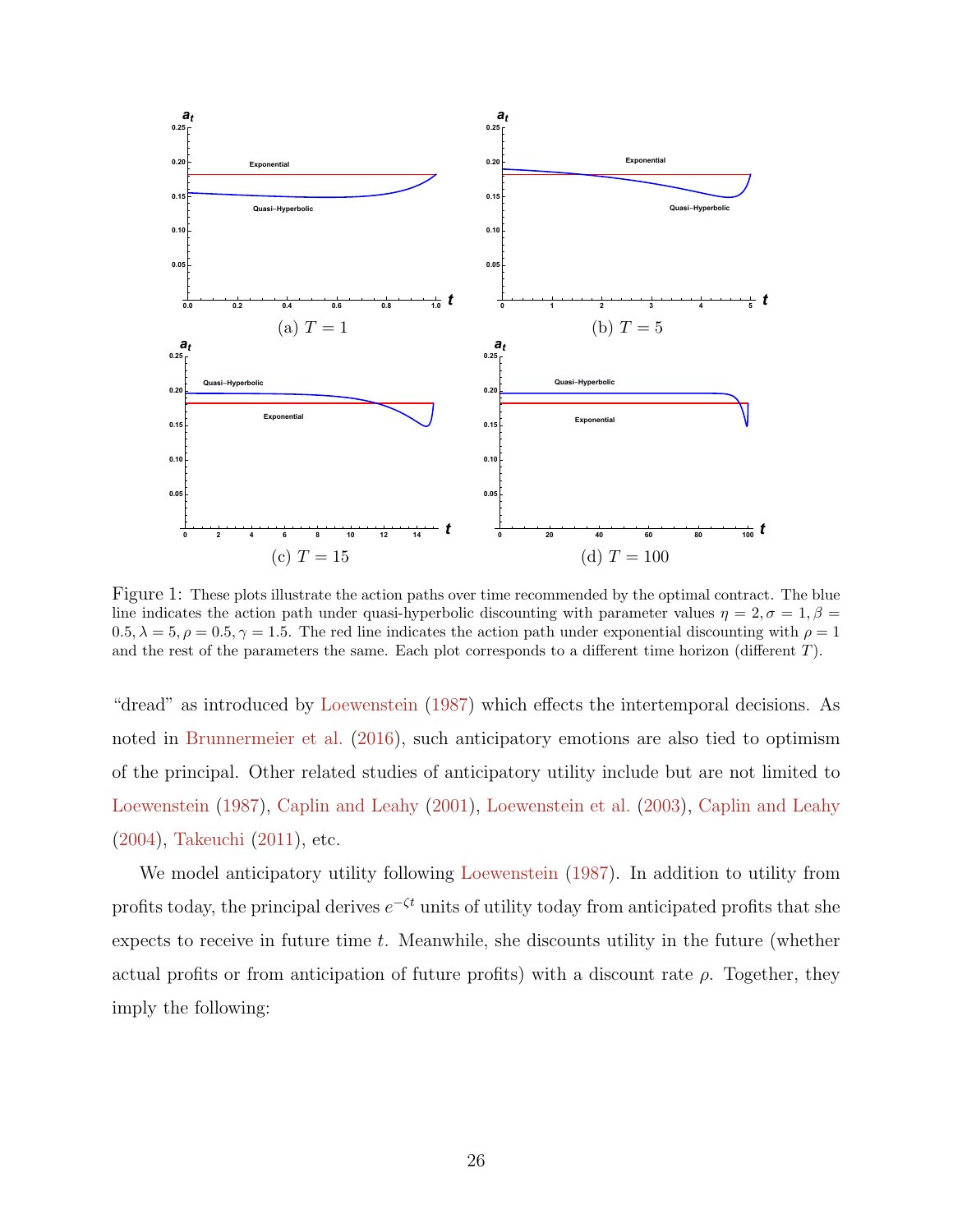Assumption 6 The principal values consumption streams by:

$$
\mathbf{E}\left[\int_0^T e^{-\rho t} \left(\Pi_t + dM_t - c_t\right) d_t\right],
$$

where  $\Pi_t$  is given by

$$
\Pi_t = \mathbf{E} \left[ \int_t^T e^{-\zeta(s-t)} (dM_s - c_s) ds | \mathcal{F}_t \right].
$$

Here,  $\Pi_t$  captures the utility from anticipated profits, while the remaining terms represent the standard flow utility from actual profits, which equal output net of compensation to the agent, discounted appropriately. Using the Law of Iterated Expectations and changing the order of integration, the principal's valuation of a consumption stream starting from any period  $t$  can be written as follows:

$$
\mathbf{E}\left[\int_t^T \left(\frac{e^{-\rho(s-t)}-e^{-\zeta(s-t)}}{\zeta-\rho}+e^{-\rho(s-t)}\right)(a_s-c_s)ds|\mathcal{F}_t\right].
$$

This means the principal effectively has the following discounting function:

$$
R^{t}(s) = R(s-t) = \frac{e^{-\zeta}(s-t) - e^{-\rho(s-t)}}{\rho - \zeta} + e^{-\rho(s-t)}.
$$

The first term captures the discounted anticipation: letting  $\zeta \to \infty$  yields the standard discounting as utility from anticipation disappears. We also make a technical assumption that  $\zeta > \rho > 1$ . The first inequality is necessary for transversality and the second is necessary to avoid corner solutions.[20](#page-26-0)

We again apply Theorem [1](#page-17-0) and solve the optimal contract in closed-form:

<span id="page-26-0"></span><sup>&</sup>lt;sup>20</sup>Although not noted in [Loewenstein](#page-52-1) [\(1987\)](#page-52-1), an appropriate numerical relationship between  $\rho$  and  $\zeta$  turns out to be economically crucial. Without further restrictions, utility of infinitely far future may still have a positive value today after discounting.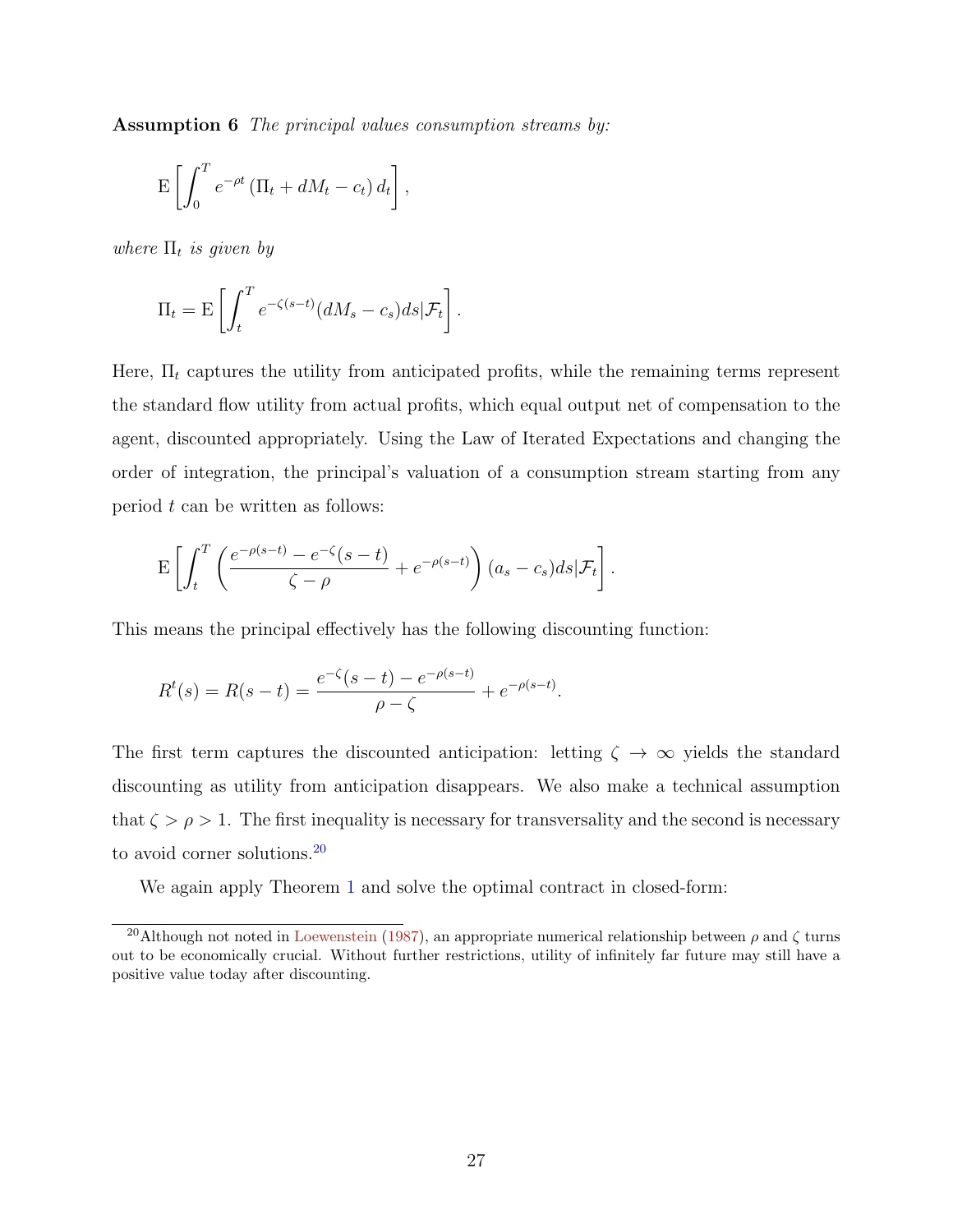**Proposition 3** Under assumptions [4,](#page-21-1) and [6,](#page-25-1)  $a_t$  and  $c_t$  satisfy the following:

$$
a_{t} = \left[1 + \eta \gamma^{2} \sigma^{2} \left(\frac{(\frac{1}{\rho} - 1)e^{-\rho(T-t)} - (\frac{1}{\zeta} - 1)e^{-\zeta(T-t)}}{\zeta - \rho} + \frac{(1 - \rho)}{\rho} e^{-\rho(T-t)} + \frac{2\rho \zeta - 1 - \zeta}{\rho \zeta}\right)\right]^{-1}
$$
  

$$
c_{t} = \frac{1}{2}a_{t}^{2} - \frac{\ln(\gamma \eta)}{\eta} - \frac{1}{\eta}\ln(-W_{t}).
$$

<span id="page-27-2"></span>Based on these results, the most critical implications of anticipatory utility can be summarized as follows:

- **Proposition 4** 1. If  $\zeta = \infty$  optimal contract converges to dynamically-consistent principal with discount rate ρ.
	- 2. As  $T \rightarrow \infty$  optimal contract converges to an optimal contract with time consistentprincipal with discount rate  $\frac{\rho \zeta}{1+\zeta}$ .
	- 3. For any  $\rho, \zeta$  there exists a finite T such that  $a_t$  is non-monotone.

The first property is straightforward: if  $\zeta = \infty$  the principal receives no utility from anticipation. That is, she has exponential discounting. Not surprisingly, the optimal solution is analogous to the celebrated solution of [Holmstrom and Milgrom](#page-51-15) [\(1987\)](#page-51-15) which induces monotone effort regardless of the time horizon.<sup>[21](#page-27-0)</sup>

The second property demonstrates that the effect of anticipation disappears if the time horizon becomes arbitrarily large. The intuition is very similar to why the effect of quasi hyperbolic discounting disappears under an infinite time horizon, which we described in Section [4.](#page-20-0)1. In short, because the principal is sophisticated, as the horizon increases the problem that each of her future selves faces becomes similar as it only relies on the time difference. The principal's problem becomes stationary when the time horizon is infinite. In particular under anticipatory utility, such stationarity is sufficient to ensure that the solution agrees with that of a dynamically consistent principal which has the same instantaneous valuation (albeit with a different discount rate) as the dynamically inconsistent one.<sup>[22](#page-27-1)</sup>

<span id="page-27-0"></span> $21$ Note that the difference arises due to the boundary conditions. More recently with [He](#page-51-10) [\(2011\)](#page-51-10), [Marinovic](#page-52-12) [and Varas](#page-52-12) [\(2018\)](#page-52-12), [He et al.](#page-51-16) [\(2017\)](#page-51-16) reach similar conclusions.

<span id="page-27-1"></span> $^{22}$ In the appendix we replicate the argument of Björk et al. [\(2017\)](#page-49-2) which shows that any dynamically inconsistent problem that has a solution is associated with dynamically consistent problem that uses the same controls, but has a different and potentially time dependent instantaneous utility function.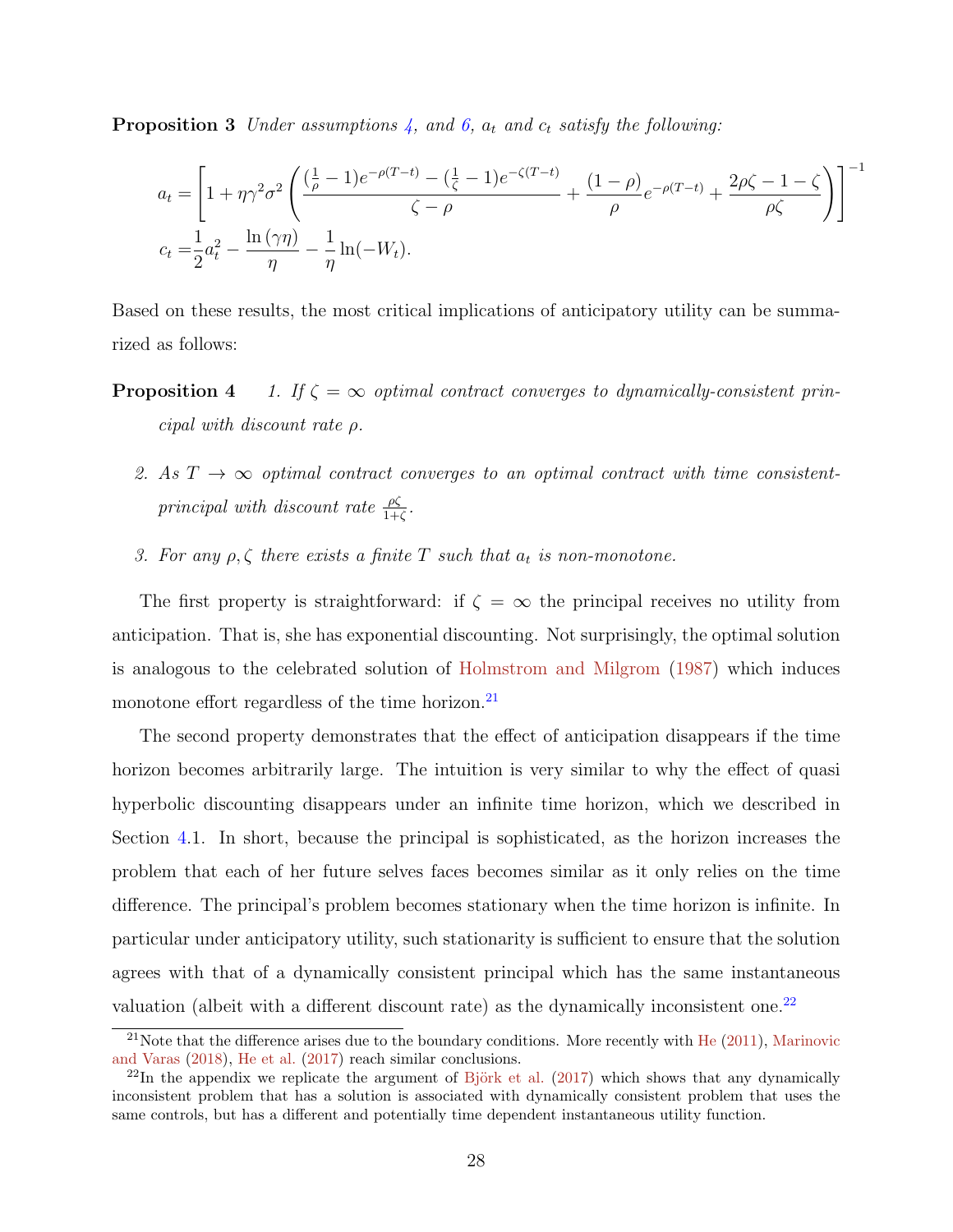<span id="page-28-0"></span>

Figure 2: These plots illustrate the action paths over time recommended by the optimal contract. The red line indicates the action path under anticipatory utility function with parameter values  $\eta = 2, \sigma = 1, \rho =$  $1.5, \zeta = 3, \gamma = 1.5$ . Each plot corresponds to a different time horizon (different T).

The third property highlights the possibility of non-monotonic actions under finite horizon. Again, from the previous two properties we know that effort is (weakly) monotonic in time with exponential discounting or without finite horizon. With anticipatory utility and a large enough but finite horizon though, the anticipation of future profits leads the principal to backload effort. However, if the horizon is short enough the anticipation of future decreases and the action path still remains monotone as there is not enough time to backload. The length of the time horizon is critical for the non-monotonic effort path: on the one hand, if the horizon is not long enough, anticipation has no chance to "build up"; on the other hand, if the horizon is infinite then the "build-up" is pushed infinitely far into the future, resulting in a convergence into a monotonic effort path but through a different channel compared to the former case of present-bias utility.

We illustrate the above properties in Figure [2.](#page-28-0)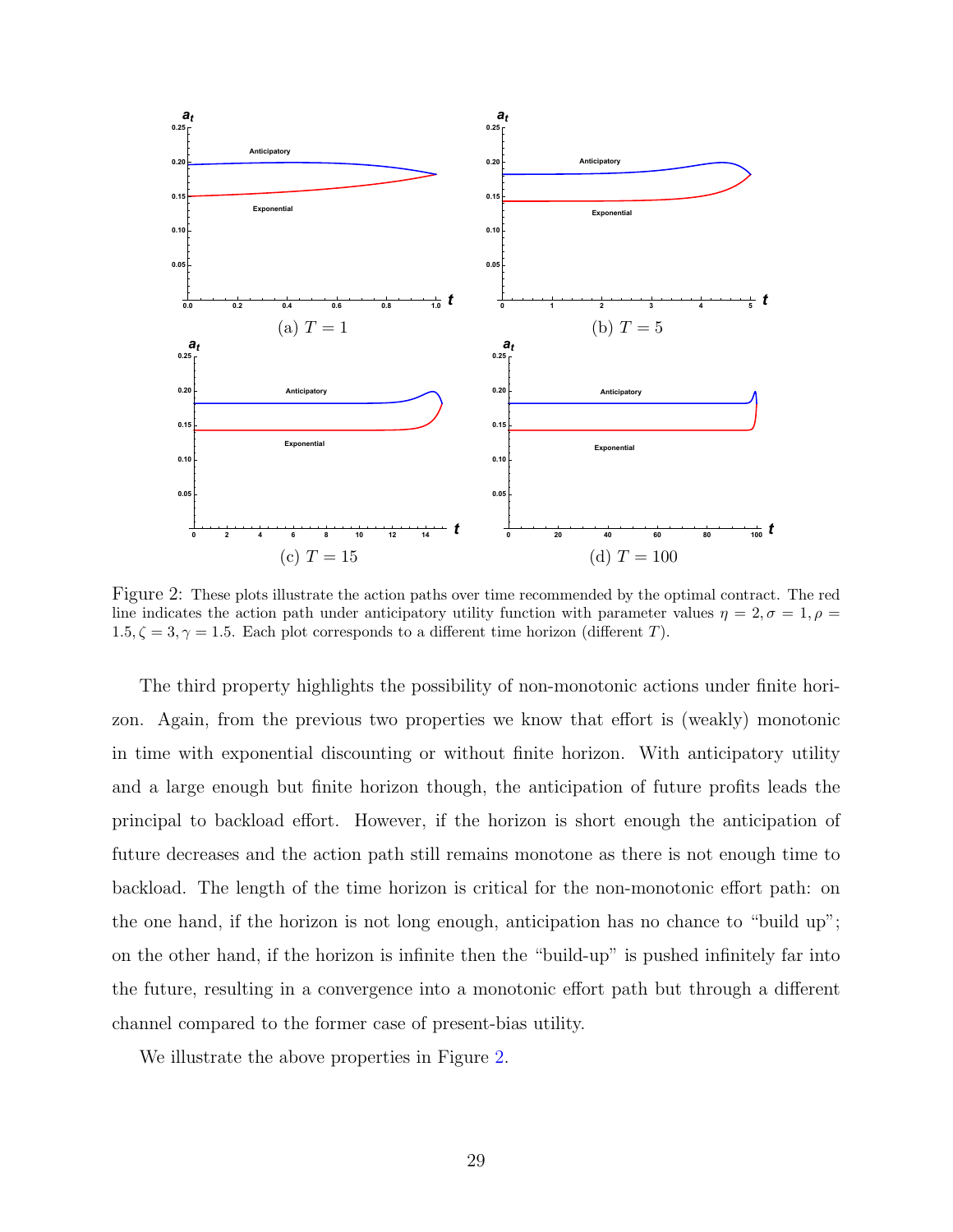# <span id="page-29-0"></span>5 Conclusion

It is well known in the literature that individuals with dynamically inconsistent preferences make dynamically inconsistent plans, because what appears optimal today may ultimately be suboptimal tomorrow. As a result, is it possible for long-term contracts between parties with such preferences to exist, particularly if the parties are sophisticated in anticipating the changes to their preferences in the future? If so, how do the contracts differ from known time-consistent benchmarks? We answer these questions by establishing a general framework that combines moral hazard with dynamically inconsistent preferences resulting from non-exponential discounting. This contracting problem can be equivalently expressed as a dynamic game played between the agent, the principal and their future selves, although the characterization of its solution remains an open problem in the extant literature. We provide a novel argument for the solution by translating this contracting problem into a non-atomic game with incomplete information and prove the existence of its equilibrium. Given its generality, this approach is potentially applicable in other settings beyond dynamic contracting. We also present two explicitly solved examples capturing two economically important behavioral patterns: present bias and future bias, for which we manage to obtain closed-form solutions. The resulting optimal contracts produce testable implications, such as time-varying, non-monotonic effort and consumption paths.

There are several directions in which our study could be potentially extended. First and foremost, the extended HJB systems and their variations arise in many dynamically inconsistent optimal control problems not necessarily because of non-exponential discounting. We hope that our indirect approach that bridges dynamically inconsistent control to non-atomic games can be further expanded to tackle the solution to the optimal control under those more generic scenarios. Additionally, although the general existence theorem is rather broad, our solved examples highlight the direct applicability of the techniques as well; in particular, it might be interesting to explore dynamically inconsistent contracting problems under other specifications such as ambiguity, habit formation and mean-variance risk preferences. We leave these questions for future research.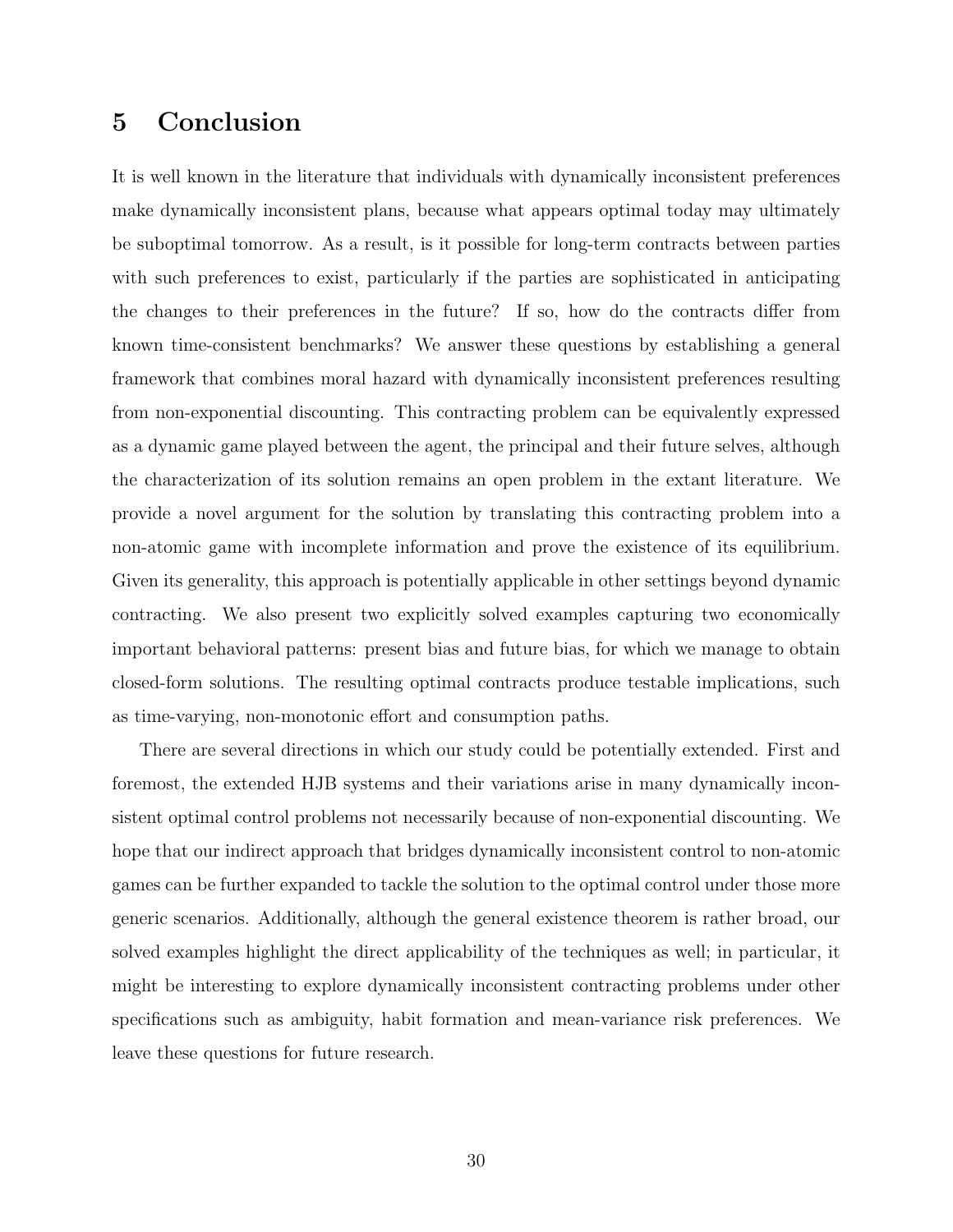# A Appendix A

## A.1 Equilibrium Control Laws

In this part we define the intra-personal equilibrium generically without referencing the agent or the principal. The definition follows immediately for either contracting party when the relevant process and controls are replaced in definition below (Γ as the relevant process a as control for the agent, and W as the process and  $(a, c, \psi)$  as control for the principal). Formally, let  $(\Omega, \mathcal{F}, P)$  be a complete filtered probability space on which a standard d–dimensional Brownian motion Z is defined and let X be controlled stochastic process defined by a stochastic differential equation:

$$
dX_t = \mu(t, X_t, h_t)d_t + \sigma(t, X_t, h_t)dZ_t \quad t \in [0, T]
$$

Where  $\mu$  and  $\sigma$  are suitable deterministic maps, and  $h_t \in H \subseteq \mathbb{R}^m$  for all t is an m dimensional control process. Consider a return function  $q:[0,T]\times[0,T]\times\mathbb{R}\times H\to\mathbb{R}$  and a final reward function  $f : [0, T] \times [0, T] \times \mathbb{R} \to \mathbb{R}$  and an objective defined as:

$$
J(t, x, h) = \mathbf{E}\left[\int_t^T g(t, s, x_s, h_s)ds + f(t, T, x_T)\right].
$$

**Definition 7** Consider a control process h. For any initial point and state  $(t, x)$  and a "small" increment of time  $\Delta$ , define a "deviation" strategy  $h_{\Delta}$  as:

$$
h_{\Delta} = \begin{cases} \hat{h}(t', x) & \text{for } t \le t' < t + \Delta \\ h(t', x) & \text{for } t + \Delta \le t' \le T \end{cases}
$$

where  $\hat{h} \neq h$  is another control law, and x is the state vector corresponds to the future date  $t'.^{23}$  $t'.^{23}$  $t'.^{23}$  h is called an **equilibrium control law** if

$$
\liminf_{\Delta \to 0} \frac{J(t, x, h) - J(t, x, h_{\Delta})}{\Delta} \ge 0
$$
\n(20)

for all  $\hat{h} \neq h$ . For an equilibrium control law h, the corresponding value function  $J(t, x, h)$ , is called as an equilibrium value function.

## A.2 Proof of Lemma [1](#page-15-3)

Consider an equilibrium contract offered by the principal, the principal at any time observes the entire history of outputs only, and offers a consumption path  $c_t$  in return. In general the consumption at any time could depend on the entire history of outputs. We first fix a contract process for the principal and let it be denoted by  $\hat{c}_t$ . To resolve such a history

<span id="page-30-0"></span><sup>&</sup>lt;sup>23</sup>In the language of stochastic optimal control  $h_{\Delta}$  is the local spike variation of h. Also, this equilibrium approach makes the connection between the discrete time and continuous time clearer. However the full technicality of this connection is beyond the scope of this paper, see [Sadzik and Stacchetti](#page-53-14) [\(2015\)](#page-53-14) for an excellent treatment of the issue with exponential discounting (time consistent case).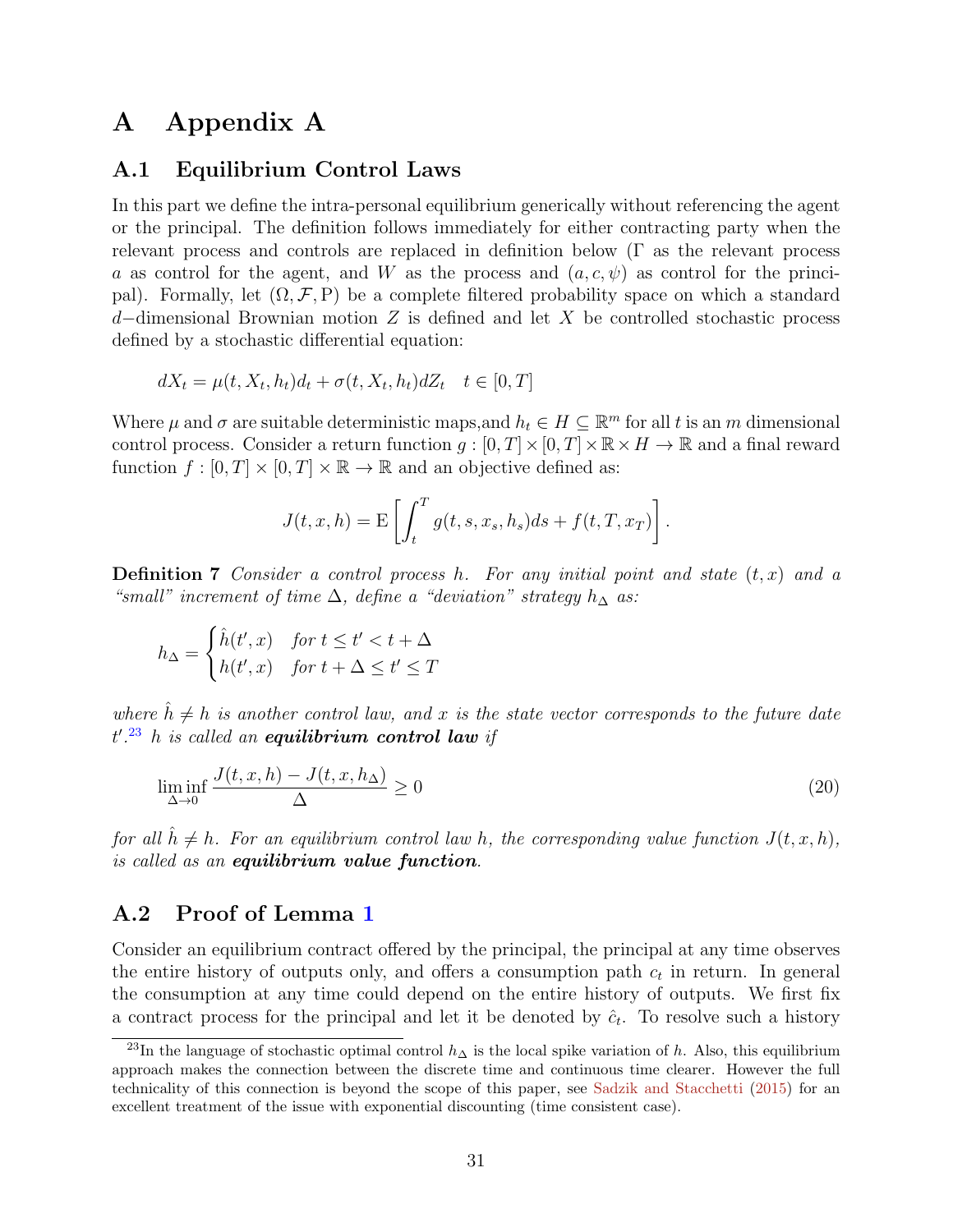dependence we follow [Williams](#page-54-4) [\(2015\)](#page-54-4) and introduce a change of measure. Now for any  $\hat{a} \in [\underline{a}, \overline{a}]$  define the family of  $\mathcal{F}_t$  predictable processes:

$$
\Gamma_t(\hat{a}) := exp\left(\int_0^t \frac{a_s}{\sigma} dZ_s^0 - \frac{1}{2} \int_0^t \left|\frac{a_s}{\sigma}\right|^2 ds\right),\,
$$

with  $\Gamma_0(\hat{a}) = 1$ . Given the linear output, Novikov condition holds and  $\Gamma_t$  is  $\mathcal{Q}^0$  martingale. By Girsanov theorem we define the Brownian Motion  $(Z^a)$  in the following way:

$$
Z_t^a = Z_t^0 - \int_0^t \frac{a_s}{\sigma} ds.
$$

Then suppressing  $\hat{a}$  we can do the following change of measure as follows:

$$
\mathbf{E}^{\hat{a}}\left[\int_{t}^{T} r(t,s)u(a_s,\hat{c}_s)ds + R(t,T)u(\underline{a},\hat{c}_T,\cdot)\right] = \mathbf{E}^{0}\left[\int_{t}^{T}\Gamma_{s}r(t,T)u(a_s,\hat{c}_s)ds + \Gamma_{T}R(t,T)u(\underline{a},\hat{c}_T)\right].
$$

Now let us write down the time inconsistent optimal control problem as follows:

<span id="page-31-0"></span>
$$
J(t,\Gamma) = \sup_{a_s, s \in [t,T]} \mathcal{E}^0 \left[ \int_t^T \Gamma_s r(t,s) u(a_s, \hat{c}_s) ds + \Gamma_T r(t,T) u(\underline{a}, \hat{c}_T) \right], \tag{21}
$$

$$
d\Gamma_s = \Gamma_s \left(\frac{a_s}{\sigma}\right) dZ_s^0. \tag{22}
$$

Notice that the optimal control problem is still time inconsistent but with the change of measure we have resolved the history dependence. Given the dynamic inconsistency of the problem we will be looking for an Markov perfect (closed loop equilibrium strategy)  $a^*$ . Under our regularity conditions (a coming from a compact space,  $\mu_{\Gamma}$ ,  $\sigma_{\Gamma}$  being  $C^2$  in a and Lipschitz and) we can apply [Yan and Yong](#page-54-6) [\(2019\)](#page-54-6) Theorem 1 for the following Pontyagrin type maximum principle for the time inconsistent control problem [21.](#page-31-0)

**Theorem 2 (Yan and Yong 2019)** Suppose  $\Gamma^*, a^*$  is an equilibrium pair for the time inconsistent problem and suppose for any given  $t \in [0,T)$  the first order adjoint processes  $W(t, \cdot), \psi(t, \cdot)$  and second order adjoint processes  $P(t, \cdot), \Lambda(t, \cdot)$  are adapted solutions to the following BSDE's

$$
dW(t,s) = -\left(\frac{a_t^*}{\sigma}\tilde{\psi}(t,s) + r(t,s)u(a_s^*, \hat{c}_s)\right)ds + \tilde{\psi}(t,s)dZ_s^0 \quad s \in [t,T]
$$
  
\n
$$
W(t,T) = r(t,T)u(\hat{c}_T, \underline{a})
$$
  
\n
$$
dP(t,s) = -\left(\frac{a_t^*}{\sigma^2}\right)^2 P(t,s)ds + 2\left(\frac{a_t^*}{\sigma}\right)\Lambda(t,s)ds + \Lambda(t,s)dZ_s^0 \quad s \in [t,T]
$$
  
\n
$$
P(t,T) = 0
$$

then almost surely for any control a we have the following global form of Pontyagrin maximum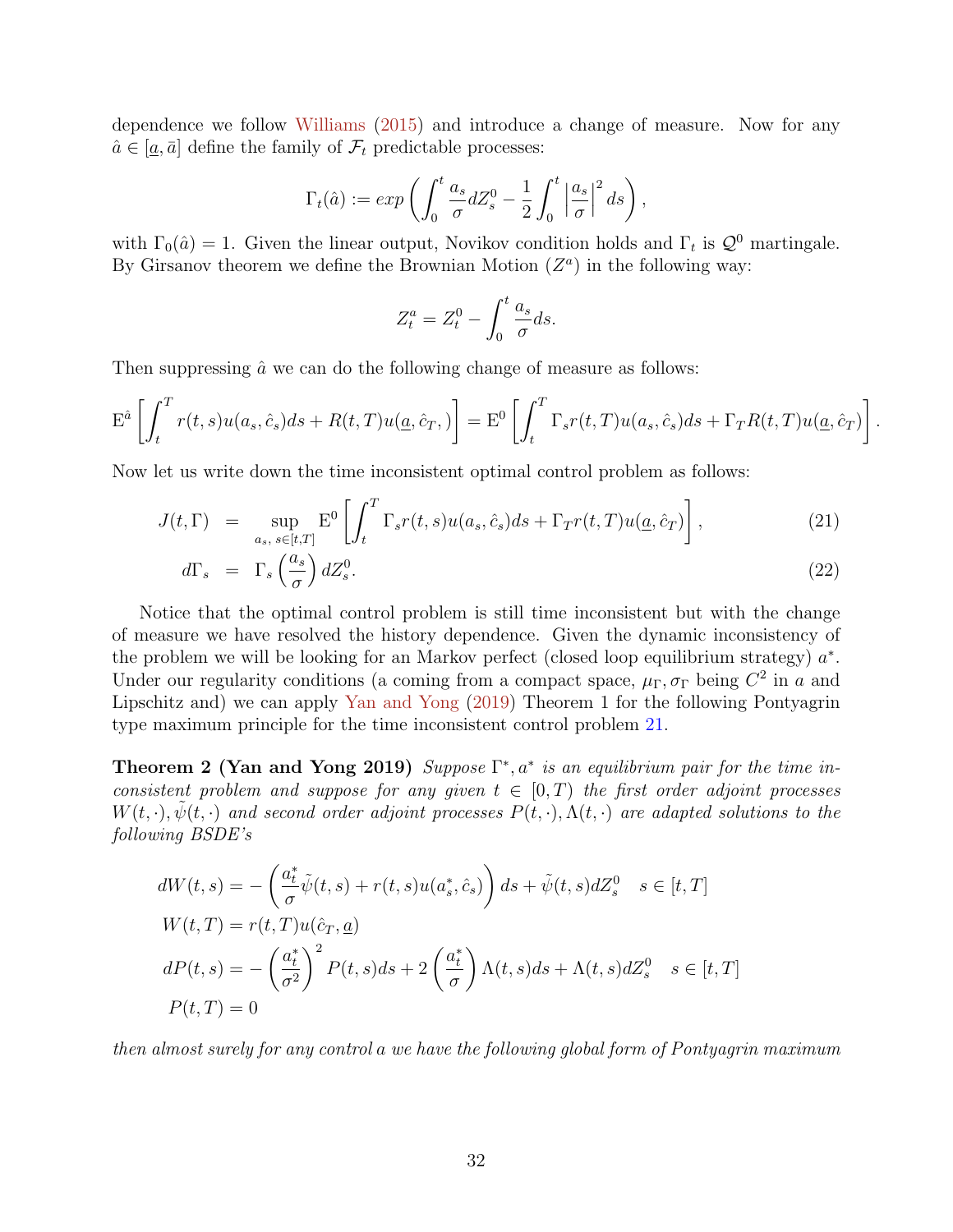principle:

$$
0 \leq \langle W(t,t), a - a^* \rangle + \lim_{\varepsilon \to 0} \frac{1}{\varepsilon} \mathcal{E}_t \int_t^{t_{\varepsilon}} \left[ \left\langle \tilde{\psi}(t,s), \Gamma_s^* \left( \frac{a - a^*}{\sigma} \right) \right\rangle ds \right. + u(a, \hat{c}_t) - u(a^*, \hat{c}_t) + \left( \Gamma_t^* \frac{a - a^*}{\sigma} \right)^2 P(t,t) \right]
$$
(23)

If agent's had exponential discounting, there will be only one adjoint process. In our setup, we have a flow of adjoint processes. This flow of processes describes how different selves of the agent evaluates the equilibrium contract. Observe that given that  $a$  is coming from a convex set, instead of equation [23](#page-32-0) following [Yong and Zhou](#page-54-9) [\(1999\)](#page-54-9) page 120 case 2 (also [Peng](#page-53-15) [\(1990\)](#page-53-15)) we can use a local version. Thus we can define the generalized Hamiltonian of time  $t$  for any time  $s$  as:

$$
\mathcal{H}_t(s) = -r(t,s)\Gamma_s u(a_s,\hat{c}_s)ds + \tilde{\psi}(t,s)\Gamma_s\left(\frac{a_s}{\sigma}\right)
$$
\n(24)

From equation [23](#page-32-0) we know the equilibrium actions maximize the generalized Hamiltonian of time t at time t. Thus we must have  $\frac{\partial \mathcal{H}_t(t)}{\partial a_t^*} = 0$  which yields the incentive condition of the agent at time t:

<span id="page-32-0"></span>
$$
u_a(a^*, \hat{c}) = \frac{\tilde{\psi}(t, t)}{\sigma}.
$$

We have found the  $IC$  of the agent now we will pin down how the agent's continuation payoff evolves. Observe that, first order adjoint process that is equal to the equilibrium value function  $J(t, \Gamma^*)$ . We represent the equilibrium value function in the integral form as follows:

$$
W(t,k) = r(t,T)u(0,c_T) - \int_k^T \frac{a_t^*}{\sigma} \tilde{\psi}(t,s) + r(t,s)u(a_s^*,\hat{c}_s)ds + \int_r^T \tilde{\psi}(t,s)dZ_s^0.
$$

Taking  $k \to t$  we have

$$
W(t,t) = r(t,T)u(0,c_T) - \int_t^T \frac{a_t^*}{\sigma} \tilde{\psi}(t,s) + r(t,s)u(a_s^*,\hat{c}_s)ds + \int_t^T \tilde{\psi}(t,s)dZ_s^0.
$$

Following [Yan and Yong](#page-54-6) [\(2019\)](#page-54-6), we can define the backward stochastic Volterra integral equation (BSVIE):

$$
\bar{W}(t) = r(t,T)u(0,c_T) - \int_t^T \frac{a_t^*}{\sigma} \tilde{\psi}(t,s) + r(t,s)u(a_s^*,\hat{c}_s)ds + \int_t^T \tilde{\psi}(t,s)dZ_s^0,
$$

and under the regularity conditions we have  $\overline{W}(t) = W(t, t)$  and  $\overline{W}(t) = J(t, \Gamma^*)$  for all t. Since each agent t only act once, for the principal relevant object is  $W(t)$ . Natural question becomes whether there is a forward representation for  $W(t)$  or not. We will follow [Wang and](#page-54-5) [Yong](#page-54-5) [\(2019\)](#page-54-5) and use the decoupling field of the FBSVIE to pin down the evolution of  $W(t)$ . In particular under the Lipschitz continuity of both the forward and backward coefficients we can represent the decoupling field  $\theta$  as follows: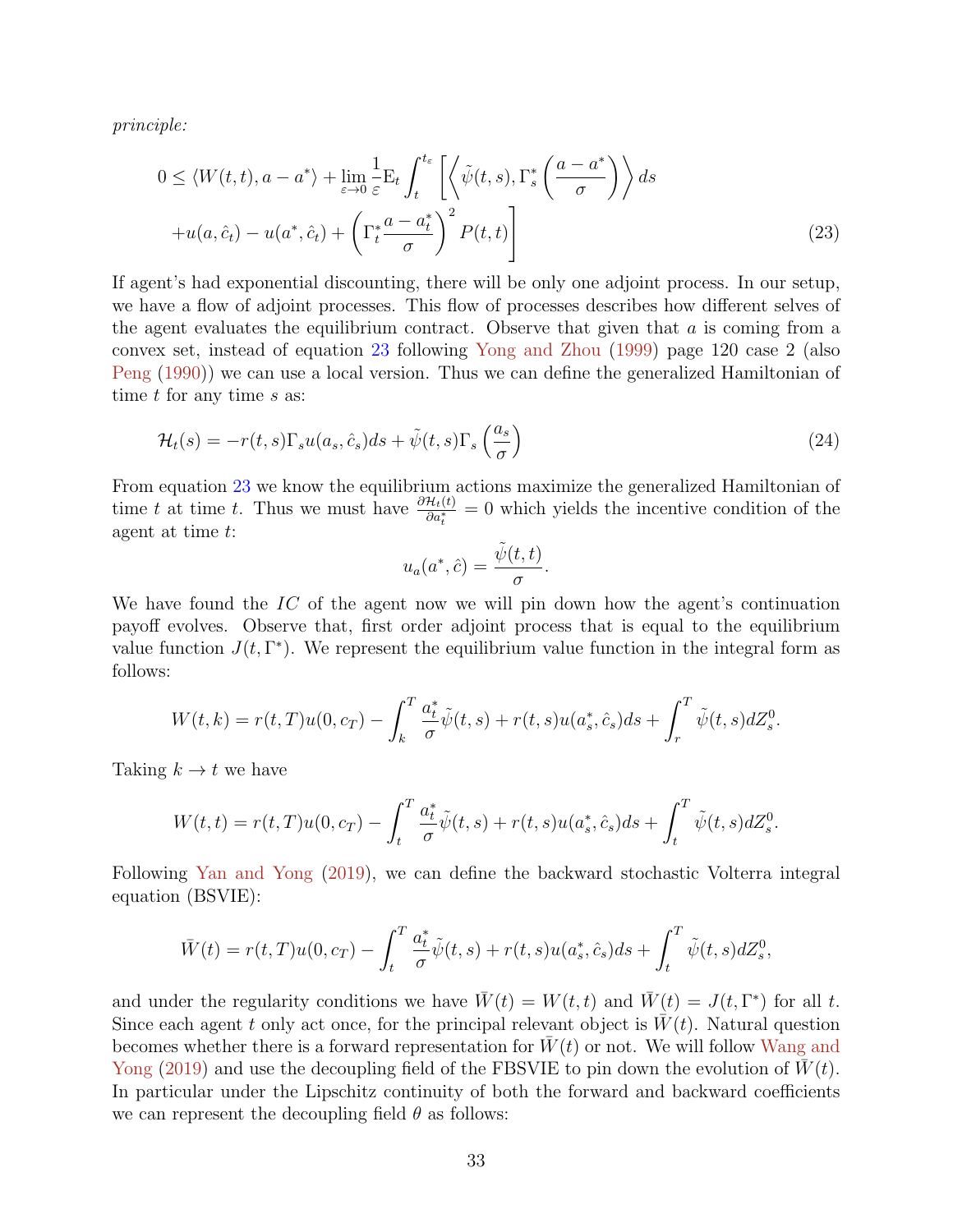**Theorem 3 (Wang and Yong 2019)** Let  $\theta(t, s, \Gamma)$  be the solution to the following PDE

$$
\theta_s(t,s,\Gamma) + \frac{1}{2} \left(\frac{a_s^*}{\sigma} \Gamma_s\right)^2 \theta_{\Gamma \Gamma}(t,s,\Gamma) + \Gamma_s \left(\frac{a_s^*}{\sigma}\right)^2 \theta_{\Gamma}(t,s,\Gamma) + r(t,s) u(a_s^*,\hat{c}_s) = 0, \tag{25}
$$

$$
\theta(t,T,\Gamma) = r(t,T)u(\underline{a},\hat{c}_T). \tag{26}
$$

Then we have  $\overline{W}(t) = \theta(t, t, \Gamma_t)$ .

Notice that the decoupling field allows us to represent the integral equation defining the equilibrium value in terms of the forward component  $\Gamma_t$ . Also as noted in [Wei et al.](#page-54-3) [\(2017\)](#page-54-3) the returns in the objective,  $\int_t^T \Gamma_s r(t,s) u(a_s, \hat{c}_s) ds$ , does not rely on the backward terms thus for any *choice* of  $\psi(t, t)$  the PDE is linear with t as a parameter.<sup>[24](#page-33-0)</sup> Furthermore, given that the forward part is a standard SDE, it allows us to represent the equilibrium value as a single process. Below we show that the representation PDE can be reduced to a non-homogeneous heat equation. By Ito's rule evolution of  $\bar{W}(t)$  can be written as:

$$
d\bar{W}(t) = \theta_1(t, t, \Gamma_t) + \theta_2(t, t, \Gamma_t) + \frac{1}{2} \left(\frac{a_s^*}{\sigma} \Gamma_s\right)^2 \theta_{\Gamma \Gamma}(t, t, \Gamma_t),\tag{27}
$$

where  $\theta_1(\theta_2)$  denotes the partial derivative respect to first (second) argument. If we follow the decoupling approach in the [Sannikov](#page-53-7) [\(2008\)](#page-53-7), we would have end up with the terms  $\theta_1(t, t, \Gamma_t)$  and  $\theta_{\Gamma\Gamma}$ . The term  $\theta_2(t, t, \Gamma_t)$  captures the effect how different selves evaluates the equilibrium value.

#### Transformation of the Decoupling Field to the Non-Homogenous Heat Equation

In this section, we are going to show how to translate the decoupling field  $\theta$  to a nonhomogenous heat equation.

Step 1: First we translate the terminal value problem to an initial value problem.

First we introduce a reversal of time  $\tau \to T - s$ , and define  $\theta(t, T - s, \Gamma) = \tilde{\theta}(t, \tau, \Gamma)$ . Then our PDE identifying the decoupling field now has an initial condition instead of a terminal condition and is equivalently represented as:

$$
\tilde{\theta}_{\tau}(t,\tau,\Gamma) = \frac{1}{2} \left( \frac{a_{\tau}^{*}}{\sigma} \Gamma_{\tau} \right)^{2} \tilde{\theta}_{\Gamma\Gamma}(t,\tau,\Gamma) + \Gamma_{\tau} \left( \frac{a_{\tau}^{*}}{\sigma} \right)^{2} \tilde{\theta}_{\Gamma}(t,\tau,\Gamma) + r(t,\tau) u(a_{\tau}^{*},\hat{c}_{\tau}), \tag{28}
$$

$$
\tilde{\theta}(t,0,\Gamma) = r(t,T)u(\underline{a},\hat{c}_T)\Gamma.
$$
\n(29)

Step 2: In this step we conduct change of variables to reduce our problem to turn our problem to a problem of convective mass transfer (see [Polyanin and Nazaikinskii](#page-53-16) [\(2015\)](#page-53-16) section 3.1.4)

Let us introduce the change of variable  $\Gamma \to e^x$  and consider the function  $\tilde{\theta}(t, \tau, \Gamma)$  =  $v(t, \tau, x) = v(t, \tau, \log(\Gamma))$ . Then the PDE identifying the decoupling field is equivalently

<span id="page-33-0"></span><sup>&</sup>lt;sup>24</sup>We refer the readers to [Wei et al.](#page-54-3)  $(2017)$  and [Yong](#page-54-1)  $(2012)$  for a lengthier discussion.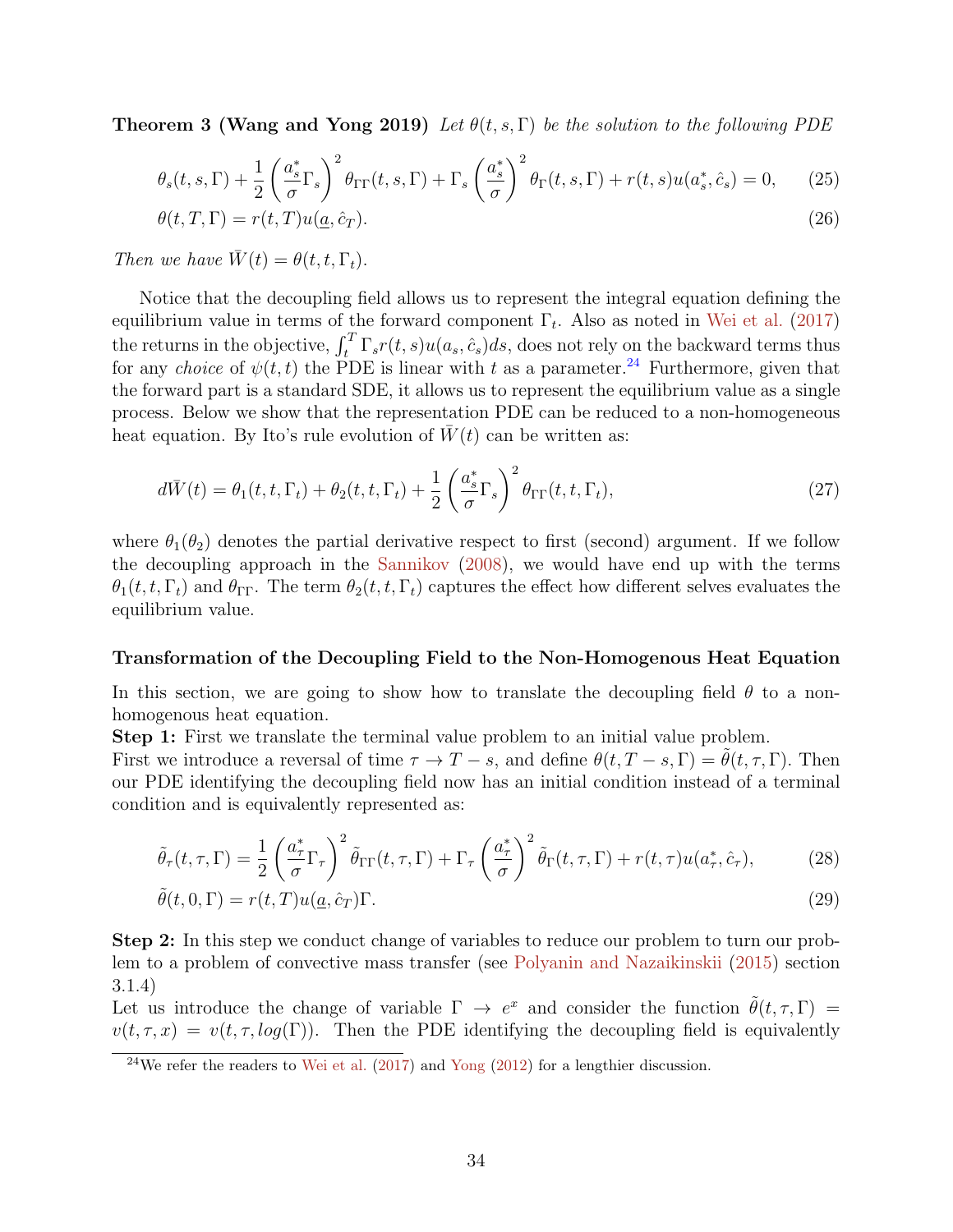represented as:

$$
v_2(t,\tau,x) = \frac{1}{2} \left(\frac{a_{\tau}^*}{\sigma}\right)^2 v_{xx}(t,\tau,x) + \left(\left(\frac{a_{\tau}^*}{\sigma}\right)^2 - 1\right) v_x(t,\tau,x) + r(t,\tau)u(a_{\tau}^*,\hat{c}_{\tau}),\tag{30}
$$

$$
v(t,0,\Gamma) = r(t,T)u(\underline{a},\hat{c}_T)e^x.
$$
\n(31)

Step 3: In this step we conduct another change of variables to reduce our problem of convective mass transfer to a non-homogenous heat equation

In this step let us introduce another change of variable  $x \rightarrow$  $\sqrt{ }$  $z-\left(\left(\frac{a_{\tau}^{*}}{\sigma}\right)^{2}-1\right)$  $\setminus$ τ  $\setminus$ and consider the function  $v(t, \tau, \left(x + \left(\left(\frac{a_{\tau}^{*}}{\sigma}\right)^{2} - 1\right)\right)$  $\setminus$ τ  $\setminus$  $) = y(t, \tau, z)$ . Then the PDE identifying

the decoupling field is equivalently represented as :

$$
y_2(t,\tau,z) = \frac{1}{2} \left(\frac{a_{\tau}^*}{\sigma}\right)^2 y_{zz}(t,\tau,z) + r(t,\tau)u(a_{\tau}^*,\hat{c}_{\tau}),
$$
\n(32)

$$
y(t,0,z) = r(t,T)u(\underline{a},\hat{c}_T)e^z.
$$
\n
$$
(33)
$$

Notice now the decoupling field described above is a non-homogenous heat equation with the non-homogenous term  $r(t, s)u(a_s^*, \hat{c}_s)$  and only an initial condition prescribed. This is not surprising as the first two steps are analogous to the ones that are used to transform the Black-Scholes equation to a heat equation.

## A.3 Proof of Theorem [1](#page-17-0)

The proof of the theorem involves heuristic derivation of the HJB equation, two auxiliary steps and the verification argument.

#### Derivation of the Extended HJB System

In this section of the appendix we derive the extended HJB equation. This derivation is analogous to the derivation provided in [Yong](#page-54-1)  $(2012)$  and Björk et al.  $(2017)$  so we provide only a short argument. By construction, of the  $h_{\Delta}$  we have

$$
J(t+\Delta, W_{t+\Delta}, h_{\Delta}) = J(t, W, h) - \mathcal{E}_{t, W}^{h_{\Delta}} \left[ \int_{t}^{t+\Delta} R(t, s) (a_s - c_s) ds \right] + \mathcal{E}_{t, W}^{h} f(t + \Delta, W_{t+\Delta}^{h}, t + \Delta) - \mathcal{E}_{t, W}^{h} f(t + \Delta, W_{t+\Delta}^{h}, t).
$$

Since  $J(t + \Delta, W_{t+\Delta}, h_{\Delta}) = V(t + \Delta, W_{t+\Delta})$ , we can rewrite the equation as follows:

$$
E_{t,W}^h V(t + \Delta, W_{t+\Delta}) = V(t, W_t) - E_{t,W}^{h_{\Delta}} \left[ \int_t^{t+\Delta} R(t, s) (a_s - c_s) ds \right]
$$
  
+ 
$$
E_{t,W}^h f(t + \Delta, W_{t+\Delta}^h, t + \Delta) - E_{t,W}^h f(t + \Delta, W_{t+\Delta}^h, t).
$$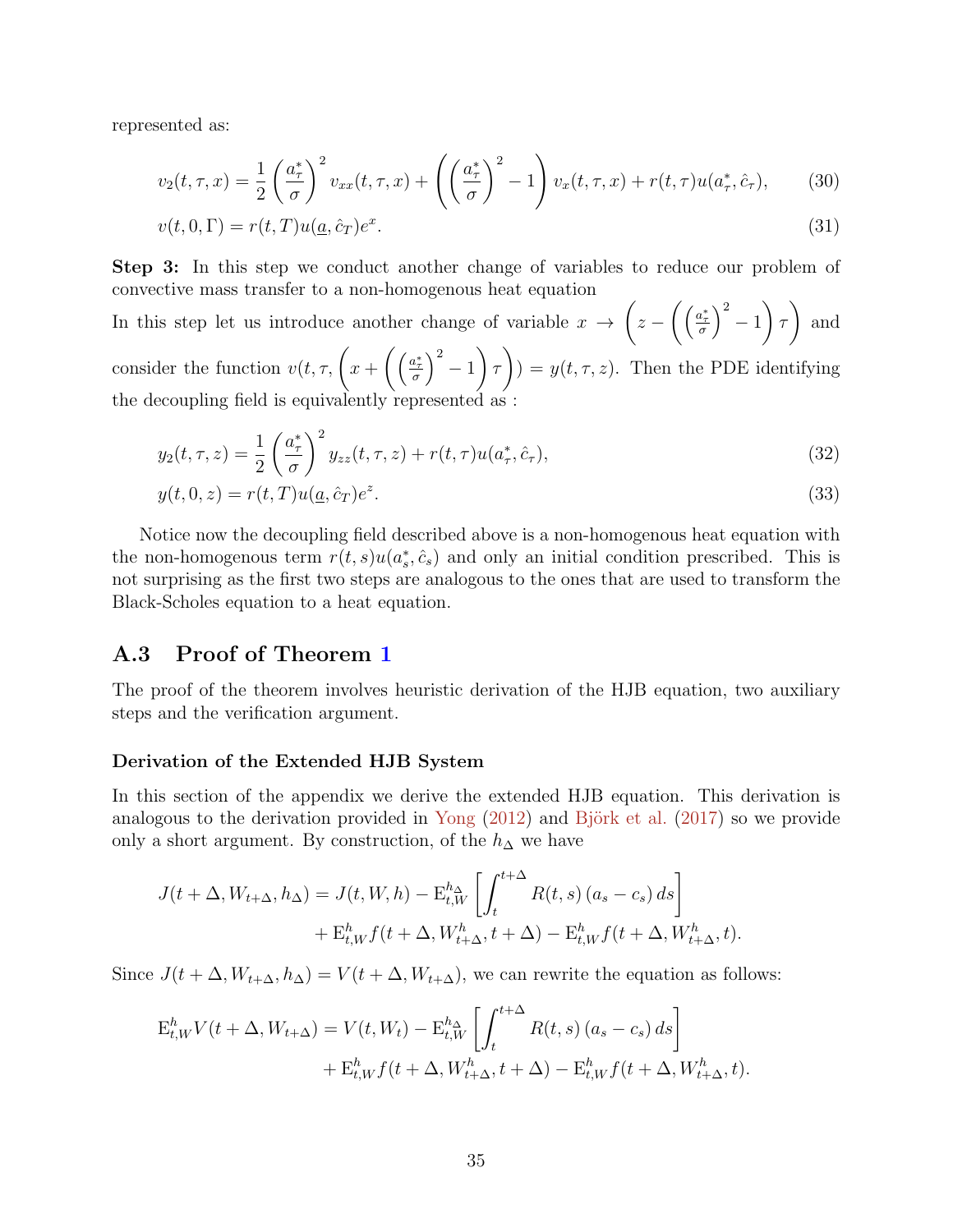Add and subtract  $f(t, W, t)$  to the right hand side rearrange by dividing both sides to  $\Delta$  and take the limit as  $\Delta \rightarrow 0$ . So, we reach

$$
\sup_{h} \{ \mathcal{A}^h V(t, W) + (a_t - c_t) - \mathcal{A}^h f(t, W, t) + \mathcal{A}^h f^t(t, W) \} = 0.
$$

Moreover for every fixed  $W, t, f^s(t, W)$  corresponds to a martingale therefore it must satisfy the following PDE

$$
\mathcal{A}^{h^*} f^s(t, W) + R^s(t) (a_t^* - c_t^*) = 0.
$$

In addition it must satisfy the following boundary conditions

$$
V(T, W) = B(T, W_T)
$$
 for all W,  

$$
f(T, W, T) = B(T, W_T)
$$
 for all W.

so we reach the extended HJB system of theorem 1.

#### The Existence of a Solution to the Backward System

In order to prove existence we first start with an arbitrary incentive compatible control law h and consider the second part of the HJB system, the backward equation:

$$
\mathcal{A}^{\hat{h}}f^s(t,W) + R^s(t)(a_t^{\hat{h}} - c_t^{\hat{h}}) = 0.
$$

For each  $t, w$  the backward equation

$$
\mathcal{A}^{\hat{h}}f^{t}(t,W) + R^{t}(t)(a_{t}^{\hat{h}} - c_{t}^{\hat{h}}) = 0
$$

is a semilinear parabolic Partial Differential Equation (PDE). Observe that if the PDE had a solution  $f_{\hat{h}}^t(t, W)$  then for every s we could consider a version of  $W^s$  that reaches W by time t. This would imply we would have  $f_{\hat{h}}^{s}(t, W)$ , where we underline the dependence on the control  $h$ . An equivalent representation of the backward system is

$$
f_{\hat{h}}^{t}(t, w) = f_{\hat{h}}^{t}(T, w_{T}) - \int_{t}^{T} R^{t}(r)(a_{r}^{\hat{h}} - c_{r}^{\hat{h}})dr - \int_{t}^{T} Y_{r}^{\hat{h}} dZ_{r}.
$$

For an adapted process  $Y^{\hat{h}}$ . A solution to the backward system alone would correspond to a pair of processes  $f_{\hat{h}}^t(t, W)$  and  $Y_t^{\hat{h}}$ . However, notice that for a given arbitrary control  $\hat{h}$ , the  $c_t$  is pinned down by the incentive condition. In particular, observe that  $a_t \in [\underline{a}, \overline{a}]$  and due to assumption [3](#page-10-1) for any given  $a_t$ ,  $\psi_t$ ,  $W_t$  there is a unique  $c_t$ , denoted by  $c_t^{IC}(a_t, \psi_t)$ . Moreover given that any control is a mapping  $h(t, W_t)$  the backward system is accompanied by a forward system

$$
dW(t) = \theta_1(t, t, \Gamma_t) + \theta_2(t, t, \Gamma_t) + \frac{1}{2} \left(\frac{a_s^*}{\sigma} \Gamma_s\right)^2 \theta_{\Gamma \Gamma}(t, t, \Gamma_t),\tag{34}
$$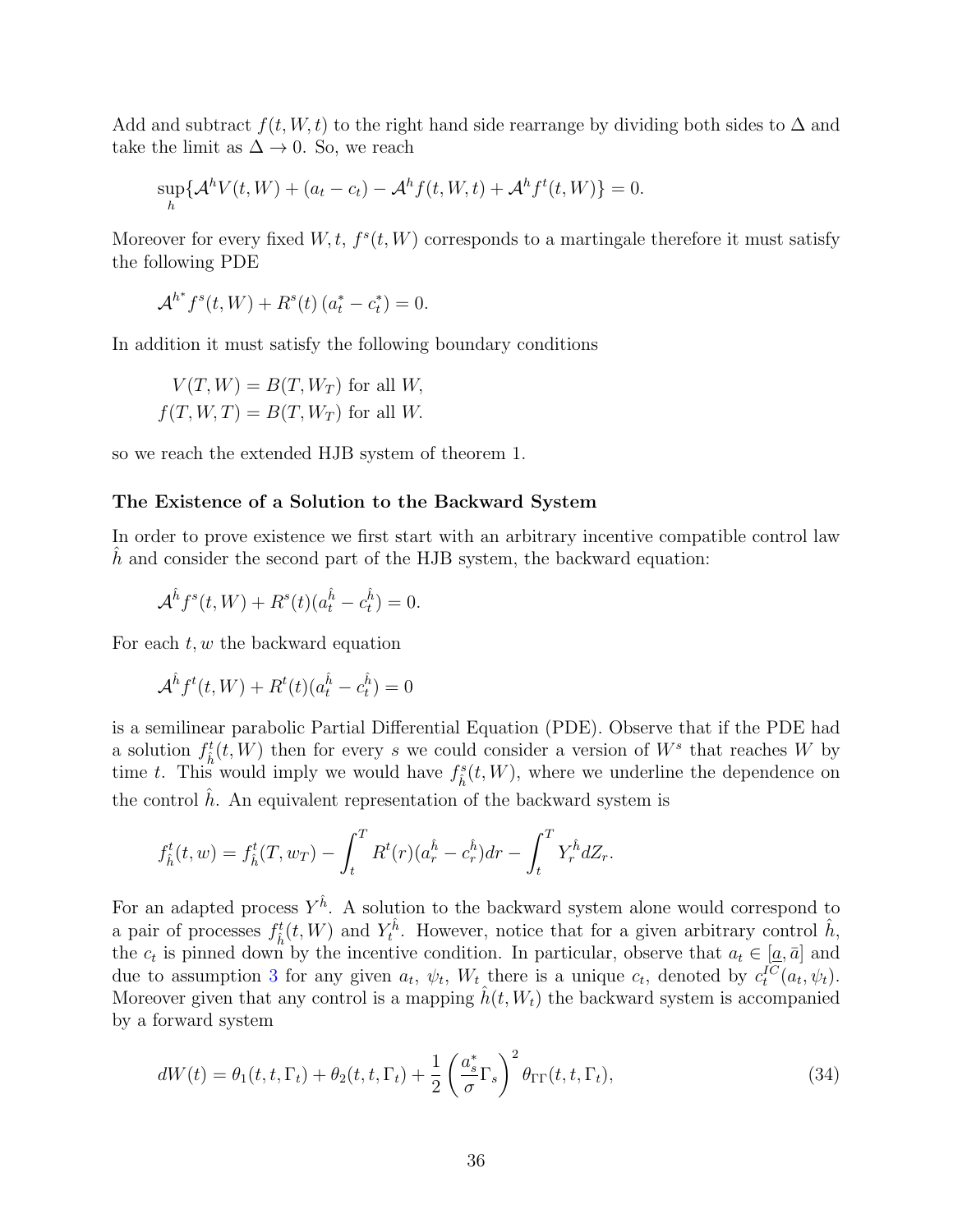where  $\theta$  denotes the decoupling field of the agent's BSVIE. However, also notice that the solution to the backward system  $f_{\hat{h}}^t(t, W)$  and  $Y_t^{\hat{h}}$  does not appear in the forward system, hence this is a *decoupled* forward-backward stochastic differential equation (FBSDE). For a textbook treatment of FBSDE's we refer the readers to [Ma et al.](#page-52-15) [\(1999\)](#page-52-15). Our goal is to ensure that the for any incentive compatible control h the FBSDE system is well-posed and therefore has a unique solution, and that solution is also continuous.

Given that the system is decoupled, first let us write down the generator of the backward system. Since we are only looking at Markovian, incentive compatible controls, the generator only depends on the forward part:

$$
R^t(s)(a_s^{\hat{h}(W_t)}-c_s^{\hat{h}(W_t)}).
$$

From [Cvitanic and Zhang](#page-50-12) [\(2012\)](#page-50-12), section 9.5, proposition 9.5.2 we know that to have the FBSDE well posed we need to establish that the forward component has a unique solution that satisfies the Markov Property and the backward part has a unique solution. For  $W_t$ analogous to [Sannikov](#page-53-7) [\(2008\)](#page-53-7) under Markovian controls lemma [1](#page-15-3) will also have a unique, Markovian solution. Now given that the forward system is Markovian, we need to establish that the backward system is well posed. Now we observe that since the backward system does not have the backward terms in the generator but only the forward ones, the generator  $R^t(s)(a_s^{\hat{h}(W_t)}-c_s^{\hat{h}(W_t)})$  is trivially uniformly Lipschitz continuous in  $V_t^{\hat{h}}$  and  $Y_t$ .<sup>[25](#page-36-0)</sup> Thus by theorem 9.3.5 of [Cvitanic and Zhang](#page-50-12) [\(2012\)](#page-50-12) the backward system has a unique solution. Now since the backward system has a unique solution and the forward system has a unique Markovian solution by proposition 9.5.2 of [Cvitanic and Zhang](#page-50-12) [\(2012\)](#page-50-12) the FBSDE is well posed and there is a triple  $W^{\hat{h}}$ ,  $f_{\hat{h}}^t(t, W)$  and  $Y_t^{\hat{h}}$  for any incentive compatible Markovian control.

#### Finding a Fixed Point to The Extended HJB System

From the previous part we know that for incentive compatible control  $\hat{h}$  there exists a unique process  $V^{\hat{h}} = f_{\hat{h}}^{t}(t, w)$  that satisfies the backward system. For any incentive compatible control  $\tilde{h}$ , consider the infinitesimal generator with control  $\tilde{h}$  on the process  $f_{\hat{h}}^t(t, W)$ , denoted by  $\mathcal{A}^{\tilde{h}} f_{\hat{h}}^{t}(t, W)$ . Fix a time t and a state W pair and consider the static optimization problem solved for every  $t$  and  $W$ ,

$$
\sup_{\tilde{h}} \{ (a_t^{\tilde{h}} - c_t^{\tilde{h}}) - \mathcal{A}^{\tilde{h}} f_{\hat{h}}^t(t, W) \} = 0.
$$

Essentially, for any given control  $\hat{h}$  the sup above generates another control  $h$  using the value function generated from the backward system. So, if one were to consider a mapping from controls to controls we are trying to find a fixed point of such a mapping, with additional difficulties arising from the filtered information structure and rather large control space. The difficulty here is that we do not have convexity of the best response correspondence and we do not have quasi-concavity of the utility function on ones strategy.

<span id="page-36-0"></span> $^{25}$ The backward terms not appearing in generator is not a suprising when the backward system is a sort of "continuation utility", see [Duffie and Epstein](#page-50-14) [\(1992\)](#page-50-14), [El Karoui et al.](#page-50-15) [\(1997\)](#page-50-15)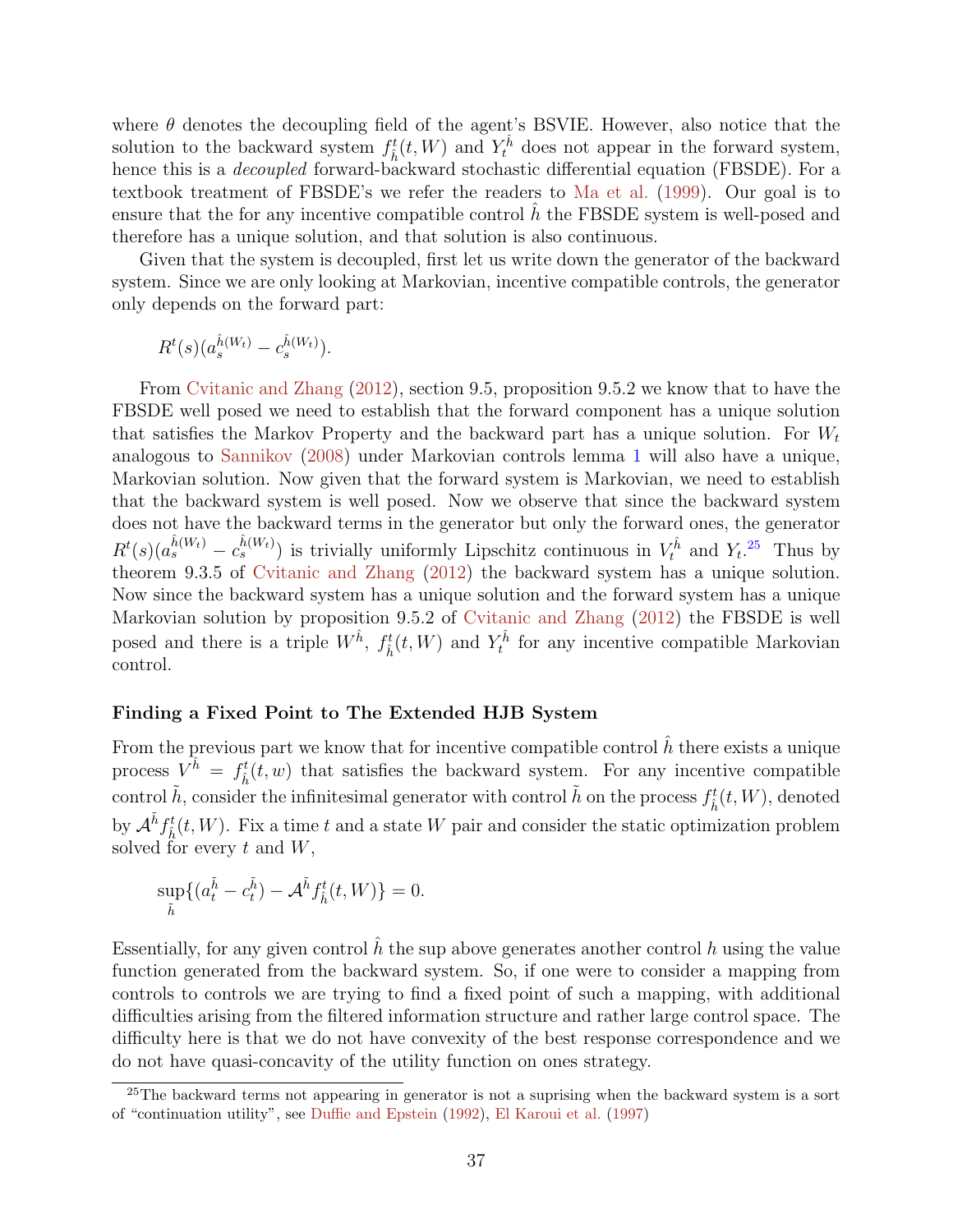Remember that we had defined the dynamically inconsistent control problems as the limit of a game between time t selves. In case of finitely many such selves the existence of an equilibria can be found by backward induction. However as noted in [Wei et al.](#page-54-3) [\(2017\)](#page-54-3) taking the formal limit for infinitely many such selves in general is very difficult. Well-posedness is established in [Wei et al.](#page-54-3) [\(2017\)](#page-54-3) for cases where the diffusion term is not controlled, hence their methods are not applicable. Existence and uniqueness remain very much an open problem in general dynamically inconsistent stochastic optimal control problems as noted by Björk et al.  $(2017)$ .

In order to tackle this difficulty we define the game between the selves properly and search for existence of equilibria in the corresponding game. Towards that goal we utilize techniques from static games with non-atomic players such as the ones explored in [Schmeidler](#page-53-8) [\(1973\)](#page-53-8), [Mas-Colell](#page-52-6) [\(1984\)](#page-52-6), [Khan and Sun](#page-52-11) [\(2002\)](#page-52-11) and also closely related to mean-field games Guéant et al. [\(2011\)](#page-51-17) and aggregate games [Acemoglu and Jensen](#page-49-14) [\(2015\)](#page-49-14). In particular, we will translate our game to the incomplete information game identified in [Balder](#page-49-4) [\(1991\)](#page-49-4). <sup>[26](#page-37-0)</sup>

Consider the exogenously random parts of the model  $\Omega = Z_{[0,T]}$  where Z is the standard Brownian motion that governs the randomness in the  $M$  and  $W$ . The probability triple is denoted by  $(\Omega, \mathcal{P}, \mathcal{F})$ . Notice that when defined this way, a realization  $\omega$  identifies a whole path of the exogenous random factors. W can be identified by  $\omega$  and given controls. Let  $S =$  $A \times C \times \mathbb{R}$  denotes the space of strategies. The player space is identified as [0, T]. P is common knowledge among the players. We characterize players having incomplete observation of a realization as differential information. In particular, the information component of a player t is characterized by a sub  $\sigma-$  algebra of  $\mathcal{F}$ , denoted by  $\mathcal{F}_t$ , which corresponds to the natural filtration since our players' observation is differing according to time. Let  $\mathfrak{M}$  denote the space of all measures on  $S$ . Furthermore, let  $\mathfrak S$  denote the set of all measurable decision rules  $\delta$ ,  $\delta$  :  $\Omega \to \mathfrak{M}$ . Hence, players are allowed to randomize.

We equip  $\mathfrak S$  with the weak topology, which is the weakest topology where functions identified below are continuous on  $\mathfrak{S}$ :

$$
\delta \to \int_{\Omega} \phi(\omega) \left[ \int_{S} c(s) \delta(\omega) ds \right] P(d\omega), \phi \in L^{1}(\Omega, \mathcal{P}, \mathcal{F}), c \in C_{B}(S).
$$

Where  $L^1(\Omega, \mathcal{P}, \mathcal{F})$  denote the space of  $\mathcal P$  integrable functions and  $C_B(A)$  denote the space of bounded and continuous functions, we also assume with the usual  $L^1$  norm on  $(\Omega, \mathcal{P}, \mathcal{F})$ . With this notation a pure strategy profile is a distribution over  $\mathfrak{S}$ , we denote the set of all probability distributions over  $\mathfrak{S}$  as  $M(\mathfrak{S})$ .

Finally for each t let  $\mathfrak{S}_t \subset \mathfrak{S}$  denote the set of all  $\mathcal{F}_t$  measurable decision rules  $\delta$ ,  $\delta : \Omega \to \mathfrak{M}$ . Now from here we define the set

$$
D = \{(\mathcal{F}_t, \delta) : \mathcal{F}_t \in \{\mathcal{F}_t\}_{t \in [0,T]} \text{ and } \delta \in \mathfrak{S}_t\}.
$$

Since  $\{\mathcal{F}_t\}_{t\in[0,T]}$  is a filtration  $\mathcal F$  is the appropriate  $\sigma$ -algebra in which the conditional expectations are measurable.<sup>[27](#page-37-1)</sup> Due to lemma 2 of [Balder](#page-49-4) [\(1991\)](#page-49-4) D is  $\mathcal{F} \times \mathcal{B}(\mathfrak{S})$  measurable

<span id="page-37-1"></span><span id="page-37-0"></span><sup>26</sup>See also, [Jovanovic and Rosenthal](#page-52-16) [\(1988\)](#page-52-16) and [Balder](#page-49-12) [\(2002\)](#page-49-12).

<sup>&</sup>lt;sup>27</sup> [Balder](#page-49-4) [\(1991\)](#page-49-4) explores more general sub  $\sigma$ -algebras in order to introduce the pointwise convergence topology which is due to [Cotter](#page-50-16) [\(1986\)](#page-50-16) for measurability of conditional expectations.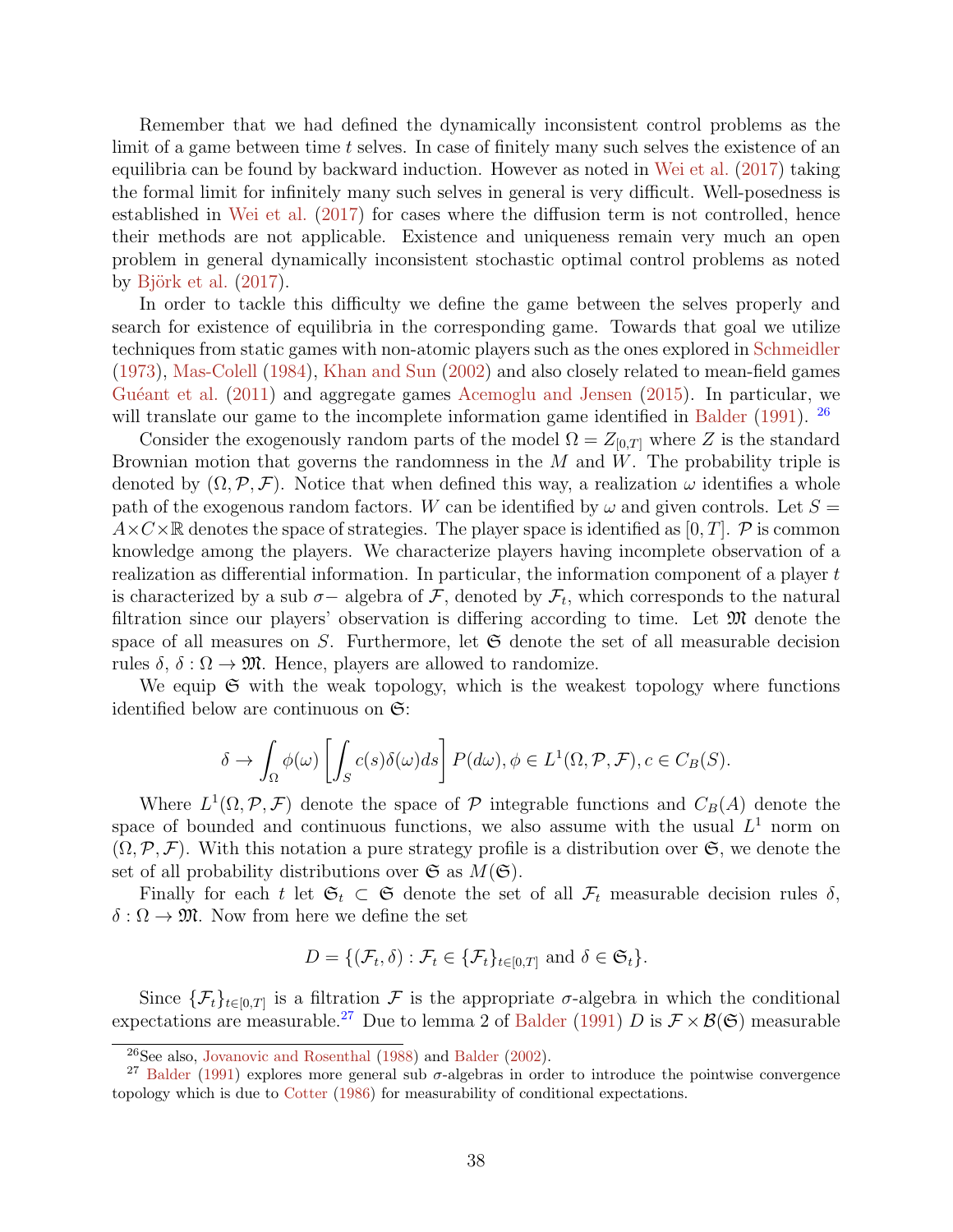and  $\mathfrak{S}_t$  is a compact subset of  $\mathfrak{S}$  for every  $\mathcal{F}_t \in {\{\mathcal{F}_t\}}_{t \in [0,T]}$ . <sup>[28](#page-38-0)</sup> The restriction of the  $\sigma$ -algebra F to D is the filtration  $\{\mathcal{F}_t\}_{t\in[0,T]}.$ 

First we observe that any control h defined in the first part satisfies  $h \in M(\mathfrak{S})$  with the additional property that each  $h_t \in \mathfrak{S}_t$ . Observe that for any given t,  $\omega$  and  $\mathcal{F}_t$  using the backward system for any control we can define:

$$
f_h^t(t, W) = \mathbf{E}_{t, W}^h \left[ \int_t^T R(t, s) (a_s^h - c_s^h) ds + B(t, W_T) \right].
$$

Above object only depends on h and  $\omega$  and is calculated according to the information at  $\mathcal{F}_t$ . Now for any player t, and any  $\delta \in \mathfrak{S}$  and  $h \in M(\mathfrak{S})$  we can define the utility function as:

$$
u_t(\delta, h|\mathcal{F}_t) = \mathbb{E}\left[ (a(\delta) - c(\delta)) - \mathcal{A}^{(a(\delta), c(\delta))} f_h^t(t, W)|\mathcal{F}_t \right].
$$

First we make the observation that  $u_t$  is continuous in both its arguments and is measurable by definition. Notice that with the randomness baked in to the  $f^t(t, x)$  part, a player is identified by the characteristics  $(t, \mathcal{F}_t)$ , however we have not restricted  $\delta$  to be  $\mathcal{F}_t$  measurable.

Analogous to [Balder](#page-49-4) [\(1991\)](#page-49-4) we can define the *utility function for the game* as a function  $U : [0, T] \times D \times M(\mathfrak{S}) \to \mathbb{R}$ . Therefore, a game is identified by  $([0, T] \times \mathcal{F}, \mu, {\{\mathfrak{S}_t\}}, U$ , where  $[0, T] \times \mathcal{F}$  denotes the set of characteristics,  $\mu$  is a given distribution over characteristics,  $\mathfrak{S}_t$  denotes the set of strategies available to a player with characteristics  $(t, \mathcal{F}_t)$  and U is the utility function for the game.

Now, we can identify a characteristic - strategy(CS) distribution, which is a distribution over  $[0, T] \times D$  which specifies the way possible characteristic-strategy combinations are distributed in the game. Letting  $\lambda$  be CS distribution the respective marginals of the distribution  $\lambda_{|[0,T]\times\mathcal{F}}$  coincides with a distribution over characteristics and  $\lambda_{|\mathfrak{S}}$  coincides with a distribution over strategies.

**Definition 8** A CS distribution  $\lambda$  is an equilibrium if

- The marginal of  $\lambda_{|[0,T]\times \mathcal{F}} = \mathcal{P} \times \lambda_U^T$
- $\lambda(\{((t, \mathcal{F}_t), \delta) \in [0, T] \times D : \delta \in \arg \max_{\mathfrak{S}_t} u_t(\delta, \lambda_{|\mathfrak{S}})\}) = 1$

where  $\lambda_U^T$  denote the uniform distribution over  $[0, T]$ .

First, let us observe that in the game between type t selves the distribution over  $[0, T] \times \mathcal{F}$ is identified by the filtered probability space generated by  $Z_{[0,T]}$ . Now, we observe that  $\mathfrak{S}$ is defined as above complete and separable,  $\mathfrak{S}_t$  is compact as noted above,  $U(t, \mathcal{F}_t, \cdot, \cdot)$  is continuous in both arguments and  $U(\cdot, \cdot, \cdot, \nu)$  for  $\nu \in \mathfrak{S}$  is measurable, hence by Theorem 1 of [Balder](#page-49-4) [\(1991\)](#page-49-4), there exists an equilibrium distribution. Hence there exists a control law  $h^*$  such that for every  $t, W$ 

$$
(a^{h^*}, c^{h^*}) \in \arg \sup_{\tilde{h}} \{ a_t^{\tilde{h}} - c_t^{\tilde{h}} - \mathcal{A}^{\tilde{h}} f_{h^*}^t(t, W) \} = 0.
$$

This implies there exist a solution to the extended HJB system.

<span id="page-38-0"></span><sup>&</sup>lt;sup>28</sup>Where  $\mathcal{B}(\mathfrak{S})$  is the Borel sigma algebra defined on  $\mathfrak{S}$ .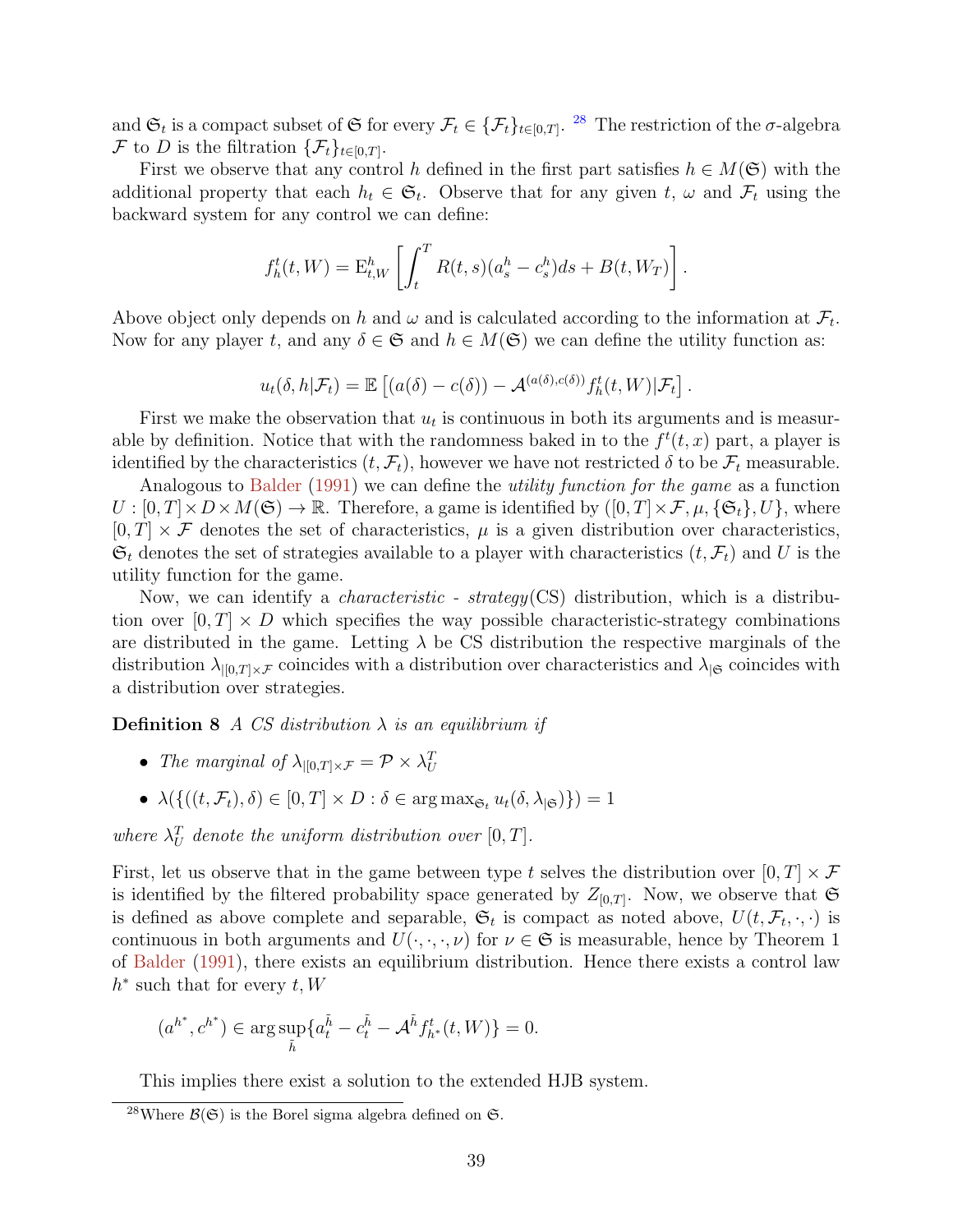#### Verification Theorem

In this section we are going to prove the verification theorem. Assume that the functions  $V(t, W)$ ,  $f^t(t, W)$  and  $\tilde{h}(t, W)$  have the following properties.

Theorem 4 Assume the following

- $V(t, W)$ ,  $f^t(t, W)$  solves the HJB equation
- $V(t, W)$  and  $f^t(t, W)$  are smooth.<sup>[29](#page-39-0)</sup>
- $\hat{h}$  is an admissible control and argmax of the V equation

#### Proof of Verification

Step 1 Probabilistic interpretation for f

Apply Ito's formula to  $f^{s}(t, W)$  by extended HJB system conditions we know that it has a drift of  $R(s,r)(a_s - c_s)$  and use the boundary condition at time T, to write as:

$$
f^{s}(t, W) = \mathbf{E}_{t, W}^{h} \left[ \int_{t}^{T} R^{s}(r)(a_{r} - c_{r}) dr + B(t, W_{T}) \right].
$$

**Step 2** We are going to show that  $V(t, W) = J(t, W, h^*)$  for all  $(t, W)$ . Define function H as  $H(t, W, t, h) := R(t, t)(a_t - c_t)$ . From the extended HJB system

$$
\mathcal{A}^h V(t, W) + \mathcal{A}^h f^t(t, W) - \mathcal{A}^h f(t, W, t) + H(t, W, t, h) = 0.
$$

Again from the extended HJB system

$$
H(t, W, h^*) + \mathcal{A}^{h^*} f^t(t, W) = 0.
$$

Then we end up with

$$
\mathcal{A}^h V(t, W) = \mathcal{A}^h f(t, W, t),
$$

for all t and W. Since V is smooth we can apply Itos lemma,

$$
\mathbb{E}V(T, W_T^h) = V(t, W) + \mathbb{E}\left[\int_t^T \mathcal{A}^h V(s, w_s) ds\right],
$$

so we can rewrite as

$$
\mathbb{E}V(T, W_T^h) = V(t, W) + \mathbb{E}\left[\int_t^T \mathcal{A}^h f(s, w, s)ds\right].
$$

Applying the same reasoning  $f^t(t, W)$  by the boundary conditions for V and f implies

$$
V(t,W)=J(t,W,h^{\ast}).
$$

<span id="page-39-0"></span><sup>&</sup>lt;sup>29</sup>It is enough to be in  $C^2$  respect to x and  $C^1$  respect to t.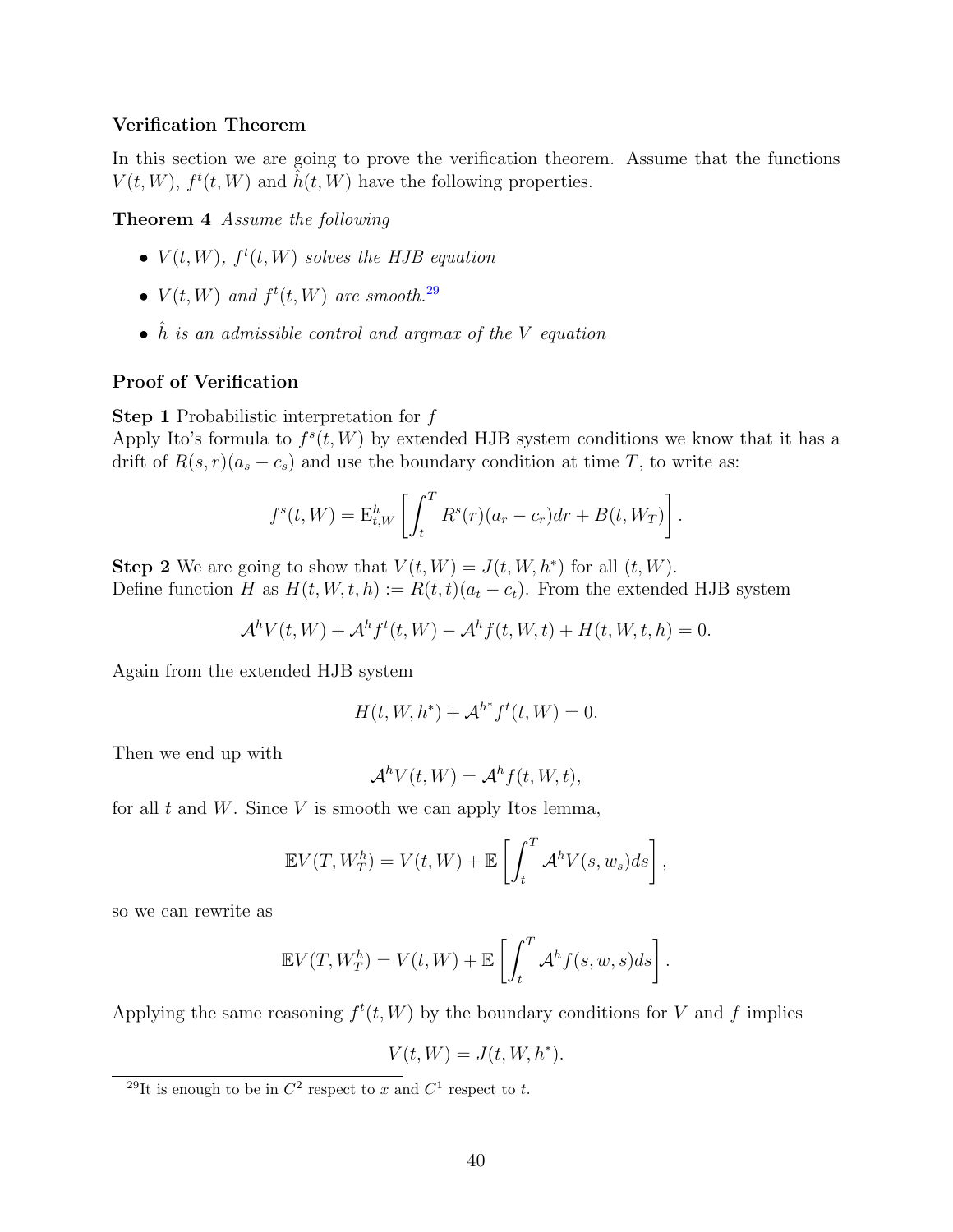## Step 3 Optimality of  $h^*$

Next step is to show that  $h^*$  is an equilibrium control law. Suppose agents use an arbitrary control law  $\hat{h}$  over period lenght  $\Delta > 0$ . Let,  $J(t, W, \hat{h}_{\Delta})$  the pay-off principal under such strategy should be the case

$$
\liminf_{\Delta \to 0} \frac{J(t, W, h) - J(t, W, \hat{h}_{\Delta})}{\Delta} \ge 0.
$$
\n(35)

Since  $J(t + \Delta, W_{t+\Delta}, h_{\Delta}) = V(t + \Delta, W_{t+\Delta})$ , we can rewrite the equation as follows:

$$
E_{t,W}^h V(t + \Delta, W_{t+\Delta}) = V(t, W_t) - E_{t,W}^{h_{\Delta}} \left[ \int_t^{t+\Delta} R^t(s)(a_s - c_s)ds \right] + E_{t,W}^h f(t + \Delta, W_{t+\Delta}^h, t + \Delta) - E_{t,W}^h f(t + \Delta, W_{t+\Delta}^h, t).
$$

Then we can write the difference

$$
E_{t,W}^h V(t + \Delta, W_{t+\Delta}) = V(t, W_t) - E_{t,W}^{h_{\Delta}} \left[ \int_t^{t+\Delta} R^t(s) (a_s - c_s) ds \right]
$$
  
+ 
$$
E_{t,W}^h f(t + \Delta, W_{t+\Delta}^h, t + \Delta) - E_{t,W}^h f(t + \Delta, W_{t+\Delta}^h, t).
$$

after simplifications,

$$
- \mathbf{E}_{t,W}^h \left[ \int_t^{t+\Delta} R^t(s) u_p(a_s - c_s ds) \right] + \mathbf{E}_{t,W}^{\hat{h}_{\Delta}} \left[ \int_t^{t+\Delta} R^t(s) (a_s - c_s) ds \right]
$$
  
+  $\mathbf{E}_{t,W}^h f(t + \Delta, W_{t+\Delta}^h, t + \Delta) - \mathbf{E}_{t,W}^h f(t + \Delta, W_{t+\Delta}^h, t)$   
+  $\mathbf{E}_{t,W}^{\hat{h}} f(t + \Delta, W_{t+\Delta}^h, t + \Delta) - \mathbf{E}_{t,W}^{\hat{h}} f(t + \Delta, W_{t+\Delta}^h, t)$ 

as  $\Delta \to 0$  a and subtract  $f(t, W, t)$  to the right hand side rearrange then by [11](#page-17-3) its greater or equal to zero.

# A.4 Proof of Lemma [2](#page-21-2)

To proceed with a solution, first we are going to assume that the agent has access to private savings and the contract has to be terminated at a deterministic deadline  $T.^{30}$  $T.^{30}$  $T.^{30}$  The no-savings condition of the agent implies, by Lemma 3 of [He](#page-51-10) [\(2011\)](#page-51-10) in the optimal contract

$$
u(c_t, a_t) = \gamma W_t,
$$

therefore,

$$
c_t = \frac{1}{2}a_t^2 - \frac{\ln(\gamma\eta)}{\eta} - \frac{1}{\eta}\ln(-W_t).
$$

<span id="page-40-0"></span> $\rm{^{30}S}$  assumption simplifies the contract but it is not necessary.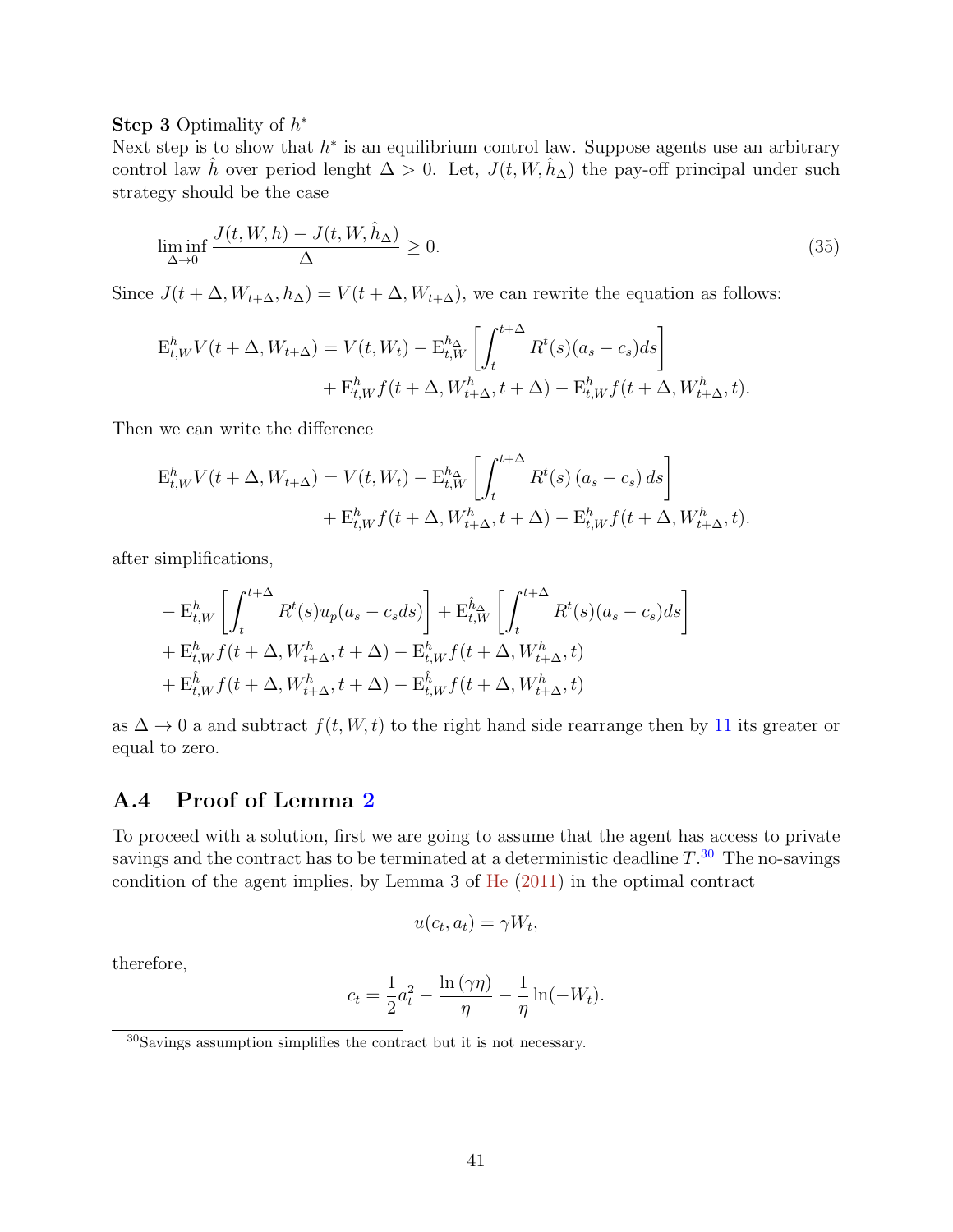In the optimal contract by Martingale representation theorem (for instance see [Sannikov](#page-53-7) [\(2008\)](#page-53-7)) we can write agent's continuation utility as follows:

$$
dW_t = -\gamma \eta W_t \sigma \psi_t dZ_t,\tag{36}
$$

moreover in this case agent's incentive compatibility condition becomes

$$
\psi_t = a_t. \tag{37}
$$

Then by Ito's Rule we can calculate the evolution of  $ln(W)$  as follows

$$
\mathbb{E}\left[\ln(-W_t)\right] = \ln(-W_0) + \frac{1}{2} \int_0^t \eta^2 \gamma^2 \sigma^2 \psi_s^2 ds.
$$

# A.5 Discounting Functions Dependent Only on Time Difference

In the case of discounting bi-functions that only depend on the time difference, that is  $R(s-t)$ instead of  $R(t, s)$  we can simplfy the HJB equation. Observe that once the discounting function does not change we can do differentiation under the integral sign and have:

$$
\mathcal{A}^h f(t, W, t) = \int_t^T \left( R(s-t) \mathcal{A}^h \mathbb{E}^h_{t,w} \left[ a_s - c_s \right] - R'(s-t) \mathbb{E}^h_{t,w} \left[ a_s - c_s \right] \right) ds,
$$
  
- 
$$
R(T-t) \mathcal{A}^h \mathbb{E}^h_{t,w} \left[ c_T \right] + R'(T-t) \mathbb{E}^h_{t,w} \left[ c_T \right]
$$

and

<span id="page-41-0"></span>
$$
\mathcal{A}^h f^t(t, W) = \int_t^T R(s-t) \mathcal{A}^h \mathbb{E}^h_{t,w} \left[ (a_s - c_s) \right] ds + R(T-t) \mathbb{E}^h_{t,w} \left[ \mathcal{A}^h c_T \right].
$$

Therefore, HJB system can be written as

$$
\mathcal{A}^h V + (a_t - c_t) + \int_t^T R'(s - t) \mathbb{E}_{t,w}^h [(a_s - c_s)] ds - R'(T - t) \mathbb{E}_{t,w}^h [c_T] = 0.
$$
 (38)

# A.6 Proofs for Quasi-Hyperbolic Case

In this case, we use simplied HJB system as in equation [38.](#page-41-0)

**Proposition [5](#page-22-2)** Under assumptions  $\frac{1}{4}$ , 5 the value function of the principal satisfies the following HJB system:

$$
\sup_{a_t} V_t + a_t - \left[\frac{1}{2}a_t^2 - \frac{\ln(\eta \gamma)}{\eta} - \frac{1}{\eta}\ln(-W)\right] + \frac{1}{2}(\gamma \eta W \psi \sigma)^2 V_{WW}
$$

$$
+ \int_t^T R'(s-t) \left(a_s - \left[\frac{1}{2}a_s^2 - \frac{\ln(\eta \gamma)}{\eta} - \frac{1}{\eta}\ln(-W_s)\right]\right) ds
$$

$$
+ \frac{\ln(-W_T)}{\eta}R'(T-t) = 0.
$$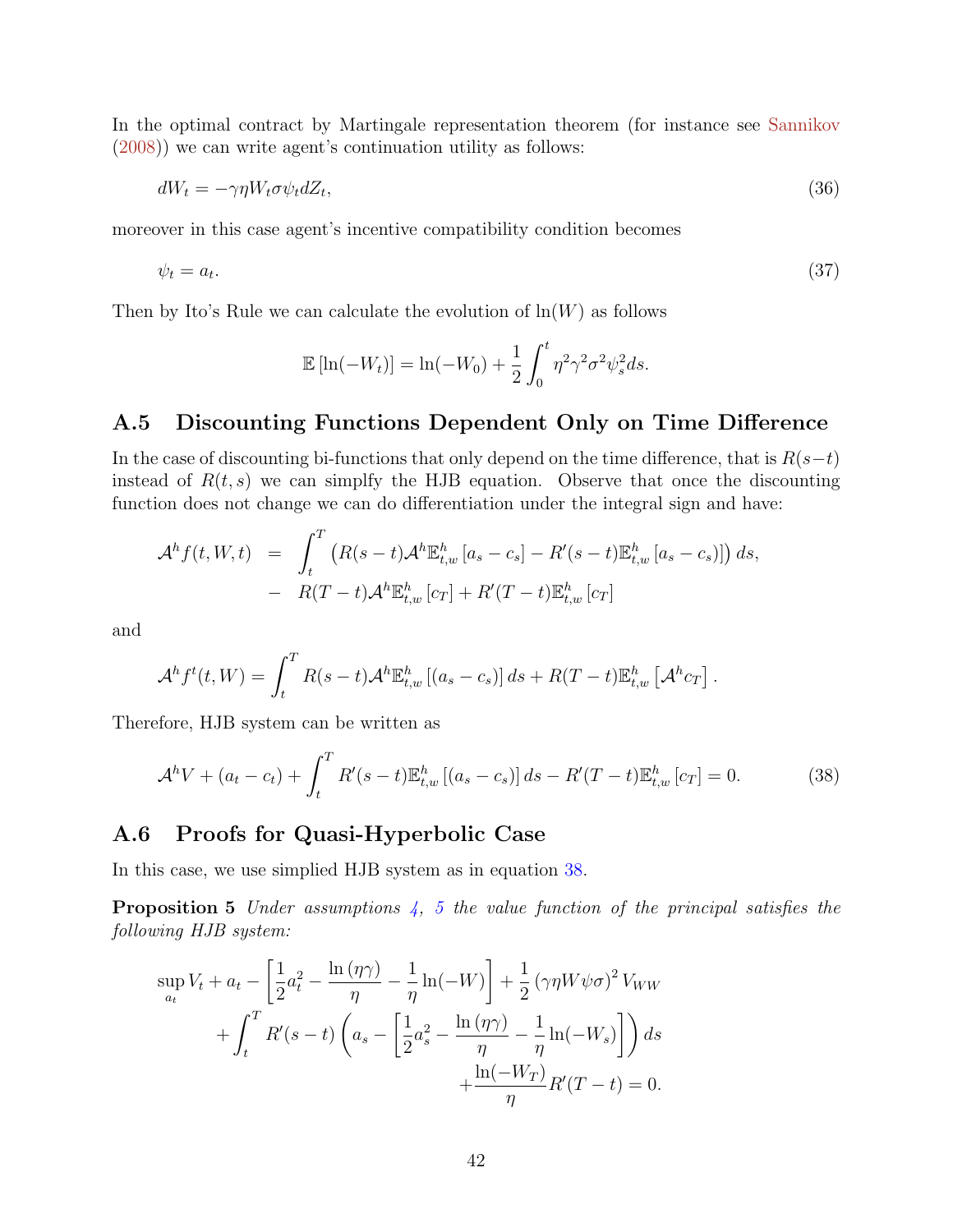subject to  $(15)$  and incentive compatibility condition  $(17)$  and boundary condition

$$
V(T, W) = B(T, W_T) \text{ for all } W
$$
\n<sup>(39)</sup>

where  $B(t, W)$  is defined by [\(6\)](#page-15-2).

We are going to guess the principal's value function has the following functional form

$$
F(t, W) = A(t) \ln(-W) + B(t)
$$

with the boundary condition  $A(T) = \frac{1}{\eta}$ . Given our guess,

$$
\dot{F}_t = \dot{A}_t \ln(-W) + \dot{B}(t), F_W = \frac{A(t)}{W}, F_{WW} = -\frac{A(t)}{W^2}.
$$

By plugging our functional form guess to extended HJB equation we reach

$$
1 - a_t - a_t \eta^2 \gamma^2 A(t) = 0 \Rightarrow a_t = \frac{1}{1 + \eta^2 \gamma^2 \sigma^2 A(t)}.
$$

To get the  $\dot{A}(t)$ , we can collect the log terms

$$
\dot{A}_t = \frac{1}{\eta} \left( 1 + \int_t^T R'(s - t) \, ds + R'(T - t) \right)
$$

or equivalently

$$
\dot{A}_t = \frac{1}{\eta} (R(T - t) + R'(T - t)).
$$

plug in the quasi hyperbolic discounting function

$$
\dot{A}_t = \frac{1}{\eta} \left( \beta (1 - \rho) e^{-\rho (T - t)} + (1 - \beta)(1 - (\rho + \lambda)) e^{-(\rho + \lambda)(T - t)} \right)
$$

also note that this case boundary condition becomes  $A(T) = \frac{1}{\eta}$ . Depending on the  $\lambda$  action can be non-monotone function over time. Especially if  $\lambda$  is very high. If we are assume exponential discounting with discount rate  $r$ , optimal contract becomes

$$
\dot{A}_t = \frac{1}{\eta} (1 - r) e^{-r(T - t)},
$$

and

$$
A(t) = \frac{2r - 1 + (1 - r)e^{-r(T - t)}}{nr}
$$

.

Observe that depending on the  $r, \dot{A}_t$  is either always positive or negative, however, it can not be non-monotone. Given  $A_t$ 

$$
A_t = \frac{1}{\eta} \left( \frac{\beta(1-\rho)}{\rho} e^{-\rho(T-t)} + (1-\beta) \frac{1-(\rho+\lambda)}{\rho+\lambda} e^{-(\rho+\lambda)(T-t)} + \frac{2\rho(\rho+\lambda) - (\beta\lambda+\rho)}{\rho(\rho+\lambda)} \right),
$$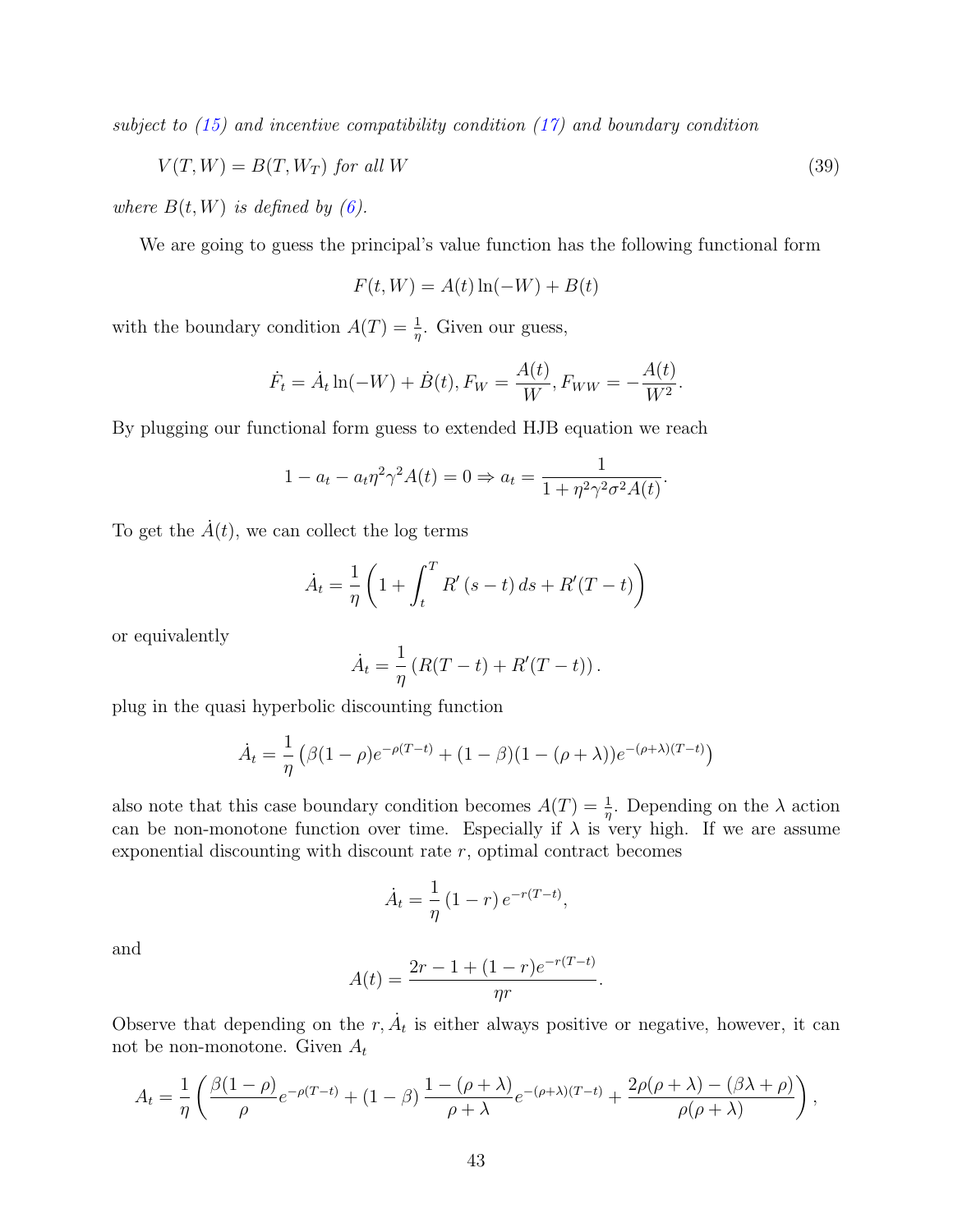we can solve for  $a_t$ .

#### Proof of Proposition [2](#page-23-1)

**Part 1)** It is easy to see that by inspection if  $\beta = 1$ ,  $\dot{A}(t)$  equals to  $\frac{1}{\eta}(\rho + \lambda - 1)$ . Similarly if $\beta = 0$   $\dot{A}(t)$  equals to  $\frac{1}{\eta}(\rho - 1)$  which is equivalent to time-consistent solutions.

**Part 2)** Fix any  $t < T$ , then look at the limit

$$
\lim_{T \to \infty} a(t) = \frac{1}{1 + \eta^2 \gamma^2 \sigma^2 \frac{1}{\eta} \left( \frac{2\rho(\rho + \lambda) - (\beta \lambda + \rho)}{\rho(\rho + \lambda)} \right)}.
$$

Which corresponds to solution in [Holmstrom and Milgrom](#page-51-15) [\(1987\)](#page-51-15) with discount rate equal to  $\frac{\rho(\lambda+\rho)}{\beta\lambda+\rho}$ .

**Parts 3)** Recall the closed form solution for  $a(t)$ :

$$
a_t = \frac{1}{1 + \eta^2 \gamma^2 \sigma^2 \frac{1}{\eta} \left( \frac{\beta(1-\rho)}{\rho} e^{-\rho(T-t)} + (1-\beta) \frac{1-(\rho+\lambda)}{\rho+\lambda} e^{-(\rho+\lambda)(T-t)} + \frac{2\rho(\rho+\lambda)-(\beta\lambda+\rho)}{\rho(\rho+\lambda)} \right)}.
$$

Then it is easy to see that dynamics of  $a(t)$  pinned down by the term  $\beta \frac{(1-\rho)}{a}$  $\frac{(-\rho)}{\rho}e^{-\rho(T-t)} +$  $(1-\beta)\frac{1-(\rho+\lambda)}{2\alpha+\lambda}$  $\frac{(-(\rho+\lambda)}{\rho+\lambda}e^{-(\rho+\lambda)(T-t)}$ . It's time derivative equals to

$$
\beta(1-\rho)e^{-\rho(T-t)} + (1-\beta)(1-(\rho+\lambda))e^{-(\rho+\lambda)(T-t)}
$$

It is easy to see that there is a unique point in which sign of the derivative can change (if it ever happens). In particular for  $t$  small enough the first term dominates, but for  $t$  large enough with  $(1 - (\rho - \lambda))(1 - \beta)$  being negative, the second term will dominate to change the sign of the derivative.

## A.7 Proofs for Anticipatory Utility Case

Observe that under assumption [6](#page-25-1) we have double integral, but using tower property of condition expectations we can change the order of integration. In particular observe that at any periods  $t, s \geq t$  and for any period  $\tau \geq t$ , the term  $\mathbb{E}((dM_{\tau}-c_{\tau}|\mathcal{F}_s)|\mathcal{F}_t)$  =  $E(dM_{\tau}-c_{\tau}|\mathcal{F}_{t})$ . Then from the anticipatory part we can collect all the terms that have  $E(dM_{\tau}-c_{\tau}|\mathcal{F}_t)$  as follows:

$$
\int_t^\tau e^{-\rho(s-t)}e^{-\zeta(\tau-s)}\mathcal{E}(dM_\tau-c_\tau|\mathcal{F}_t)ds = \frac{e^{-\rho(\tau-t)}-e^{-\zeta(\tau-t)}}{\zeta-\rho}\mathcal{E}(dM_\tau-c_\tau|\mathcal{F}_t)
$$

In addition we have the standard discounted part with  $e^{-\rho}$  yielding the discounting function:

$$
R^{t}(s) = R(s-t) = \frac{e^{-\rho(\tau-t)} - e^{-\zeta(\tau-t)}}{\zeta - \rho}
$$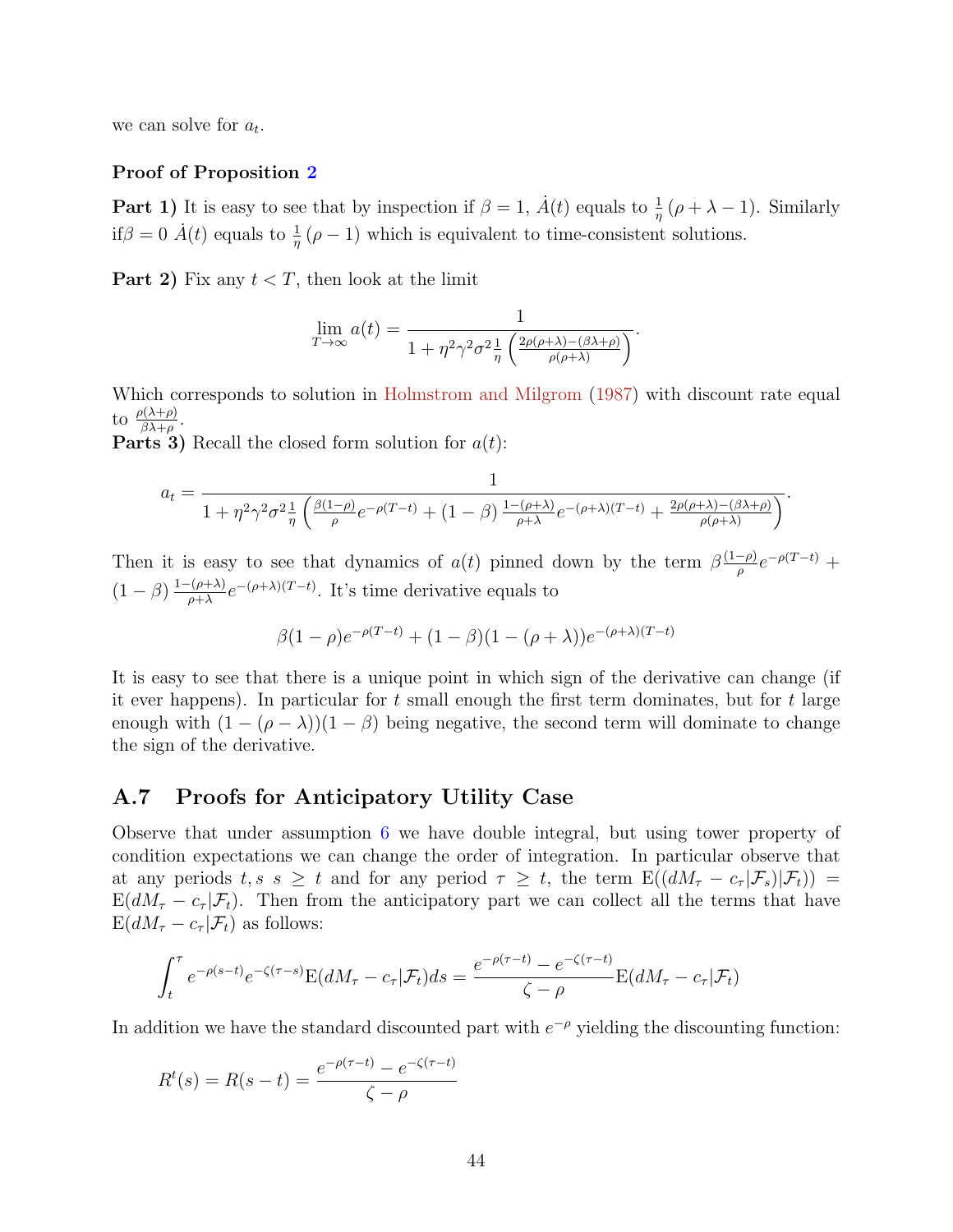**Proposition 6** Under assumptions  $\frac{1}{4}$ , [5](#page-22-2) the value function of the principal satisfies the following HJB system:

$$
\sup_{a_t} V_t + a_t - \left[\frac{1}{2}a_t^2 - \frac{\ln(\eta \gamma)}{\eta} - \frac{1}{\eta}\ln(-W)\right] + \frac{1}{2}(\gamma \eta W \psi \sigma)^2 V_{WW} + \int_t^T R'(s-t) \left(a_s - \left[\frac{1}{2}a_s^2 - \frac{\ln(\eta \gamma)}{\eta} - \frac{1}{\eta}\ln(-W_s)\right]\right) ds + \frac{\ln(-W_T)}{\eta} R'(T-t) = 0 \mathcal{A}^{h^*} f(t, W_t)^{s, W_s} + R(s-t)(a_t^* - c_t^*) = 0
$$

subject to  $(15)$  and incentive compatibility condition  $(17)$  and boundary condition

$$
V(T, w) = B(T, W_T) \text{ for all } w \tag{40}
$$

where  $B(t, W)$  is defined by [\(6\)](#page-15-2).

We are going to guess the principal's value function has the following functional form

$$
F(t, W) = A(t) \ln(-W) + B(t)
$$

with the boundary condition  $A(T) = \frac{1}{\eta}$ . Given our guess,

$$
\dot{F}_t = \dot{A}_t \ln(-W) + \dot{B}(t), F_W = \frac{A(t)}{W}, F_{WW} = -\frac{A(t)}{W^2}.
$$

By plugging our functional form guess to extended HJB equation we reach

$$
1 - a_t - a_t \eta^2 \gamma^2 A(t) = 0 \Rightarrow a_t = \frac{1}{1 + \eta^2 \gamma^2 \sigma^2 A(t)}.
$$

To get the  $\dot{A}(t)$ , we can collect the log terms

$$
\dot{A}_t = \frac{1}{\eta} \left( 1 + \int_t^T R'(s - t) \, ds + R'(T - t) \right)
$$

or equivalently

$$
\dot{A}_t = \frac{1}{\eta} (R(T - t) + R'(T - t)).
$$

Plugging in  $R(T-t)$  and  $R'(T-t)$  we have

$$
\dot{A}_t = \frac{1}{\eta} \left( \frac{(1-\rho)e^{-\rho(T-t)} - (1-\zeta)e^{-\zeta(T-t)}}{\zeta - \rho} + (1-\rho)e^{-\rho(T-t)} \right).
$$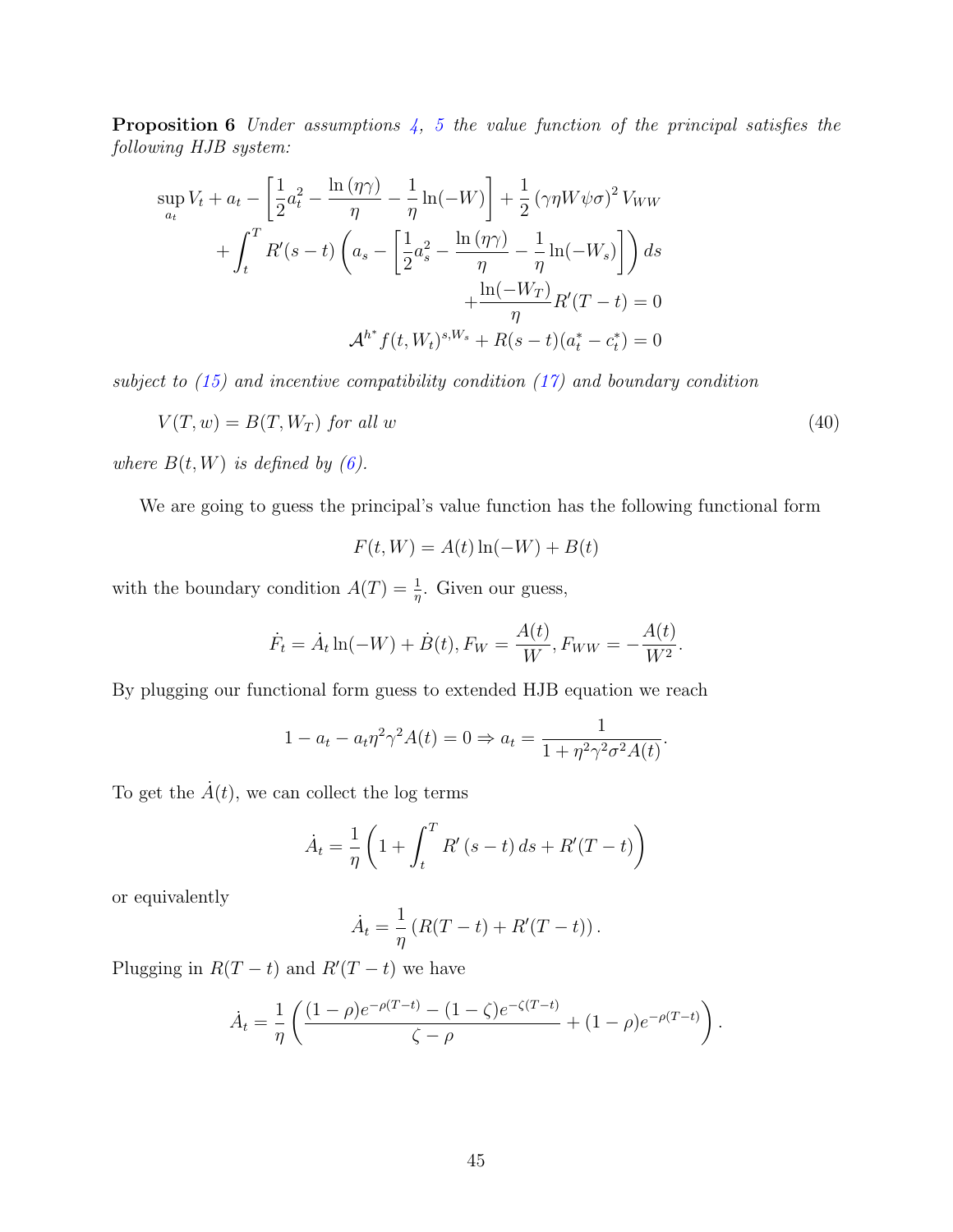Using the boundary condition  $A(T) = 1/\eta$  and integrating

$$
A_t = \frac{1}{\eta} \left( \frac{(\frac{1}{\rho} - 1)e^{-\rho(T-t)} - (\frac{1}{\zeta} - 1)e^{-\zeta(T-t)}}{\zeta - \rho} + \frac{(1 - \rho)}{\rho} e^{-\rho(T-t)} + \frac{2\rho\zeta - 1 - \zeta}{\rho\zeta} \right).
$$

The optimal action is equal to

$$
a_t = \frac{1}{1 + \eta \gamma^2 \sigma^2 \left( \frac{(\frac{1}{\rho} - 1)e^{-\rho(T-t)} - (\frac{1}{\zeta} - 1)e^{-\zeta(T-t)}}{\zeta - \rho} + \frac{(1 - \rho)e^{-\rho(T-t)} + \frac{2\rho\zeta - 1 - \zeta}{\rho\zeta}} \right)}.
$$

#### Proof of Proposition [4](#page-27-2)

**Part 1)** Fix any  $t < T$ , then look at the limit,

$$
\lim_{\zeta \to \infty} a(t) = \frac{1}{1 + \eta \gamma^2 \sigma^2 \frac{2\rho - 1 + (1 - \rho)e^{-\rho(T - t)}}{\rho}}
$$

which corresponds to solution in [Holmstrom and Milgrom](#page-51-15)  $(1987)$  with discount rate equal to  $\rho$ .

**Part 2)** As  $T \to \infty$ , we can solve for r in the equation

$$
\frac{2r-1}{r} = \frac{2\rho\zeta - 1 - \zeta}{\rho\zeta} \Rightarrow r = \frac{\rho\zeta}{1 + \zeta}
$$

**Part 3)** Recall that the closed form of  $a_t$  is given by

$$
a_t = \frac{1}{1 + \eta \gamma^2 \sigma^2 \left( \frac{(\frac{1}{\rho} - 1)e^{-\rho(T-t)} - (\frac{1}{\zeta} - 1)e^{-\zeta(T-t)}}{\zeta - \rho} + \frac{(1 - \rho)e^{-\rho(T-t)} + \frac{2\rho\zeta - 1 - \zeta}{\rho\zeta}} \right)}.
$$

Then it is easy to see that the dynamics of  $a_t$  is pinned down by the term  $\frac{\left(\frac{1}{\rho}-1\right)e^{-\rho(T-t)}-\left(\frac{1}{\zeta}-1\right)e^{-\zeta(T-t)}}{\zeta-\rho}+$  $(1-\rho)$  $\frac{-\rho}{\rho}e^{-\rho(T-t)}$ , the time derivative equals :

$$
\frac{(1-\rho)e^{-\rho(T-t)} - (1-\zeta)e^{-\zeta(T-t)}}{\zeta - \rho} + (1-\rho)e^{-\rho(T-t)}
$$

Observe that if the time derivative ever becomes 0 we must have

$$
(1 - \rho)e^{-\rho(T-t)} - (1 - \zeta)e^{-\zeta(T-t)} = (\zeta - \rho)(\rho - 1)e^{-\rho(T-t)}
$$

$$
(1 + \zeta - \rho)(1 - \rho)e^{-\rho(T-t)} = (1 - \zeta)e^{-\zeta(T-t)}
$$

$$
1 = \frac{\zeta - 1}{\rho - 1} \frac{1}{1 + \zeta - \rho}e^{-(\zeta - \rho)(T-t)}.
$$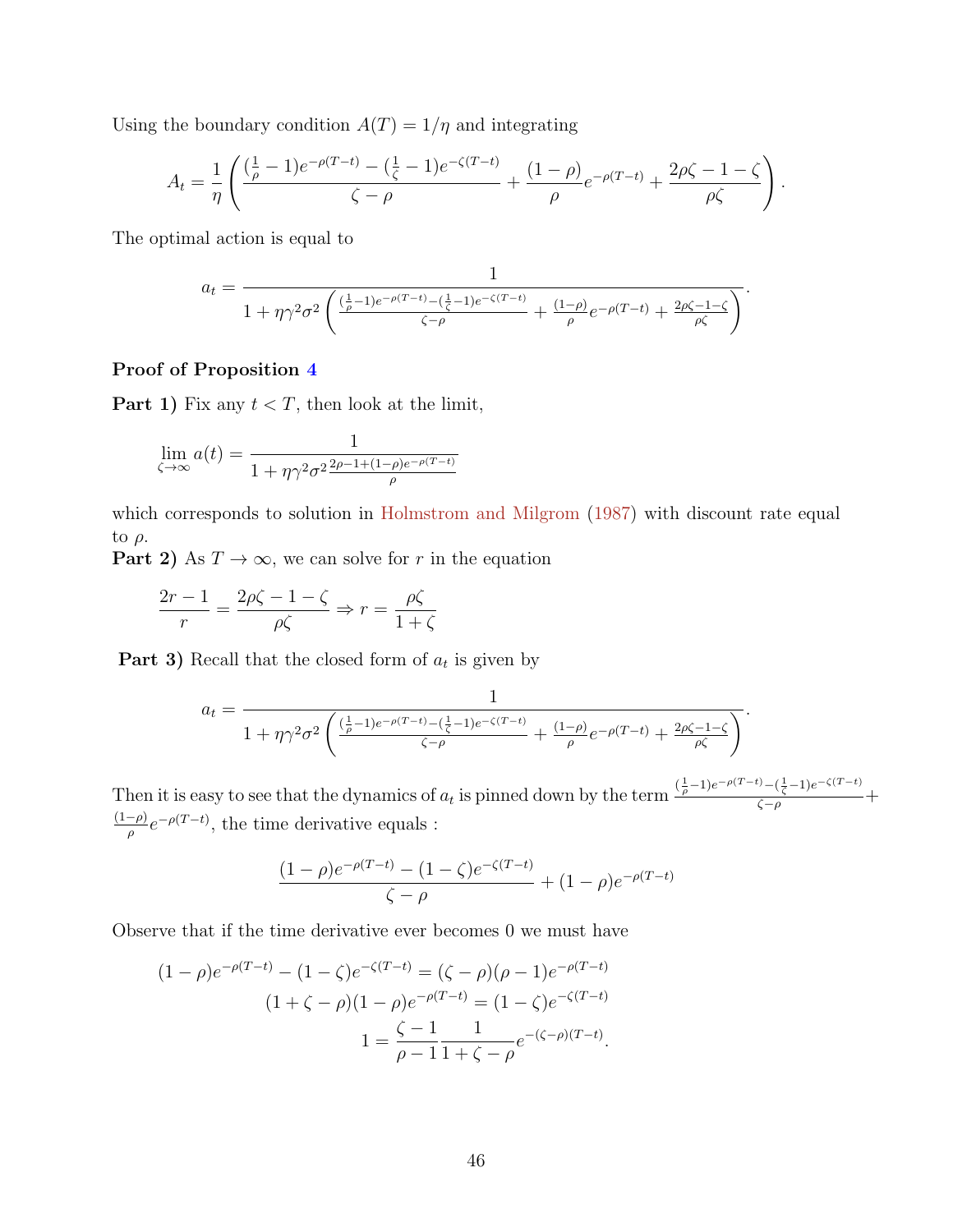Now since we assume  $\zeta > \rho > 1$  we have  $\frac{\zeta - 1}{\rho - 1}$ 1  $\frac{1}{1+\zeta-\rho} > 1$  on the other hand we also have  $1 \ge e^{-(\zeta-\rho)(T-t)} \ge e^{-(\zeta-\rho)T} > 0$ . Observe that if T is small enough then the derivative never changes sign, but for any  $\zeta$ ,  $\rho$  there exists T large enough such that there exists a  $t^* < T$ where the derivative changes sign at  $t^*$ .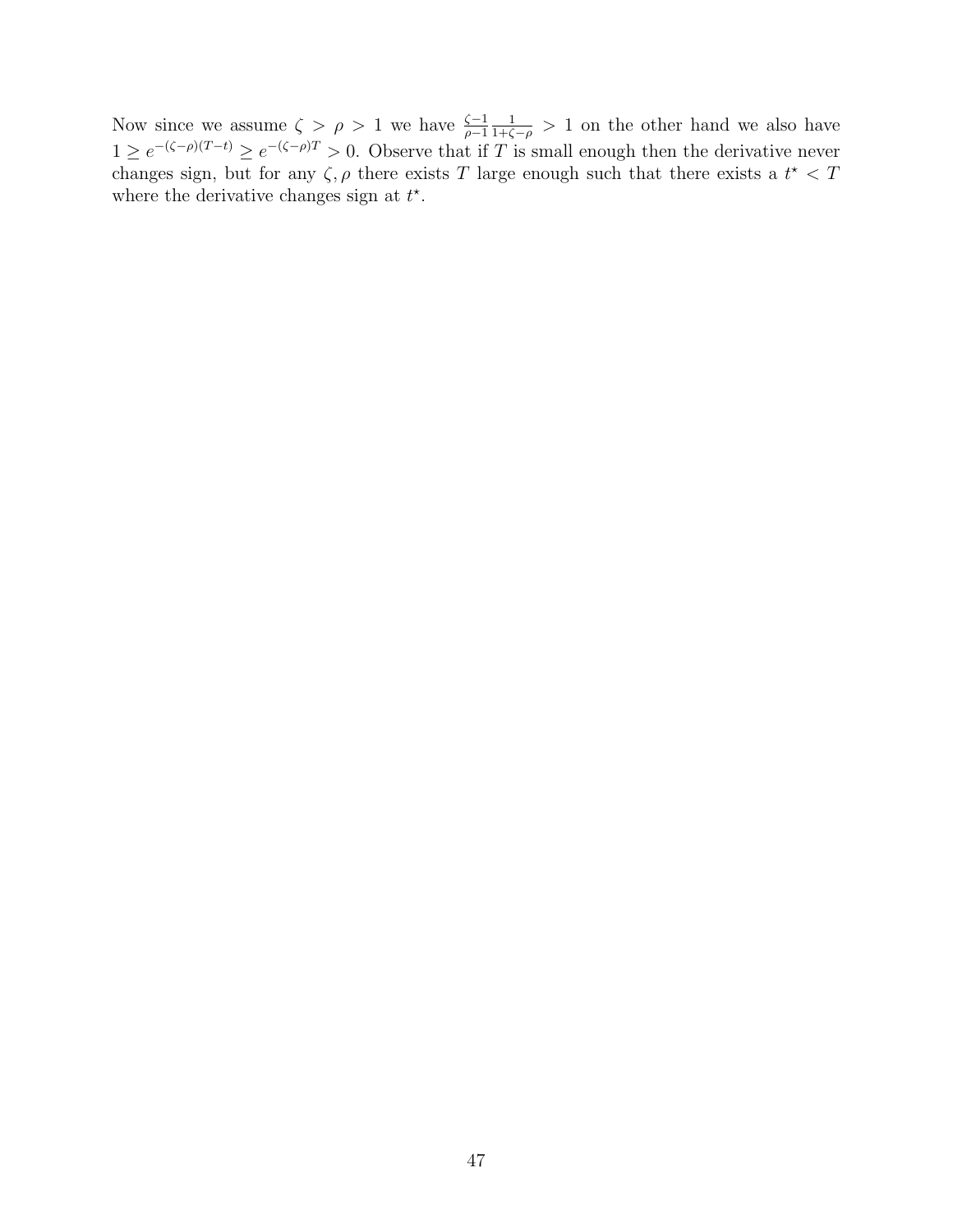# B Online Appendix (Online Publication Only)

In this section we show that there exists an equivalent time consistent problem for the principal with a different objective function.

Proposition 7 For every dynamically inconsistent principal in this model, there is a time consistent principal with a different objective function

Suppose for now assume that there exist an optimal contract with equilibrium control law h, then using the h we can construct the following function  $K$  as follows:

$$
K(t, W, h) = R(t, t)(a_t^* - c_t^*) - A^h f(t, W, t) + A^h f^t(t, W)
$$

Given the above  $K$ , maximizing the following problem becomes standard time consistent optimal control problem.

$$
\mathbf{E}_{t,W} \int_t^T K(s,W,h_s) ds
$$

Major caveat of this approach is that once needed to use the equilibrium  $h$  to construct the time-consistent optimal control problem.

# B.1 Optimal Contract Without Hidden Savings

Suppose agent does not have an hidden savings account.

$$
dW_t = -\left(\frac{\partial r^t(t)}{\partial t}W_t + u(c_t, a_t)\right)dt + \psi_t\left(dM_t - a_t dt\right)
$$

In this case incentive compatibility implies

$$
\max_{a_t} a_t \psi_t \frac{\partial r^t(t)}{\partial t} W_t + u(c_t, a, t)
$$

Therefore first order condition implies

$$
u(a_t, c_t) = \frac{\partial r^t(t)}{\partial t} W_t \frac{\psi_t}{a_t}
$$

Note this implies  $dW_t$  is a still a geometric Brownian motion

$$
dW_t = \frac{\partial r^t(t)}{\partial t} W_t \left( 1 - \frac{\psi_t}{a_t} \right) dt - \frac{\partial r^t(t)}{\partial t} \eta W_t \sigma \psi_t dZ_t
$$

In this case

$$
\mathbb{E}\left[\ln(-W_t)\right] = \ln(-W_0) - \int_0^t \frac{\partial r^s(s)}{\partial s} \left(1 - \frac{\psi_s}{a_s}\right) ds + \frac{1}{2} \int_0^t \eta^2 \left(\frac{\partial r^s(s)}{\partial s}\right)^2 \sigma^2 \psi_s^2 ds.
$$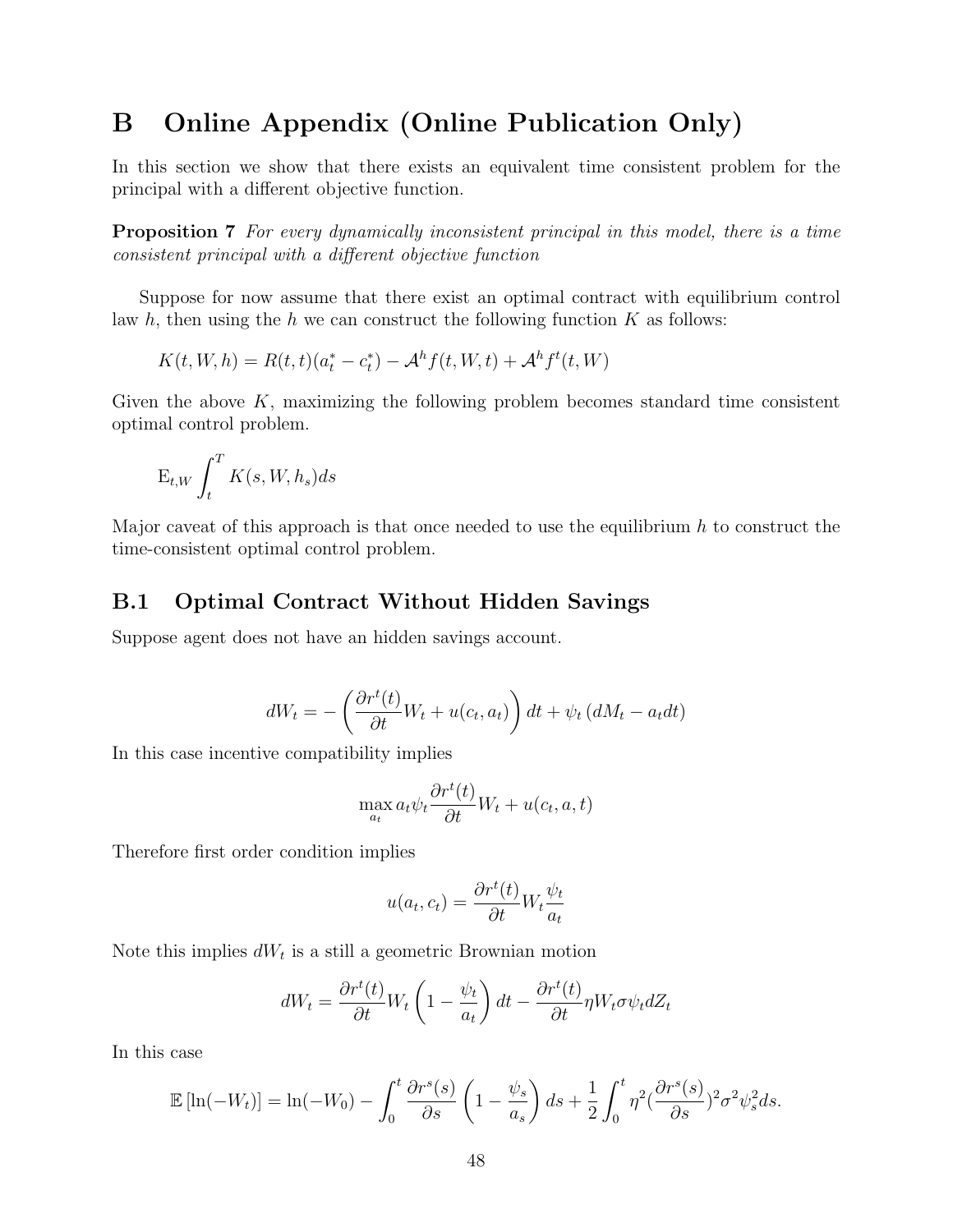Therefore

$$
c_{t} = \frac{1}{2}a_{t}^{2} - \frac{\ln\left(\frac{\partial r^{t}(t)}{\partial t}\right)}{\eta} - \frac{1}{\eta}\ln(-W_{t}) - \frac{1}{\eta}\ln\left(\frac{\psi_{t}}{a_{t}}\right)
$$

$$
\sup_{a_{t},\psi_{t}} F_{t} + a_{t} - \left[\frac{1}{2}a_{t}^{2} - \frac{\ln\left(\frac{\partial r^{t}(t)}{\partial t}\right)}{\eta} - \frac{1}{\eta}\ln(-W_{t}) - \frac{1}{\eta}\ln\left(\frac{\psi_{t}}{a_{t}}\right)\right] + \frac{1}{2}\left(\frac{\partial r^{t}(t)}{\partial t}\eta W\psi\sigma\right)^{2} F_{WW}
$$

$$
+ \int_{t}^{T} R'(s - t) \left(a_{s} - \left[\frac{1}{2}a_{s}^{2} - \frac{\ln\left(\frac{\partial r^{t}(t)}{\partial t}\right)}{\eta} - \frac{1}{\eta}\ln(-W_{s}) - \frac{1}{\eta}\ln\left(\frac{\psi_{s}}{a_{s}}\right)\right]\right) ds
$$

$$
F_{W}\frac{\partial r^{t}(t)}{\partial t}W_{t}\left(1 - \frac{\psi_{t}}{a_{t}}\right) + \frac{\ln(-W_{T})}{\eta}R'(T - t) = 0.
$$

We are going to guess the principal's value function has the following functional form

$$
F(t, W) = A(t) \ln(-W) + B(t)
$$

Given our guess,

$$
\dot{F}_t = \dot{A}_t \ln(-W) + \dot{B}(t), F_W = \frac{A(t)}{W}, F_{WW} = -\frac{A(t)}{W^2}.
$$

First order conditions becomes (respect to  $a_t$ )

$$
1 - a_t - \frac{1}{\eta} \frac{1}{a_t} + \frac{\partial r^t(t)}{\partial t} \frac{\psi_t A(t)}{a_t^2} = 0
$$

and respect to  $\psi_t$ 

$$
-\frac{1}{\eta}\frac{1}{\psi_t} + \psi_t(\frac{\partial r^t(t)}{\partial t})^2 \eta^2 \sigma^2 A(t) - \frac{\partial r^t(t)}{\partial t}\frac{A(t)}{a_t} = 0
$$

Again we can get the  $A(t)$  matching the ln terms

$$
\dot{A}_t = \frac{1}{\eta} \left( R(T-t) + R'(T-t) \right).
$$

Now assume that principal is time consistent with the discount factor r. So  $A(t)$  reduces to the following

$$
A(t) = \frac{2r - 1 + (1 - r)e^{-r(T - t)}}{nr}
$$

In that case we can solve for a and  $\psi$ , we have two equations and two unknowns. There are no closed form solutions, but equations are easy to solve numerically. Since,  $\frac{\partial r^t(t)}{\partial t}$  =  $-(\gamma + (1 - \beta)\lambda)$ . If agent is dynamically inconsistent problem is equivalent to a timeconsistent problem in which agent has a discount factor  $\gamma + (1 - \beta)\lambda$ .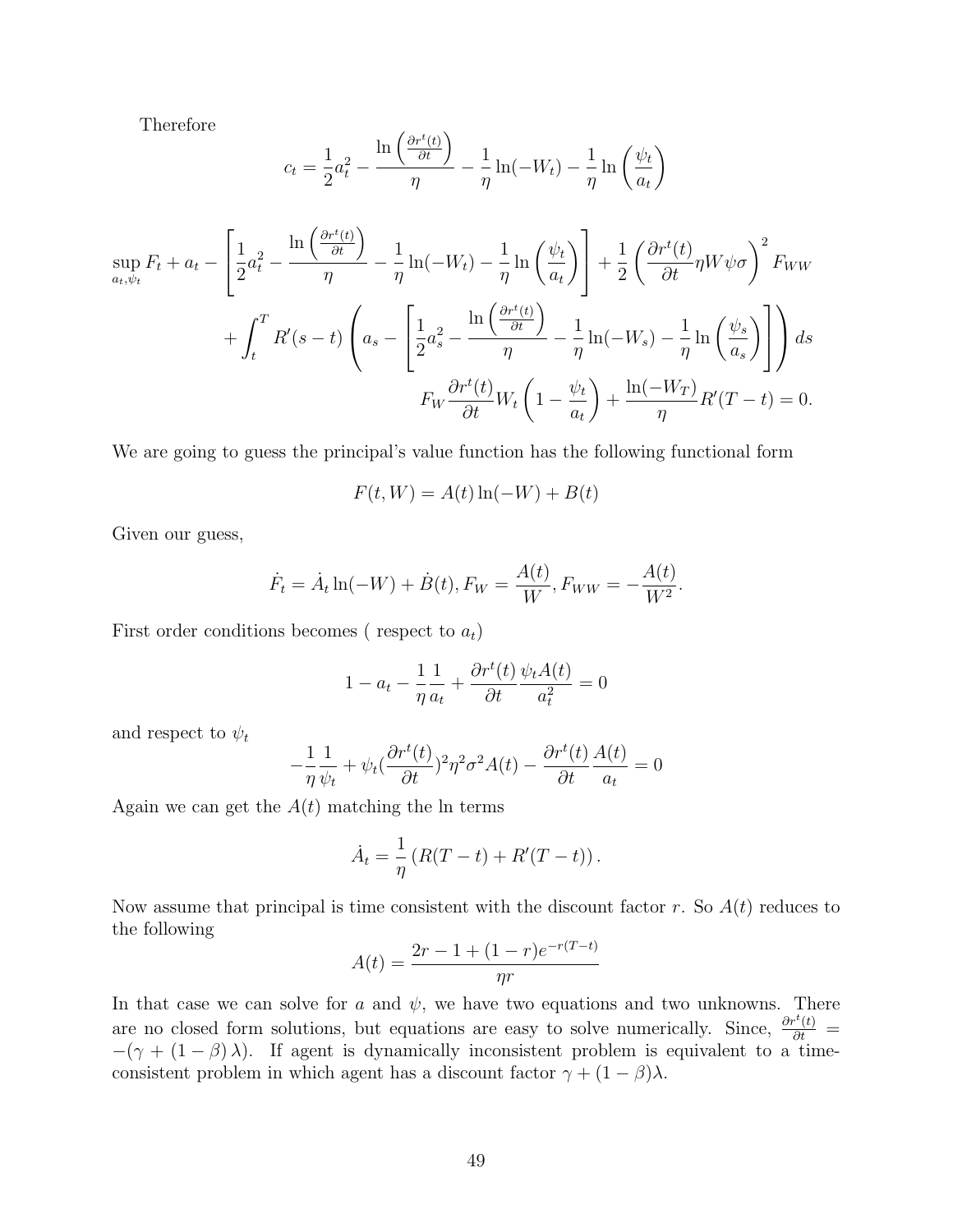# References

- <span id="page-49-10"></span>Abreu, D., D. Pearce, and E. Stacchetti (1990). Toward a theory of discounted repeated games with imperfect monitoring. Econometrica: Journal of the Econometric Society, 1041–1063.
- <span id="page-49-14"></span>Acemoglu, D. and M. K. Jensen (2015). Robust comparative statics in large dynamic economies. Journal of Political Economy 123(3), 587–640.
- <span id="page-49-13"></span>Aghion, P., M. Dewatripont, and P. Rey (1994). Renegotiation design with unverifiable information.
- <span id="page-49-0"></span>Ainslie, G. (1975). Specious reward: a behavioral theory of impulsiveness and impulse control. Psychological bulletin 82 (4), 463.
- <span id="page-49-5"></span>Amador, M., I. Werning, and G.-M. Angeletos (2006). Commitment vs. flexibility. Econometrica  $74(2)$ , 365–396.
- <span id="page-49-4"></span>Balder, E. J. (1991). On cournot-nash equilibrium distributions for games with differential information and discontinuous payoffs. Economic Theory 1 (4), 339–354.
- <span id="page-49-12"></span>Balder, E. J. (2002). A unifying pair of cournot–nash equilibrium existence results. Journal of Economic Theory 102 (2), 437–470.
- <span id="page-49-7"></span>Basak, S. and G. Chabakauri (2010). Dynamic mean-variance asset allocation. Review of Financial Studies 23 (8), 2970–3016.
- <span id="page-49-3"></span>Bernheim, B. D. and D. Ray (1986). On the existence of markov-consistent plans under production uncertainty. The Review of Economic Studies 53 (5), 877–882.
- <span id="page-49-8"></span>Bernheim, B. D., D. Ray, and S. Yeltekin (2015). Poverty and self-control. Econometrica  $83(5)$ , 1877–1911.
- <span id="page-49-11"></span>Biais, B., T. Mariotti, G. Plantin, and J.-C. Rochet (2007). Dynamic security design: Convergence to continuous time and asset pricing implications. Review of Economic Studies 74, 345–390.
- <span id="page-49-9"></span>Bisin, A., A. Lizzeri, and L. Yariv (2015). Government policy with time inconsistent voters. American Economic Review 105 (6), 1711–37.
- <span id="page-49-2"></span>Björk, T., M. Khapko, and A. Murgoci (2017). On time-inconsistent stochastic control in continuous time. Finance and Stochastics 21 (2), 331–360.
- <span id="page-49-6"></span>Bond, P. and G. Sigurdsson (2017). Commitment contracts. Review of Economic Studies  $85(1)$ , 194-222.
- <span id="page-49-1"></span>Brunnermeier, M. K., F. Papakonstantinou, and J. A. Parker (2016). Optimal timeinconsistent beliefs: Misplanning, procrastination, and commitment. Management Science  $63(5)$ , 1318–1340.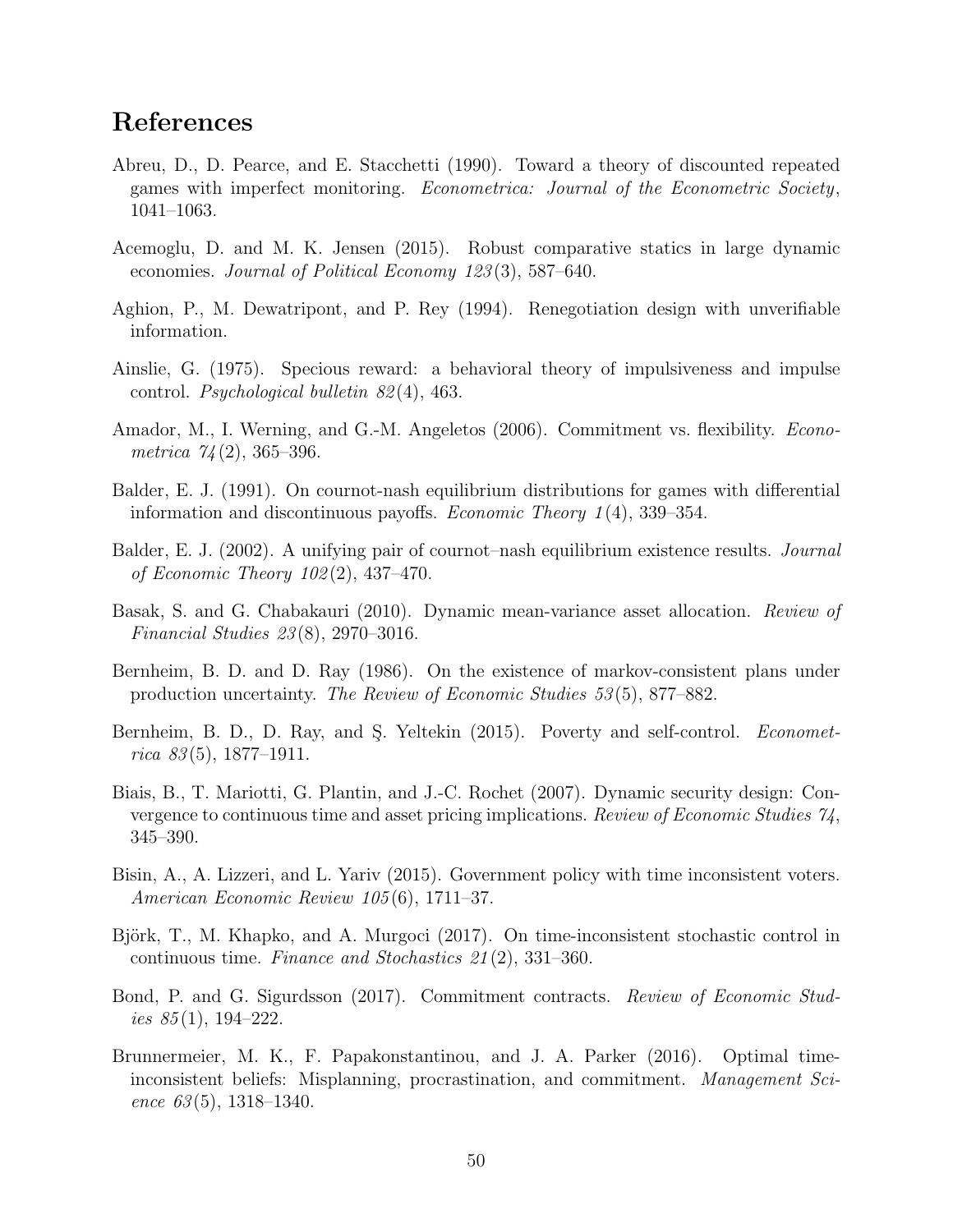- <span id="page-50-4"></span>Cao, D. and I. Werning (2016). Dynamic savings choices with disagreements. Technical report, National Bureau of Economic Research.
- <span id="page-50-5"></span>Cao, D. and I. Werning (2018). Saving and dissaving with hyperbolic discounting. Econometrica  $86(3)$ , 805–857.
- <span id="page-50-0"></span>Caplin, A. and J. Leahy (2001). Psychological expected utility theory and anticipatory feelings. Quarterly Journal of Economics  $116(1)$ , 55–79.
- <span id="page-50-13"></span>Caplin, A. and J. Leahy (2004). The social discount rate. Journal of political Econ $omy 112(6), 1257-1268.$
- <span id="page-50-10"></span>Caplin, A. and J. Leahy (2006). The recursive approach to time inconsistency. Journal of *Economic Theory 131*(1), 134–156.
- <span id="page-50-9"></span>Chade, H., P. Prokopovych, and L. Smith (2008). Repeated games with present-biased preferences. Journal of Economic Theory 139(1), 157–175.
- <span id="page-50-16"></span>Cotter, K. D. (1986). Similarity of information and behavior with a pointwise convergence topology. Journal of Mathematical Economics 15 (1), 25–38.
- <span id="page-50-12"></span>Cvitanic, J. and J. Zhang (2012). Contract Theory in Continuous-Time Models. Springer Science & Business Media.
- <span id="page-50-7"></span>DellaVigna, S. and U. Malmendier (2004). Contract design and self-control: Theory and evidence. Quarterly Journal of Economics  $119(2)$ , 353-402.
- <span id="page-50-3"></span>DeMarzo, P. and Y. Sannikov (2006). Optimal security design and dynamic capital structure in a continuous-time agency model. Journal of Finance 61, 2681–2724.
- <span id="page-50-11"></span>Dewatripont, M. (1988). Commitment through renegotiation-proof contracts with third parties. Review of Economic Studies 55 (3), 377–390.
- <span id="page-50-14"></span>Duffie, D. and L. G. Epstein (1992). Stochastic differential utility. *Econometrica: Journal* of the Econometric Society, 353–394.
- <span id="page-50-2"></span>Ekeland, I. and A. Lazrak (2010). The golden rule when preferences are time inconsistent. Mathematics and Financial Economics  $\lambda(1)$ , 29–55.
- <span id="page-50-1"></span>Ekeland, I. and T. A. Pirvu (2008). Investment and consumption without commitment. Mathematics and Financial Economics  $2(1)$ , 57–86.
- <span id="page-50-15"></span>El Karoui, N., S. Peng, and M. C. Quenez (1997). Backward stochastic differential equations in finance. *Mathematical finance*  $\gamma(1)$ , 1–71.
- <span id="page-50-8"></span>Eliaz, K. and R. Spiegler (2006). Contracting with diversely naive agents. Review of Economic Studies 73(3), 689–714.
- <span id="page-50-6"></span>Fischer, S. (1980). Dynamic inconsistency, cooperation and the benevolent dissembling government. Journal of Economic Dynamics and Control 2, 93–107.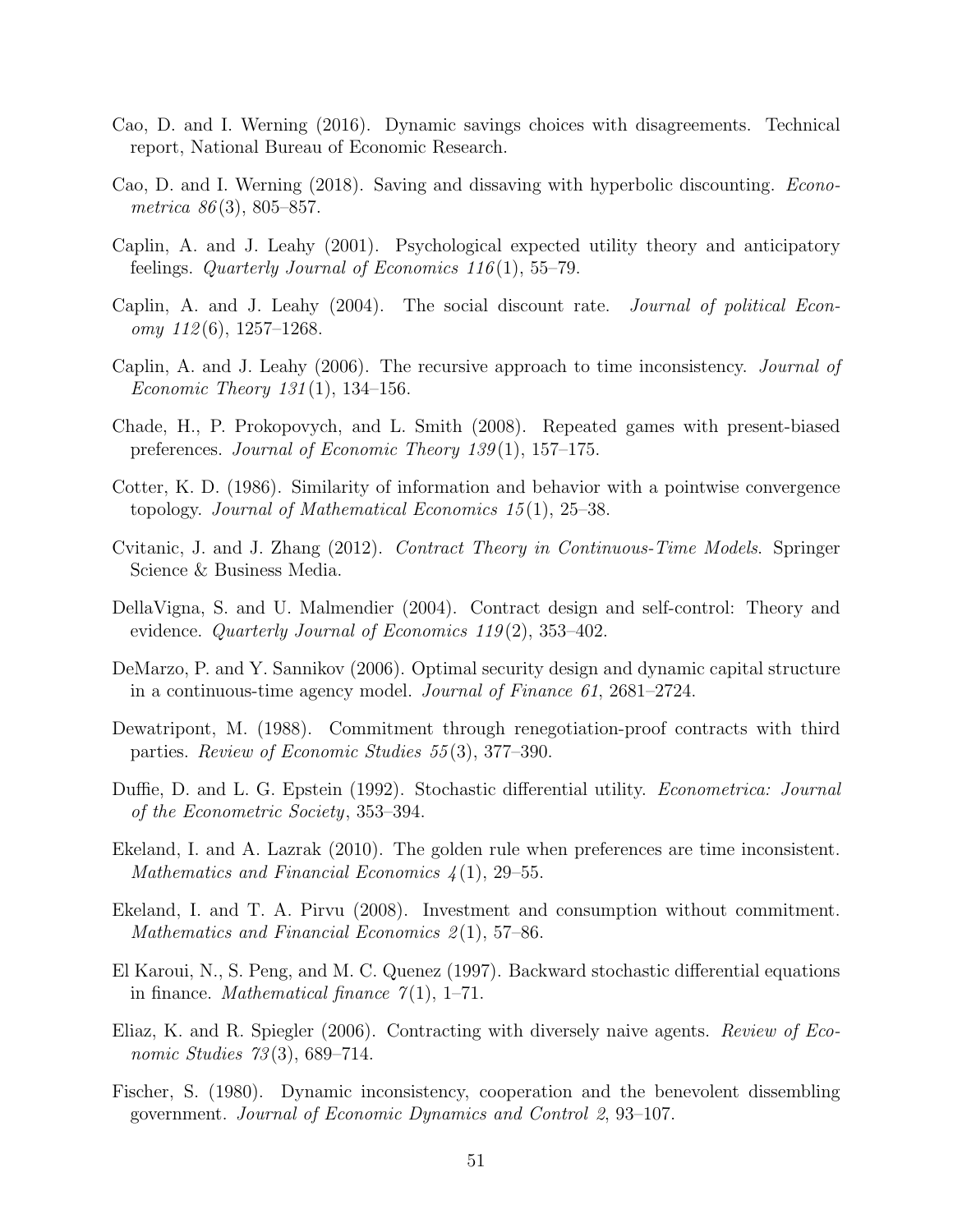<span id="page-51-5"></span>Freeman, R. B. (1999). The economics of crime. Handbook of labor economics 3, 3529–3571.

- <span id="page-51-11"></span>Fudenberg, D., B. Holmstrom, and P. Milgrom (1990). Short-term contracts and long-term agency relationships. Journal of economic theory  $51(1)$ , 1–31.
- <span id="page-51-8"></span>Galperti, S. (2015). Commitment, flexibility, and optimal screening of time inconsistency. Econometrica 83 (4), 1425–1465.
- <span id="page-51-1"></span>Gottlieb, D. (2008). Competition over time-inconsistent consumers. *Journal of Public Eco*nomic Theory  $10(4)$ , 673–684.
- <span id="page-51-2"></span>Gottlieb, D. and X. Zhang (2018). Long-term contracting with time-inconsistent agents. Working paper.
- <span id="page-51-3"></span>Grenadier, S. R. and N. Wang (2007). Investment under uncertainty and time-inconsistent preferences. Journal of Financial Economics 84 (1), 2–39.
- <span id="page-51-9"></span>Grubb, M. D. (2015). Overconfident consumers in the marketplace. Journal of Economic Perspectives  $29(4)$ , 9-36.
- <span id="page-51-14"></span>Gryglewicz, S. and B. Hartman-Glaser (2019). Investment timing and incentive costs. Review of Financial Studies. forthcoming.
- <span id="page-51-17"></span>Guéant, O., J.-M. Lasry, and P.-L. Lions (2011). Mean field games and applications. In Paris-Princeton lectures on mathematical finance 2010, pp. 205–266. Springer.
- <span id="page-51-4"></span>Halac, M. and P. Yared (2014). Fiscal rules and discretion under persistent shocks. Econometrica  $82(5)$ , 1557–1614.
- <span id="page-51-12"></span>Hamaguchi, Y. (2019). Small-time solvability of a flow of forward-backward stochastic differential equations. arXiv preprint arXiv:1902.11178.
- <span id="page-51-0"></span>Harris, C. and D. Laibson (2012). Instantaneous gratification. Quarterly Journal of Economics  $128(1)$ ,  $205-248$ .
- <span id="page-51-6"></span>Harstad, B. (2016). Technology and time inconsistency. Working paper.
- <span id="page-51-10"></span>He, Z. (2011). A model of dynamic compensation and capital structure. Journal of Financial Economics  $100(2)$ , 351–366.
- <span id="page-51-16"></span>He, Z., B. Wei, J. Yu, and F. Gao (2017). Optimal long-term contracting with learning. Review of Financial Studies  $30(6)$ , 2006–2065.
- <span id="page-51-7"></span>Heidhues, P. and B. Kőszegi (2010). Exploiting naivete about self-control in the credit market. American Economic Review 100(5), 2279–2303.
- <span id="page-51-15"></span>Holmstrom, B. and P. Milgrom (1987). Aggregation and linearity in the provision of intertemporal incentives. Econometrica, 303–328.
- <span id="page-51-13"></span>Iijima, R. and A. Kasahara (2016). Gradual adjustment and equilibrium uniqueness under noisy monitoring. Working paper.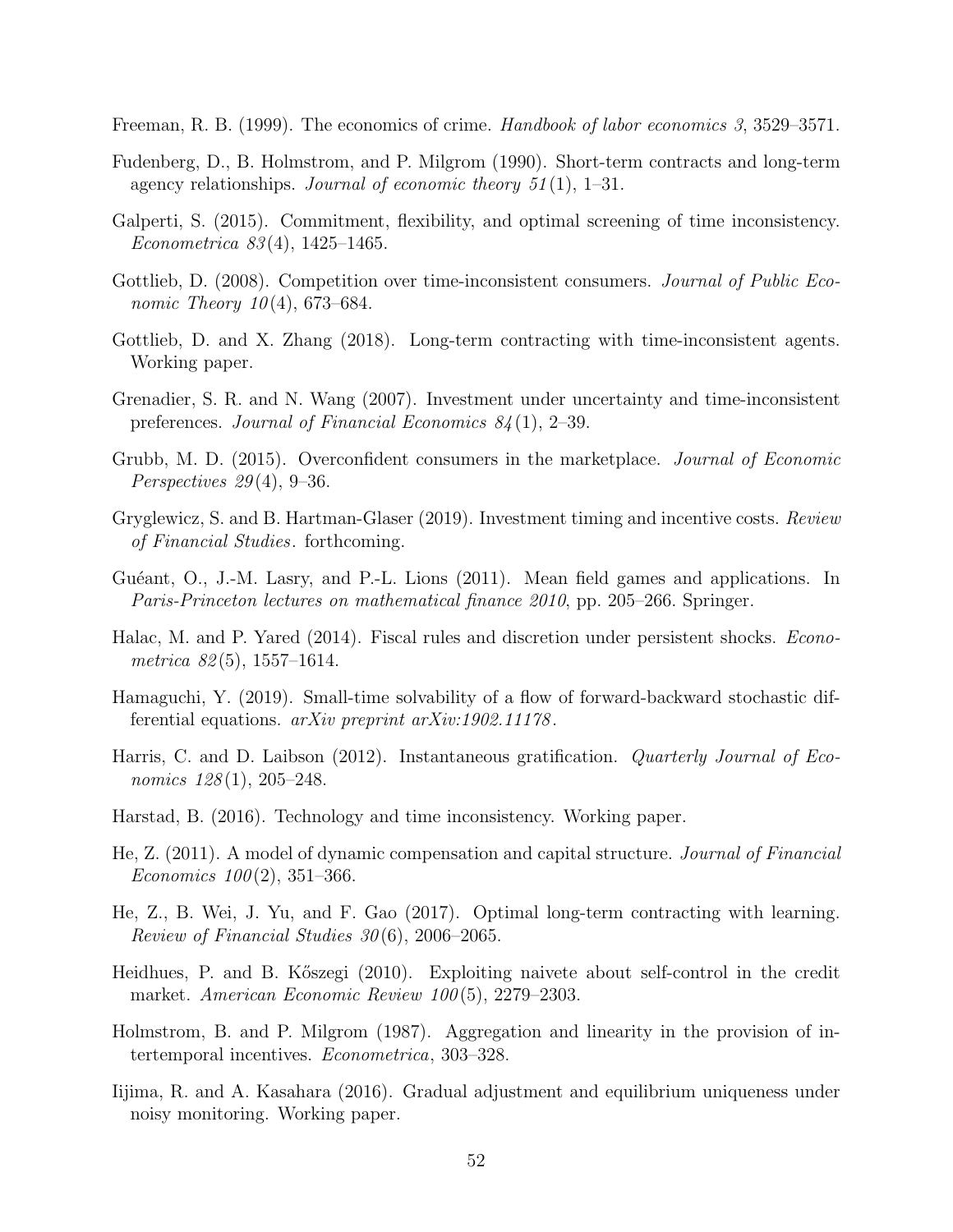- <span id="page-52-13"></span>Jackson, M. O. and L. Yariv (2014). Present bias and collective dynamic choice in the lab. American Economic Review 104 (12), 4184–4204.
- <span id="page-52-0"></span>Jackson, M. O. and L. Yariv (2015). Collective dynamic choice: the necessity of time inconsistency. American Economic Journal: Microeconomics 7 (4), 150–78.
- <span id="page-52-16"></span>Jovanovic, B. and R. W. Rosenthal (1988). Anonymous sequential games. *Journal of Math*ematical Economics  $17(1)$ , 77–87.
- <span id="page-52-11"></span>Khan, M. A. and Y. Sun (2002). Non-cooperative games with many players. *Handbook of* game theory with economic applications 3, 1761–1808.
- <span id="page-52-10"></span>Kocherlakota, N. R. (1996). Reconsideration-proofness: A refinement for infinite horizon time inconsistency. Games and Economic Behavior  $15(1)$ , 33–54.
- <span id="page-52-9"></span>Kőszegi, B. (2014). Behavioral contract theory. Journal of Economic Literature  $52(4)$ , 1075–1118.
- <span id="page-52-7"></span>Krusell, P. and A. A. Smith, Jr (2003). Consumption–savings decisions with quasi–geometric discounting. *Econometrica*  $\gamma_1(1)$ , 365–375.
- <span id="page-52-8"></span>Kydland, F. E. and E. C. Prescott (1977). Rules rather than discretion: The inconsistency of optimal plans. Journal of political economy 85 (3), 473–491.
- <span id="page-52-2"></span>Laibson, D. (1997). Golden eggs and hyperbolic discounting. Quarterly Journal of Economics  $112(2)$ , 443-478.
- <span id="page-52-3"></span>Lehrer, E. and A. Pauzner (1999). Repeated games with differential time preferences. *Econo*metrica  $67(2)$ , 393-412.
- <span id="page-52-5"></span>Lindensjö, K. (2016). Time-inconsistent stochastic control: solving the extended hjb system is a necessary condition for regular equilibria.  $arXiv$  preprint  $arXiv:1611.02902$ .
- <span id="page-52-1"></span>Loewenstein, G. (1987). Anticipation and the valuation of delayed consumption. The Economic Journal 97(387), 666–684.
- <span id="page-52-14"></span>Loewenstein, G., T. O'Donoghue, and M. Rabin (2003). Projection bias in predicting future utility. Quarterly Journal of Economics  $118(4)$ , 1209–1248.
- <span id="page-52-15"></span>Ma, J., J.-M. Morel, and J. Yong (1999). Forward-backward stochastic differential equations and their applications. Number 1702. Springer Science & Business Media.
- <span id="page-52-12"></span>Marinovic, I. and F. Varas (2018). CEO horizon, optimal pay duration, and the escalation of short-termism. Journal of Finance. forthcoming.
- <span id="page-52-6"></span>Mas-Colell, A. (1984). On a theorem of schmeidler. *Journal of Mathematical Eco*nomics  $13(3)$ , 201–206.
- <span id="page-52-4"></span>Mian, A. and J. A. Santos (2018). Liquidity risk and maturity management over the credit cycle. Journal of Financial Economics  $127(2)$ , 264–284.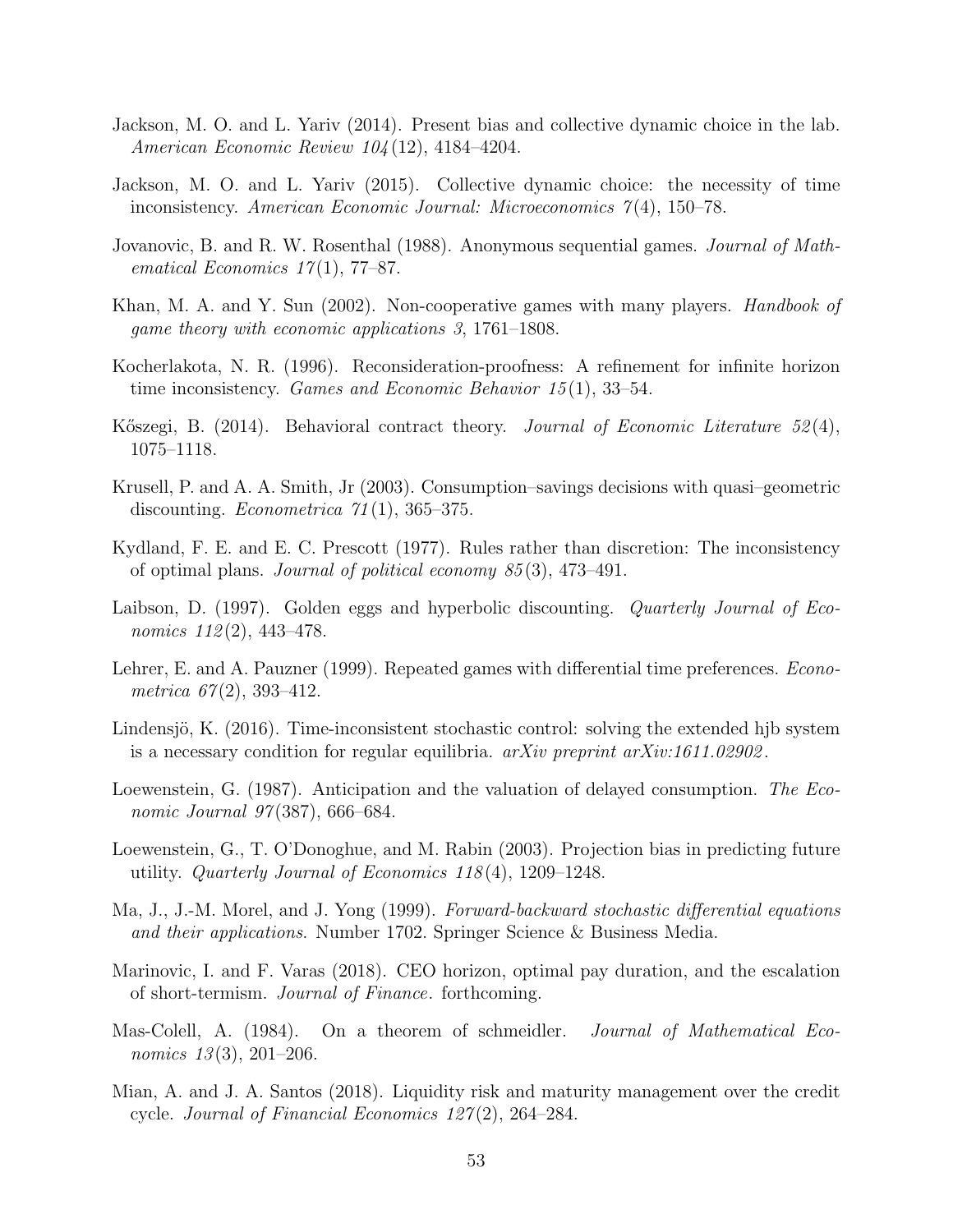- <span id="page-53-6"></span>Miller, D. A., T. E. Olsen, and J. Watson (2018). Relational contracting, negotiation, and external enforcement. NHH Dept. of Business and Management Science Discussion Paper (2018/8).
- <span id="page-53-10"></span>Obara, I. and J. Park (2017). Repeated games with general discounting. Journal of Economic Theory 172, 348–375.
- <span id="page-53-9"></span>O'Donoghue, T. and M. Rabin (1999). Doing it now or later. American Economic Re*view 89* $(1)$ , 103–124.
- <span id="page-53-4"></span>Opp, M. M. and J. Y. Zhu  $(2015)$ . Impatience versus incentives. *Econometrica* 83(4), 1601–1617.
- <span id="page-53-12"></span>Pan, J., C. S. Webb, and H. Zank (2015). An extension of quasi-hyperbolic discounting to continuous time. Games and Economic Behavior 89, 43–55.
- <span id="page-53-5"></span>Peleg, B. and M. E. Yaari (1973). On the existence of a consistent course of action when tastes are changing. The Review of Economic Studies  $40(3)$ , 391–401.
- <span id="page-53-15"></span>Peng, S. (1990). A general stochastic maximum principle for optimal control problems. SIAM Journal on control and optimization 28 (4), 966–979.
- <span id="page-53-2"></span>Pollak, R. A. (1968). Consistent planning. Review of Economic Studies 35 (2), 201–208.
- <span id="page-53-16"></span>Polyanin, A. D. and V. E. Nazaikinskii (2015). Handbook of linear partial differential equations for engineers and scientists. Chapman and hall/crc.
- <span id="page-53-11"></span>Quah, J. K.-H. and B. Strulovici (2013). Discounting, values, and decisions. Journal of Political Economy 121 (5), 896–939.
- <span id="page-53-3"></span>Ray, D. (2002). The time structure of self-enforcing agreements. *Econometrica* 70(2), 547– 582.
- <span id="page-53-14"></span>Sadzik, T. and E. Stacchetti (2015). Agency models with frequent actions. *Economet*rica  $83(1)$ , 193-237.
- <span id="page-53-7"></span>Sannikov, Y. (2008). A continuous-time version of the principal-agent problem. Review of Economic Studies 75, 957–984.
- <span id="page-53-8"></span>Schmeidler, D. (1973). Equilibrium points of nonatomic games. Journal of statistical *Physics* 7(4), 295–300.
- <span id="page-53-1"></span>Strotz, R. H. (1955). Myopia and inconsistency in dynamic utility maximization. Review of Economic Studies 23 (3), 165–180.
- <span id="page-53-13"></span>Takeuchi, K. (2011). Non-parametric test of time consistency: Present bias and future bias. Games and Economic Behavior 71 (2), 456–478.
- <span id="page-53-0"></span>Thaler, R. (1981). Some empirical evidence on dynamic inconsistency. *Economics Let*ters  $8(3)$ , 201–207.